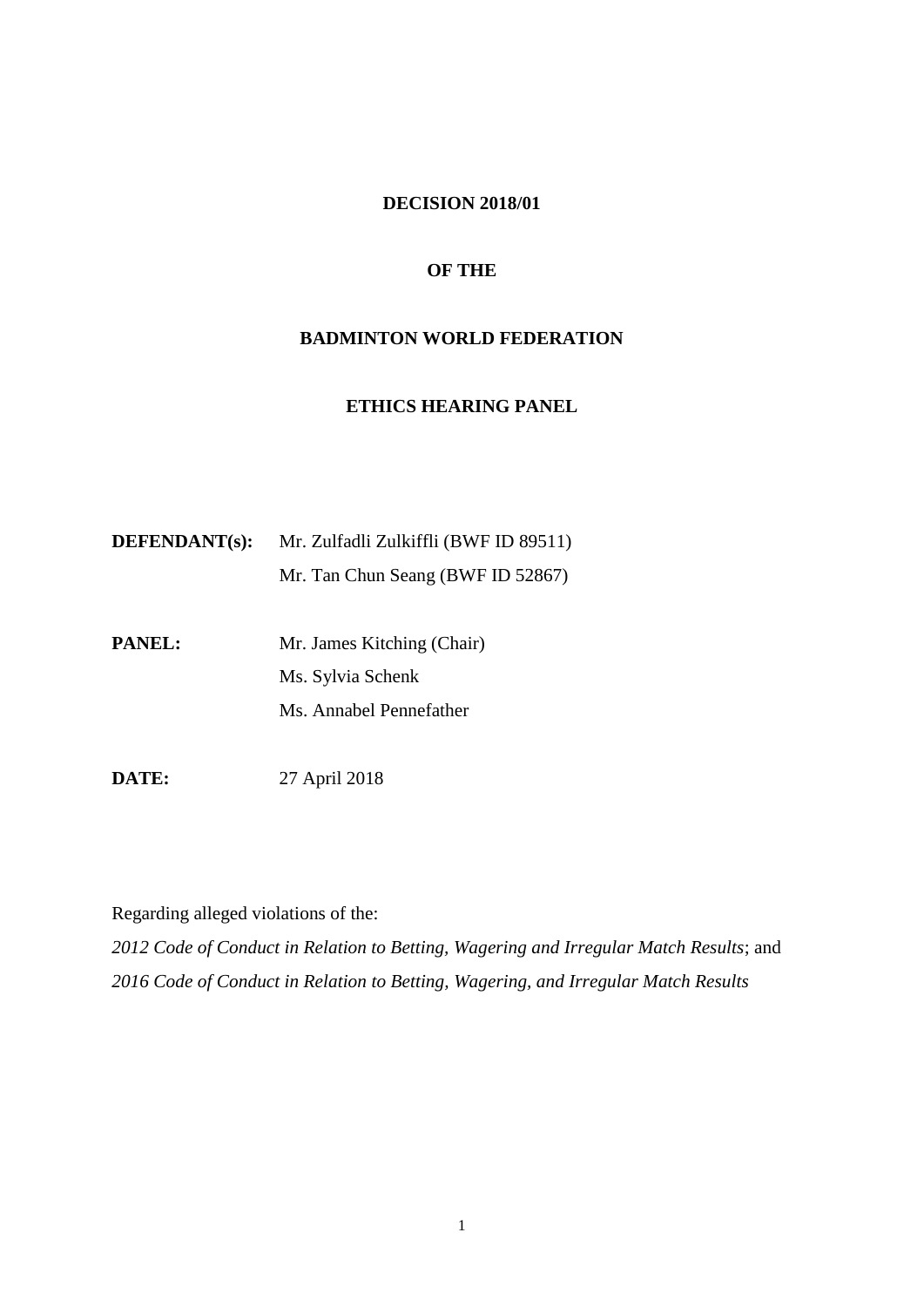# **A. PRELIMINARY MATTERS**

# **Introduction**

- 1. On 11 January 2018, Mr. Rune Hansen, the Chair of the Badminton World Federation ("**BWF**") External Judicial Experts Group ("**EJEG**"), appointed an independent three (3) person panel selected from the EJEG in accordance with Article 12.2 of the 2017 BWF Judicial Procedures ("**Procedures**") to act as an Ethics Hearing Panel:
	- 1.1. Mr. James Kitching as Chair ("**Chair**"); and
	- 1.2. Ms. Sylvia Schenk and Ms. Annabel Pennefather as Members ("**Members**")

(together referred to as the "**Panel**").

- 2. The Panel was appointed by Mr. Hansen to decide two (2) cases involving breaches of the 2012 BWF Code of Conduct in Relation to Betting, Wagering and Irregular Match Results ("**2012 Code**") and/or 2016 BWF Code of Conduct in Relation to Betting, Wagering and Irregular Match Results ("**2016 Code**"), allegedly committed by the following (2) Malaysian badminton athletes:
	- 2.1. Mr. Zulfadli Zulkiffli (BWF ID 89511) ("**ZZ**"); and
	- 2.2. Mr. Tan Chun Seang (BWF ID 52867) ("**TCS**").
- 3. As is set out in the chronology below, on 23 February 2018 the Chair decided after reviewing the defences submitted by ZZ and TCS that in accordance with Article 13.8.1 of the Procedures, it was appropriate to hear the cases jointly.
- 4. Upon the request of the whistleblowers (to protect their identity) and the BWF (to protect ongoing investigations involving third-parties named in this decision), the identity of certain individuals have been withheld.

# **Parties**

- 5. The parties to these matters are:
	- 5.1. BWF, the international governing body for the sport of badminton, recognised by the International Olympic Committee ("**IOC**");
	- 5.2. ZZ, a self-funded Malaysian badminton athlete (i.e. not part of the Malaysian national team), who at his peak was ranked world number 30. He won two (2) BWF Grand Prix titles in 2016; and
	- 5.3. TCS, a Malaysian former badminton athlete, who at his peak was ranked world number 32 and won four (4) BWF Grand Prix titles. TCS retired from the Malaysian national team in 2011.

# **Procedural Chronology**

6. This section provides an outline of the key communications and procedural rulings which occurred prior to hearing. Not all communications are recorded for reasons of relevance.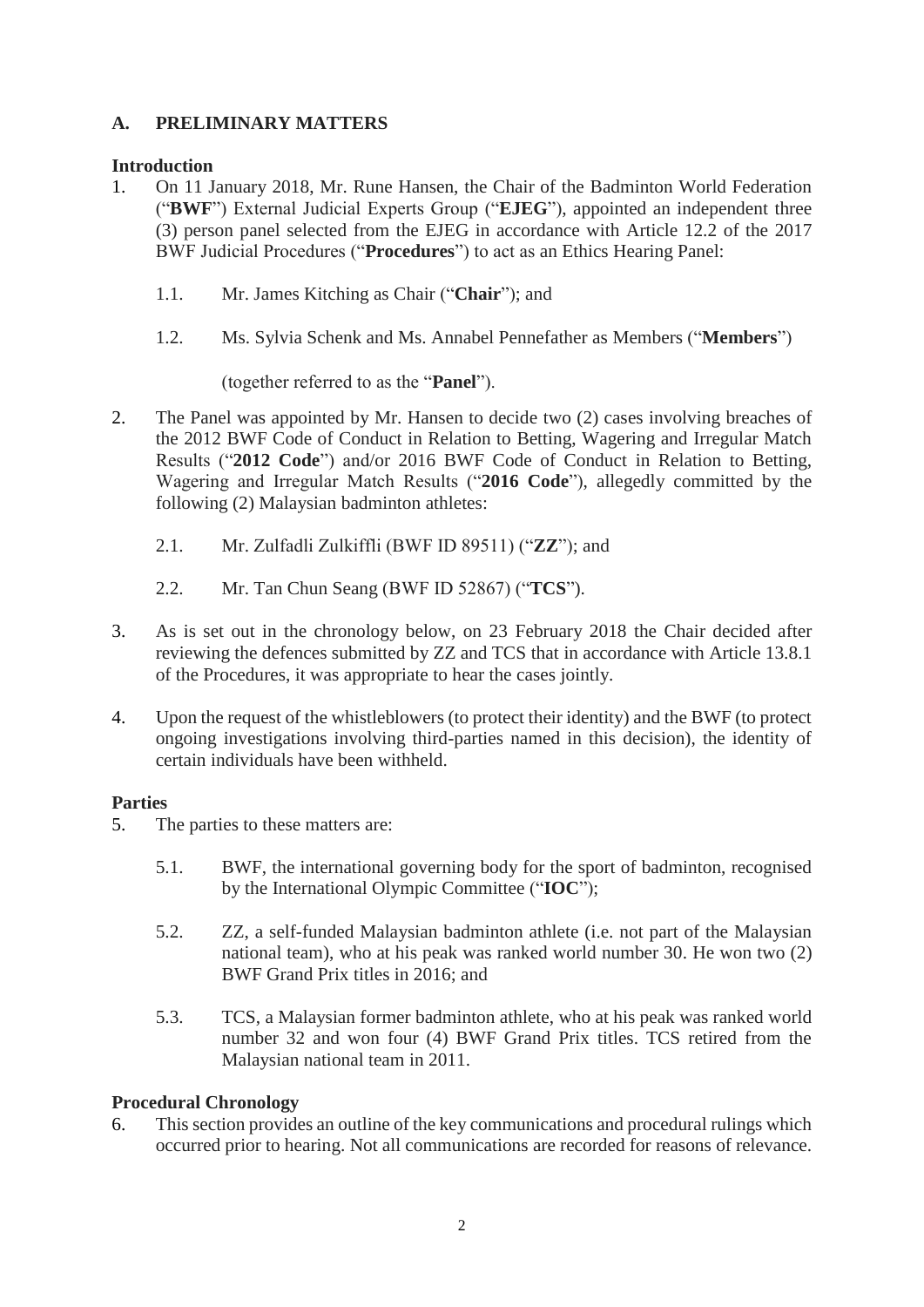### Initial Report

- 7. On a date in September 2016, the BWF received a report from a badminton athlete ("**Whistleblower**") who alleged that ZZ had requested assistance to manipulate the outcome of a match at the Brazilian Grand Prix 2016 ("**Brazil GP**").
- 8. The BWF subsequently opened an investigation into the matter.

### ZZ Interview

- 9. On 3 February 2017, the BWF invited ZZ to attend an interview in Kuala Lumpur, Malaysia, as part of an investigation into potential breaches of the 2016 Code ("**ZZ Interview Letter**").
- 10. The ZZ Interview Letter set out, *inter alia*, that ZZ had a right in accordance with Article 6 of the 2016 Code to:
	- 10.1. have a legal representative present;
	- 10.2. obtain a digital recording of the interview;
	- 10.3. request to have an interpreter present; and
	- 10.4. be provided a copy of the interview transcript.
- 11. The ZZ Interview Letter also set out, *inter alia*, that ZZ had an obligation in accordance with Article 6 of the 2016 Code to:
	- 11.1. fully cooperate with any investigation; and
	- 11.2. furnish any information regarding alleged corruption offences.
- 12. On 13 February 2017, ZZ signed the acknowledgment slip provided with the ZZ Interview Letter in the presence of the (then) General Manager of the Badminton Association of Malaysia ("**BAM**"). On the slip he requested that he was available to attend the interview on 27 February 2017. BWF ultimately agreed to that date.
- 13. On 14 February 2017 and 20 February 2017, BWF sought confirmation from BAM whether ZZ would exercise his rights to have a translator and legal representative present during the interview.
- 14. On 20 February 2017, ZZ's father informed BAM that ZZ had requested him to be his interpreter.
- 15. On 21 February 2017, BWF rejected the request on the basis that the interpreter must be an independent person. BWF again sought confirmation whether ZZ would exercise his rights to have a translator and legal representative present during the interview.
- 16. On 23 February 2017, BWF informed the BAM of the final details of the interview and confirmed that an independent translator would be present. The BWF again sought confirmation whether ZZ would be legally represented.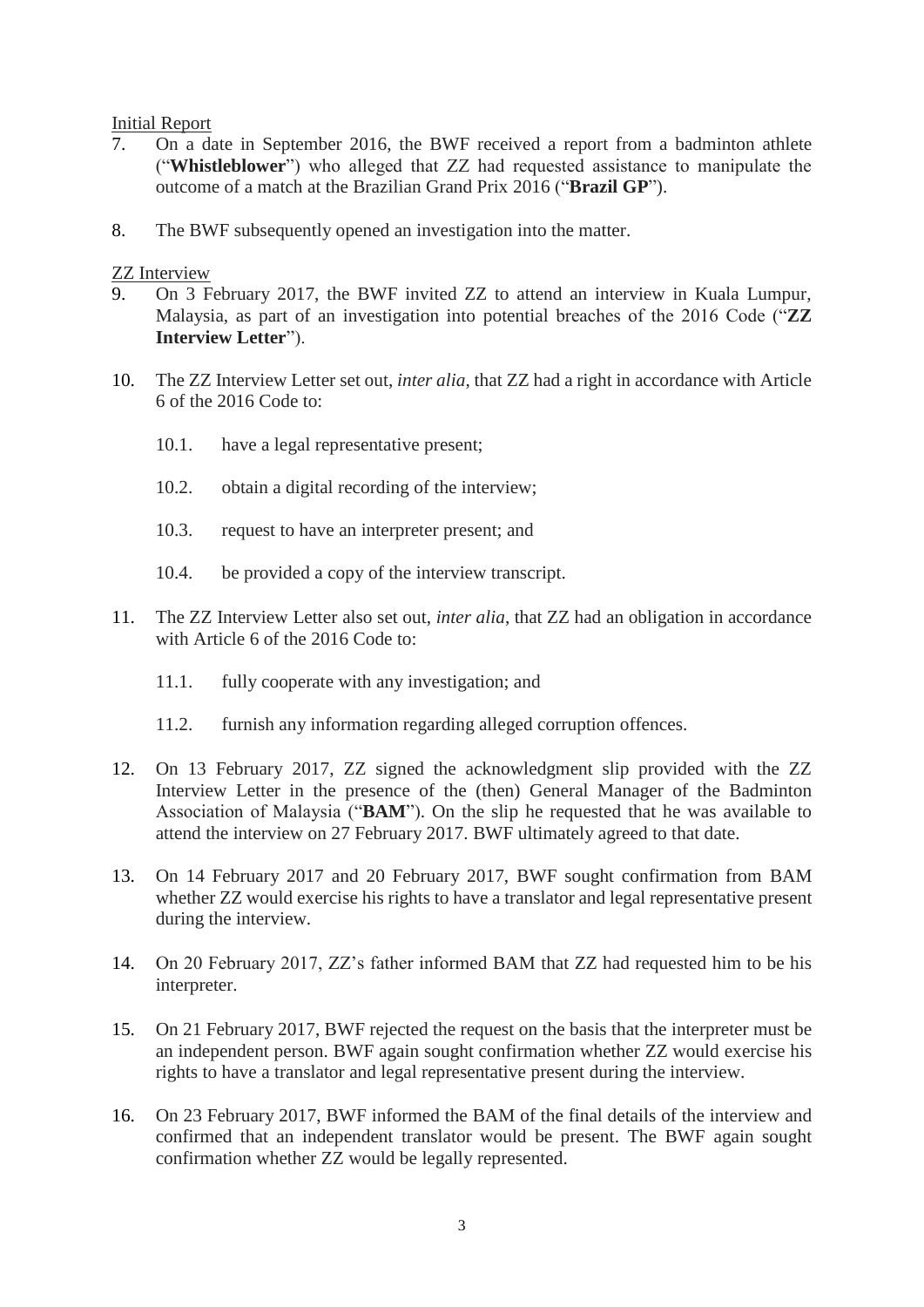- 17. On 27 February 2017, an interview took place in Kuala Lumpur, Malaysia. The interview was conducted by the BWF Integrity Unit Manager, Mr. Andy Hines-Randle ("**Hines-Randle**") and the BWF investigator Mr. Paul Scotney ("**Scotney**"). Mr. Ahmad Najib Bin Ariffin ("**Ariffin**") attended as the independent interpreter appointed by the BWF.
	- 17.1. At its outset, ZZ was informed that he could stop the interview process at any point if he did not understand the questioning. ZZ confirmed that he was happy to proceed without a legal representative present.
	- 17.2. At the end of the interview, Scotney requested that ZZ provide his mobile phone for examination. ZZ complied with the request.
- 18. The testimony provided in the interview and evidence obtained from the mobile phone is set out below in **Part C**.
- 19. On 20 April 2017, a copy of the interview transcript was provided to ZZ.

# TCS Interview

- 20. On 29 August 2017, the BWF invited TCS to attend an interview in Kuala Lumpur, Malaysia, as part of an ongoing investigation into breaches of the 2012 Code ("**TCS Interview Letter**"). The TCS Interview Letter was in an identical form to the ZZ Interview Letter and referred to the same rights and obligations.
	- 20.1. TCS was requested to attend an interview, *inter alia*, due to the content of WhatsApp messages extracted from ZZ's phone. These messages are set out below in **Part C**.
- 21. On 5 September 2017, TCS requested the location of interview be changed to Melbourne, Australia, where he was currently studying.
	- 21.1. Following an email exchange spanning several days, it was agreed that the interview would take place on 18 September 2017 in Melbourne, Australia, and that an independent interpreter would be present.
- 22. On 17 September 2017, the BWF informed TCS that the independent interpreter was unavailable and requested that he bring a friend to assist with translation.
- 23. On 18 September 2017, an interview took place with TCS in Melbourne, Australia. The interview was conducted by Hines-Randle and Scotney. There was no interpreter present.
	- 23.1. At its outset, TCS was informed that the independent interpreter had cancelled at the last minute, and that he could stop the interview process at any point if he did not understand the questioning. TCS agreed to continue with the interview. TCS was reminded of his right to have a legal representative present.
	- 23.2. At the end of the interview, Scotney requested that TCS provide his mobile phone for examination. TCS complied with the request.
- 24. The testimony provided in the interview is set out below in **Part C**.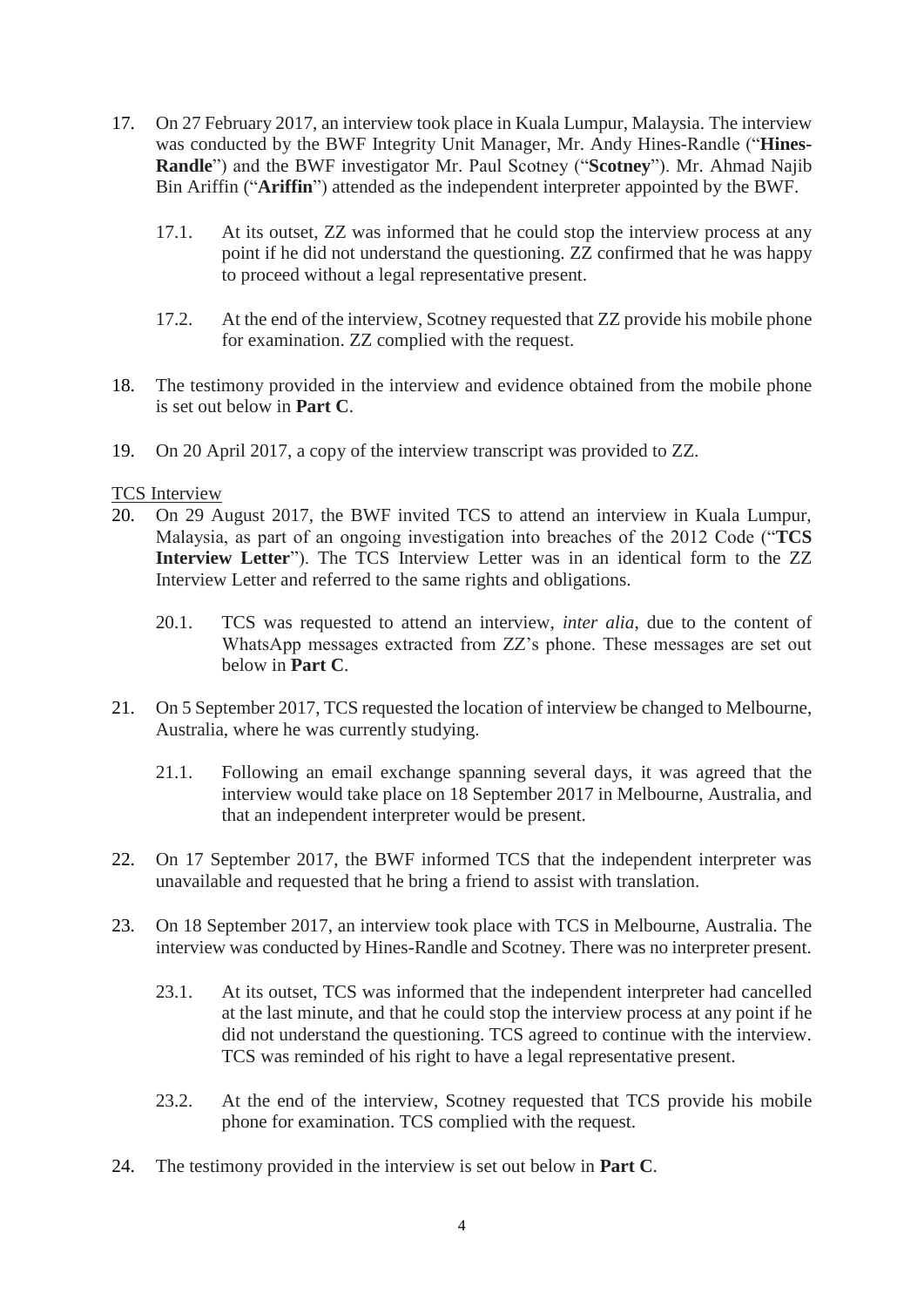25. On 31 October 2017, a copy of the interview transcript was provided to TCS.

### Disclosure of bank statements

- 26. On 18 September 2017, pursuant to Article 6.1.8.1 of the 2016 Code, the BWF requested that ZZ disclose original copies of his bank records for the period between 1 September 2013 to 1 January 2015, 1 August 2016 to 31 December 2016, and 1 July 2017 to 31 August 2017.
	- 26.1. ZZ provided the requested documents on 10 November 2017.
- 27. On 31 October 2017, pursuant to Article 6.1.8.1 of the 2016 Code, the BWF requested that TCS disclose original copies of his bank records for the period 1 October 2013 to 31 December 2014.
	- 27.1. TCS provided the requested documents on 26 November 2017.
- 28. Where relevant, the bank statements are discussed below in **Part C**.

### Request to Referral Officer

- 29. On 13 December 2017, the BWF Secretary General referred the cases to the BWF Referral Officer, Mr. Alexander McLin, for review in accordance with Article 6.3 of the Procedures.
	- 29.1. The purpose of a referral under the Procedures is for the Referral Officer, an independent party, to review the evidence and decide whether to refer the case to an Ethics Hearing Panel.
- 30. On 20 December 2017, the Referral Officer confirmed that he had decided to refer the case against ZZ and the case against TCS to an Ethics Hearing Panel.

### **Charges**

- 31. On 26 December 2017, the BWF notified ZZ in accordance with Article 13.4 of the Procedures that:
	- 31.1. he was charged with twenty-eight (28) breaches of the 2012 Code and four (4) breaches of the 2016 Code;
	- 31.2. he had twenty-one (21) days to respond in writing;
	- 31.3. the date and location of the hearing would be advised at a later date; and
	- 31.4. a link was provided to download the evidence pertaining to the case.
- 32. On 26 December 2017, the BWF notified TCS in accordance with Article 13.4 of the Procedures, that:
	- 32.1. he was charged with twenty-six (26) breaches of the 2012 Code;
	- 32.2. he had twenty-one (21) days to respond in writing;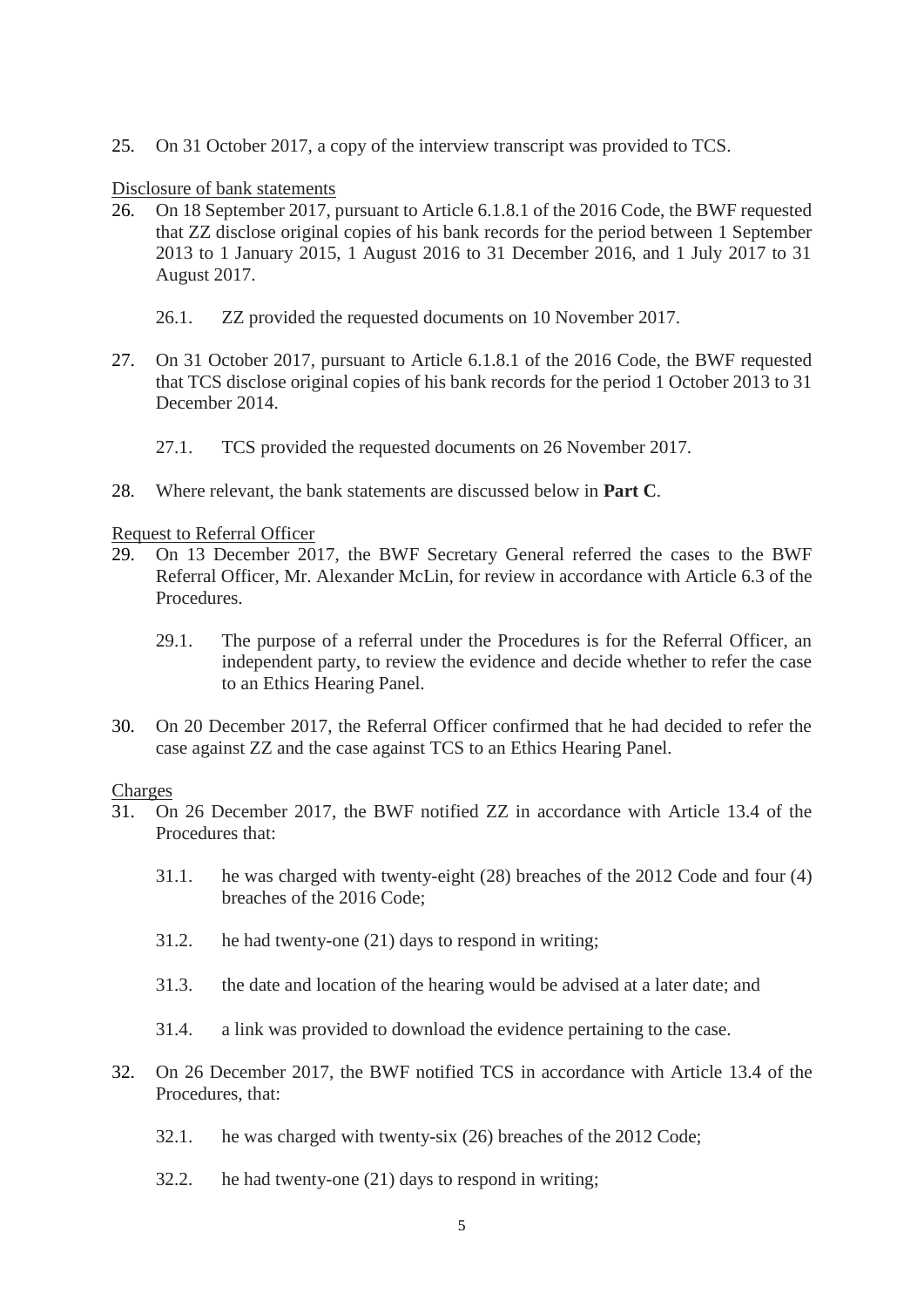- 32.3. the date and location of the hearing would be advised at a later date; and
- 32.4. a link was provided to download the evidence pertaining to the case.
- 33. Both charge notices enclosed a 'Case Summary' and acknowledgment slip for each athlete to sign and return.
- 34. The 'Case Summary' is discussed in further detail below at **Part C.**

#### Provisional suspension, filing of defences and pre-hearing matters

- 35. On 9 January 2018, TCS requested an extension of time of three (3) weeks to respond.
- 36. On 11 January 2018, ZZ requested an extension of time of one (1) month to respond.
- 37. On 11 January 2018, the Panel was appointed by the Chairman of the EJEG.
- 38. On 12 January 2018, the BWF Secretary General requested the Referral Officer to provisionally suspend ZZ and TCS pending the outcome of their cases in accordance with Article 5.14 of the Procedures.
- 39. On 12 January 2018, the Referral Officer granted the request and provisionally suspended ZZ and TCS.
- 40. On 13 January 2018, the Chair fixed 16 February 2018 as the new deadline to respond.
- 41. On 13 January 2018, the Chair notified ZZ that a hearing in his case would be held on 26 February 2018 in Singapore.
- 42. On 13 January 2018, the Chair notified TCS that a hearing in his case would be held on 27 February 2018 in Singapore.
- 43. On 5 February 2018, ZZ requested for a change of hearing date and location to Malaysia.
- 44. On 6 February 2018, the Chair rejected the request by ZZ in accordance with Article 13.6.2 of the Procedures.
- 45. On 14 February 2018, ZZ notified that he had appointed new legal counsel and requested a further extension of time.
- 46. On 14 February 2018, the Chair fixed 21 February 2018 as the new deadline for ZZ.
- 47. On 15 February 2018, TCS provided his defence.
- 48. On 21 February 2018, ZZ provided his defence, which included challenges to the admissibility of certain parts of the BWF evidence.
- 49. On 22 February 2018, TCS provided further written submissions on the admissibility of certain parts of the BWF evidence.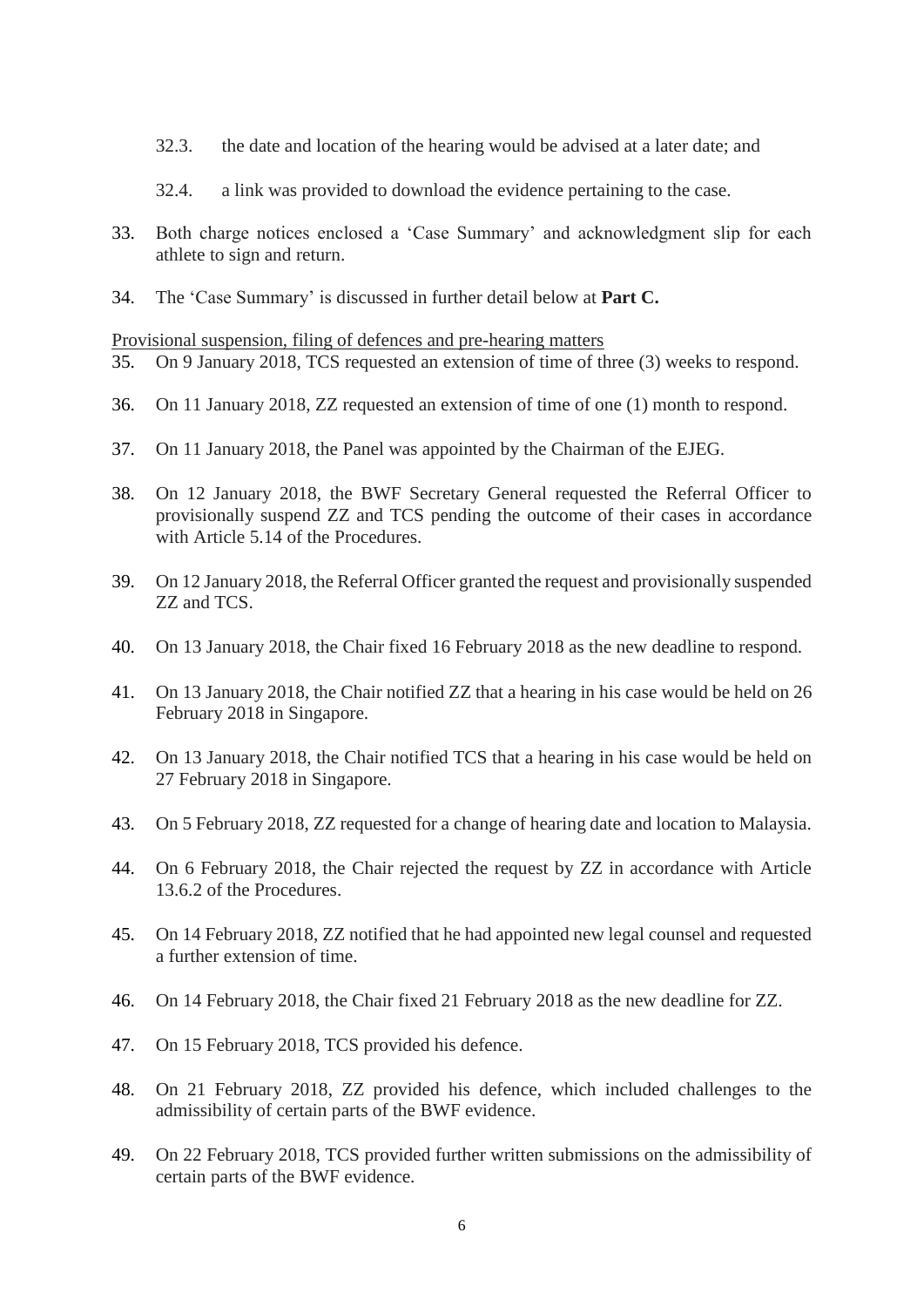- 50. On 23 February 2018, the BWF provided a written 'Opening Note' which *inter alia* addressed challenges to the admissibility of certain parts of the BWF evidence.
- 51. On 23 February 2018, the Chair notified ZZ and TCS that he had decided to join the cases and fixed the hearing date as 26 February 2018 and 27 February 2018 in Singapore.

# **Charges**

52. The charges against ZZ state:

"*Under the BWF 2012 Rules of the Badminton World Federation…he:*

- *1. In his match against Han Ki Hoon in the Korea Grand Prix Tournament in November 2013 on 6 November 2013*:
- *a. Failed to complete a match in progress when he was not reasonably unable to do so, contrary to Rule 3.2.1, and/or*
- *b. Failed to use his best efforts to win a match, contrary to Rule 3.2.2, and/or*
- *c. Failed for reward, to perform to his abilities, contrary to Rule 3.2.4, and/or*
- *d. Manipulated the result of a match, contrary to Rule 3.2.4, and/or*
- *e. Ensured the occurrence of a particular incident, which is the subject of a bet and for which he expected to receive or has received any reward, contrary to Rule 3.2.7.*
- *2. In respect of his participation in the London Grand Prix –1-6 October 2013 he:*
- *a. Participated in any form of or supported betting or gambling related to his matches or the completion* (sic)*, contrary to Rule 3.2.3, and/or*
- *b. Manipulated the result of a match, contrary to Rule 3.2.4, and/or*
- *c. Encouraged or facilitated another to bet contrary to Rule 3.2.5 and/or*
- *d. Engaged in any form of corruption and in particular soliciting or accepting a gift or payment or item of value that is reasonably to be expected to influence his effort or the result of any match or to bring himself or the sport into disrepute, contrary to Rule 3.2.8.*
- *3. In respect of his participation in the Dutch Grand Prix – 8-13 October 2013 he:*
- *a. Participated in any form of or supported betting or gambling related to his matches or the completion* (sic)*, contrary to Rule 3.2.3, and/or*
- *b. Manipulated the result of a match, contrary to Rule 3.2.4, and/or*
- *c. Encouraged or facilitated another to bet contrary to Rule 3.2.5 and/or*
- *d. Engaged in any form of corruption and in particular soliciting or accepting a gift or payment or item of value that is reasonably to be expected to influence his effort or the result of any match or to bring himself or the sport into disrepute, contrary to Rule 3.2.8.*
- *4. In respect of his participation in the Korea Grand Prix – 5-10 November 2013 he:*
- *a. Participated in any form of or supported betting or gambling related to his matches or the completion* (sic)*, contrary to Rule 3.2.3, and/or*
- *b. Manipulated the result of a match, contrary to Rule 3.2.4, and/or*
- *c. Encouraged or facilitated another to bet contrary to Rule 3.2.5 and/or*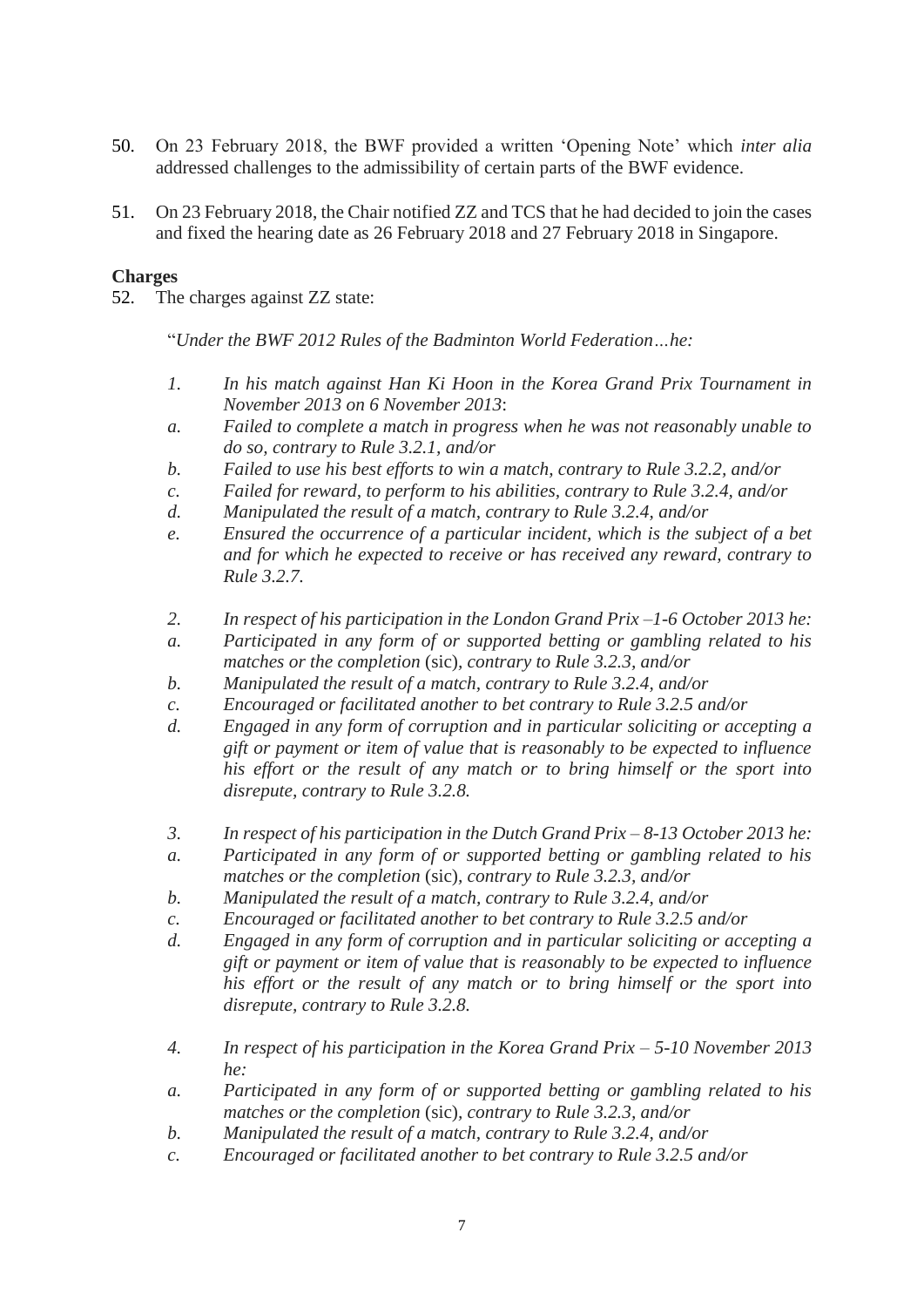- *d. Engaged in any form of corruption and in particular soliciting or accepting a gift or payment or item of value that is reasonably to be expected to influence his effort or the result of any match or to bring himself or the sport into disrepute, contrary to Rule 3.2.8.*
- *5. In respect of his participation in the Macau Grand Prix Gold – 25-30 November 2014 he:*
- *a. Participated in any form of or supported betting or gambling related to his matches or the completion* (sic)*, contrary to Rule 3.2.3, and/or*
- *b. Manipulated the result of a match, contrary to Rule 3.2.4, and/or*
- *c. Encouraged or facilitated another to bet contrary to Rule 3.2.5 and/or*
- *d. Engaged in any form of corruption and in particular soliciting or accepting a gift or payment or item of value that is reasonably to be expected to influence his effort or the result of any match or to bring himself or the sport into disrepute, contrary to Rule 3.2.8.*
- *e. Disclosed Inside Information for betting purposes, in particular how he was feeling, contrary to Rule 3.2.9.*
- *6. In respect of his participation in the K&D Graphics & Yonex Grand Prix (USA) he:*
- *a. Engaged in any form of corruption and in particular soliciting or accepting a gift or payment or item of value that is reasonably to be expected to influence his effort or the result of any match or to bring himself or the sport into disrepute, contrary to Rule 3.2.8.*
- *7. Failed to disclose to the BWF without delay any approach or invitation to engage in conduct that would amounts to a breach of the Rules related to betting contrary to Rule 3.2.10.*

# *AND*

*Under the 2016 Rules of the Badminton World Federation…he:*

- *8. In respect of the Brazilian Grand Prix:*
- *a. Offered money, benefit or Consideration to* [withheld] *with the intention of negatively influencing the best efforts of* [withheld] *in the* [withheld]*, contrary to Rule 3.2.10 and/or*
- *b. Solicited the provision of Inside Information, contrary to Rule 3.2.12, and/or*
- *c. Contrived or attempted to contrive the outcome or any other aspect of the*  [withheld]*, contrary to Rule 3.2.15 and/or*
- *d. Failed to report to the BWF an approach by a person who provides any type of money, benefit or Consideration to either influence the outcome of the*  [withheld] *and/or to provide Inside Information in relation to the* [withheld] *contrary to Rule 3.2.17*."
- 53. The charges against TCS state:

"*Under the 2012 Rules of the Badminton World Federation…he:*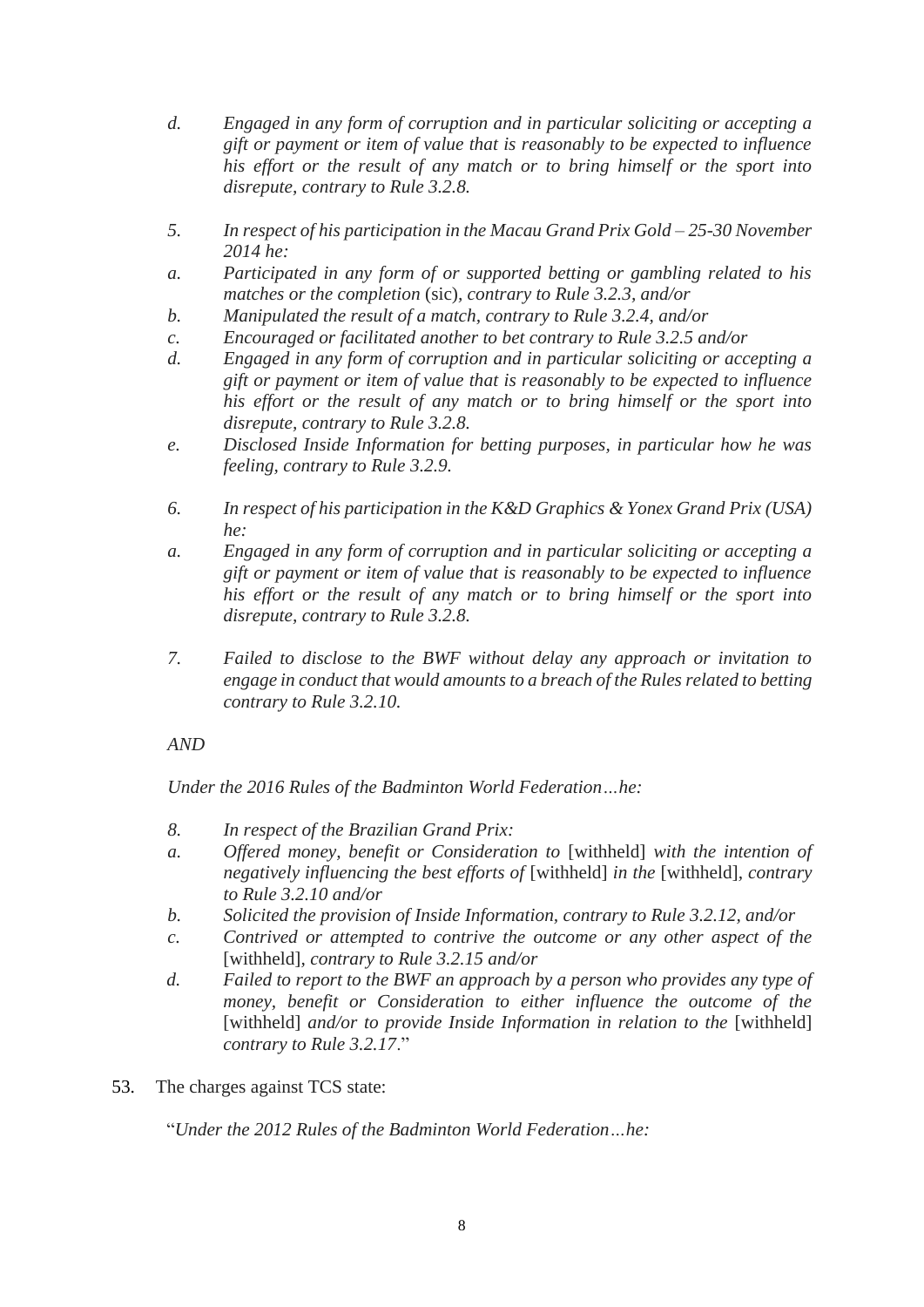- *1. Instructed, induced or encouraged Zulfadli Zulkiffli to act in the manner identified in Charges 1, 2, 3, 4, 5 or 6 of the Charges against Zulfadli Zulkiffli annexed hereto contrary to Rule 3.2.6.*
- *2. Was complicit in Zulfadli Zulkiffli acting in the manner identified in Charges 1, 2, 3, 4, 5 or 6 of the Charges against Zulfadli Zulkiffli annexed hereto contrary to Rule 3.2.12.*
- *3. Offered a reward, payment or item of value to Zulfadli Zulkiffli to act in the manner identified in Charges 1, 2, 3, 4, 5 or 6 of the Charges against Zulfadli Zulkiffli annexed hereto in circumstances that might have been expected to influence Zulfadli Zulkiffli and/or to bring the sport into disrepute, contrary to Rule 3.2.8.*
- *4. Used Inside Information for or in relation to betting, contrary to Rule 3.2.9, in respect of Zulfadli Zulkiffli's likely performance in:*
- *a. The London Grand Prix – 1-6 October 2013.*
- *b. The Dutch Grand Prix – 8-13 October 2013.*
- *c. The Korea Grand Prix – 5-10 November 2013 and/or*
- *d. The Macau Grand Prix Gold – 25-30 November 2014.*
- *5. He instructed, encouraged and/or facilitated another person to bet on the outcome of matches involving Zulfadli Zulkiffli, contrary to Rule 3.2.5, in respect of the:*
- *a. The London Grand Prix – 1-6 October 2013.*
- *b. The Dutch Grand Prix – 8-13 October 2013.*
- *c. The Korea Grand Prix – 5-10 November 2013 and/or*
- *d. The Macau Grand Prix Gold – 25-30 November 2014*."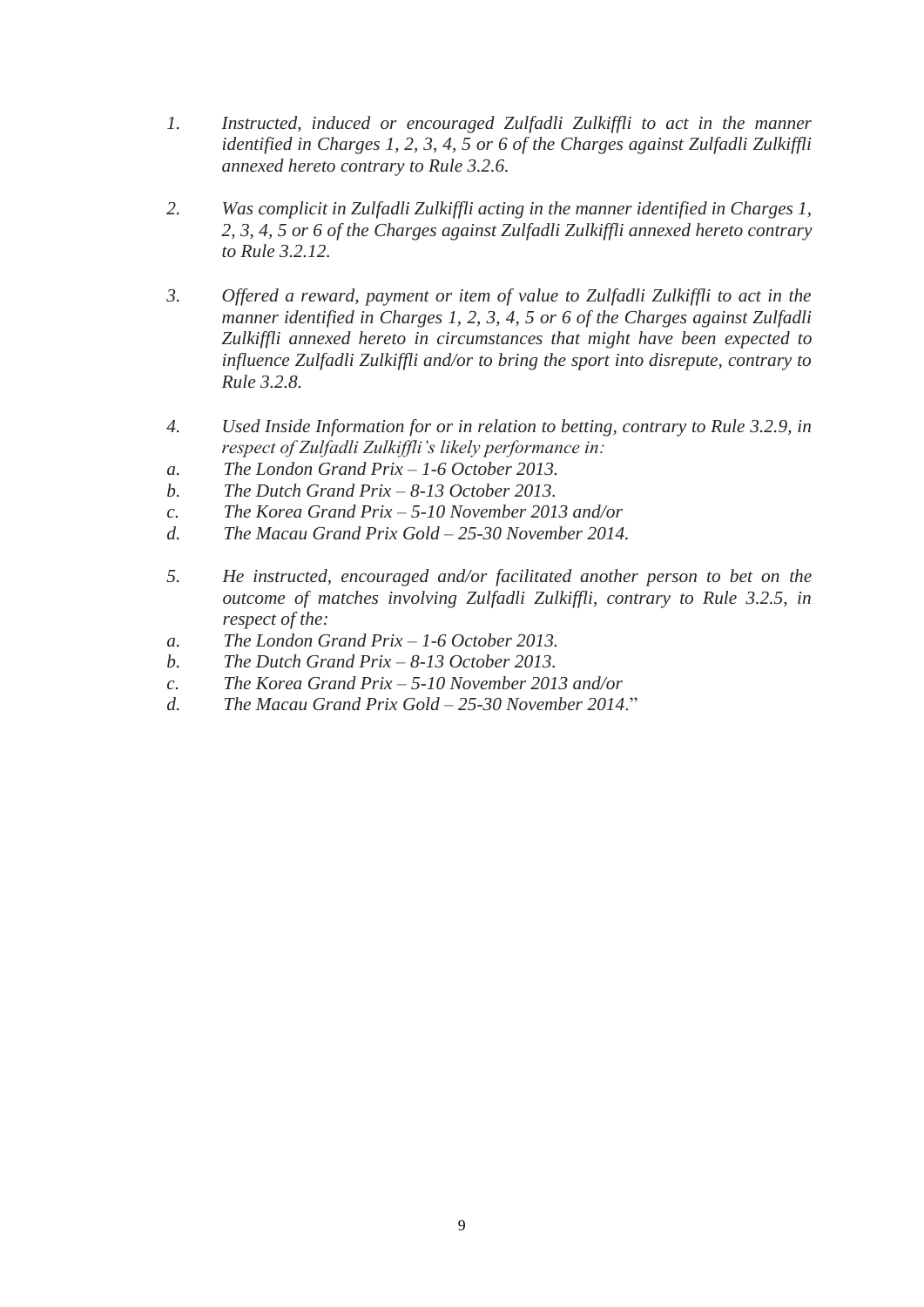# **B. APPLICABLE LAW**

# **Jurisdiction**

- 54. Article 31 of the BWF Constitution recognises the Ethics Hearing Panel as a judicial body of the BWF.
	- 54.1. As a form of "*Disciplinary Committee*", it is authorised by Article 29 of the BWF Constitution to "*penalise a Member, player, coach, competition official, or other person for infringement of the Statutes, for misconduct during competition, or for actions that bring the game of Badminton or the Federation into disrepute*."
- 55. In accordance with Article 6.1 of the Procedures, the Ethics Hearing Panel has jurisdiction to deal with matters regarding alleged breaches of the "*Betting, Wagering, and Irregular Match Results Code of Conduct*" (i.e. both the 2012 Code and 2016 Code).
	- 55.1. The definition of "*Covered Person*" within both the 2012 Code and 2016 Code incorporates a "*player*", which is defined as "*any player who enters or participates in any badminton competition, Event or activity organised or sanctioned by the BWF or any governing body.*"
	- 55.2. The definition of "*Covered Person*" within the Procedures incorporates a "*player*", which is defined as "*any player who enters or participates in any badminton competition, Event or activity organised or sanctioned by the BWF, a Member or any other governing body accepted by the BWF.*"
	- 55.3. Neither ZZ nor TCS disputed that they were a "*Covered Person*" pursuant to the 2012 Code, 2016 Code, or Procedures.
- 56. Pursuant to Article 6.3 of the Procedures, the cases against ZZ and TCS were referred to an Ethics Hearing Panel following consideration of the evidence by the Referral Officer.
- 57. As such, the Panel has jurisdiction to hear these matters.
	- 57.1. Neither ZZ nor TCS disputed the jurisdiction of the Panel to adjudicate the regulatory violations alleged by the BWF.

# **Burden of proof and standard of proof**

58. Pursuant to Clause 8 of the Procedures, the "*BWF shall have the burden of establishing that a violation has been committed on the balance of probabilities, a standard that implies that on the preponderance of the evidence before the Panel, it is more likely than not that a breach of the relevant BWF Code had occurred*."

### **Procedural Rules**

59. The following procedural rules within the Procedures and 2016 Code are extracted in full insofar as they are relevant to the reasons set out at **Part D**.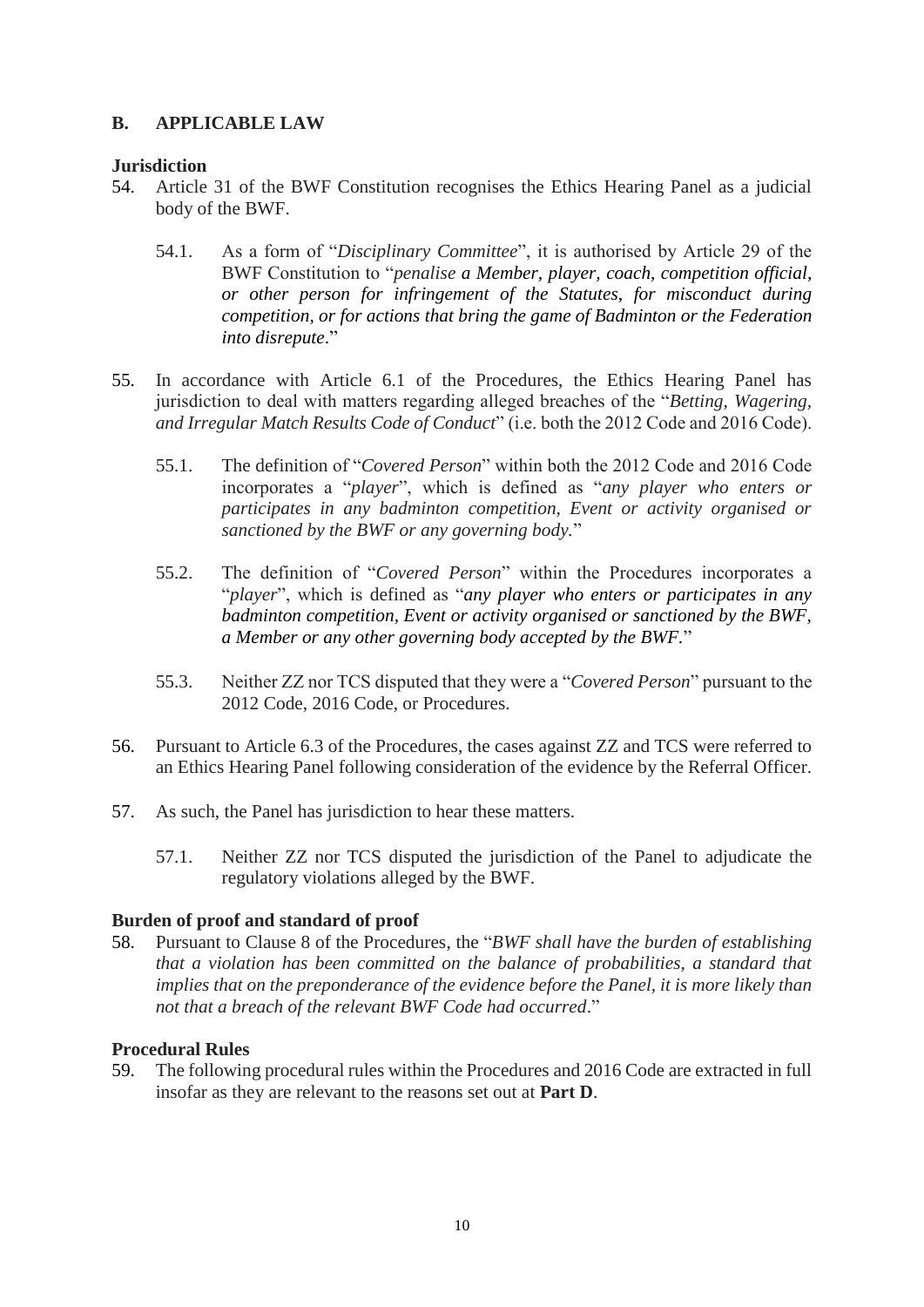#### Procedures

*…*

*…*

- *13.1 Disciplinary procedures in any Hearing Panel shall be based on the rules of a fair trial and shall respect the fundamental rights of all parties. The Respondent has the right to a timely, fair and impartial Hearing.*
- *13.5 When a Respondent attends a Hearing, the Respondent shall be entitled to be accompanied by an adviser or representative, together with an interpreter if desired, as Hearing will be conducted in English, the official language of the BWF.*
- *13.8 A Hearing shall adhere to the following general principles:* 
	- *13.8.1 The chair is in charge of the meeting and any rulings on procedure from the chair are binding.*
	- *13.8.2 The only people who may be present and speak at the meeting are*

*13.8.2.1 the Hearing Panel* 

*13.8.2.2 a Minute Secretary* 

*13.8.2.3 the Respondent* 

*13.8.2.4 the Respondent's adviser or representative* 

*13.8.2.5 an interpreter* 

- *13.8.2.6 a representative of the Respondent's Member*
- *13.8.2.7 a BWF representative responsible for introducing the evidence to substantiate the alleged offence and to ask questions around any defence put forward by the Respondent or the Respondent's adviser or representatives*
- *13.8.2.8 any particular witness or experts requested by the Respondent or the BWF. Observers without the right of speaking may be present at the discretion of the chair.*

#### 2016 Code

- *6.1 The BWF or their appointed investigators and agents shall have the right to conduct an initial interview and follow-up interviews, if necessary as determined solely by the BWF, with any Covered Person in furtherance of investigating the possibility of a commission of a Corruption Offence.*
	- *6.1.2 The Covered Person shall have the right to have counsel attend the interview(s).*
	- *6.1.4 The Covered Person shall have the right to request an interpreter, and the cost shall be borne by the BWF.*
	- *…*

*…*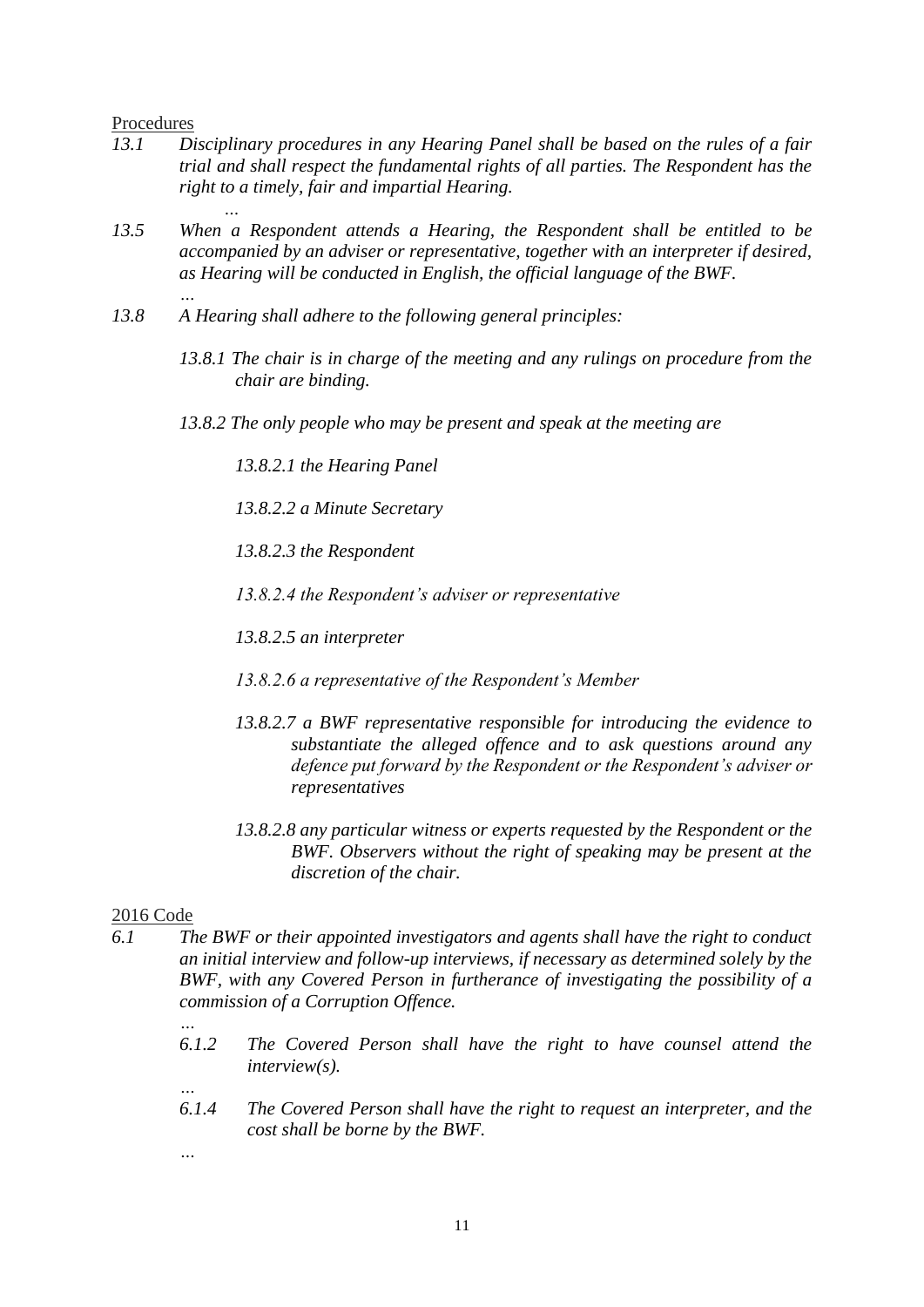- *6.1.6 All Covered Persons must cooperate fully with investigations conducted by the BWF or their appointed investigators and agents including answering any reasonable question when being interviewed and giving evidence at hearings, if requested.*
- *… 6.1.8 If the BWF believes that a Covered Person may have committed a Corruption Offence, the BWF may make a Demand to any Covered Person to furnish to the BWF any information or equipment or device holding such information regarding the alleged Corruption Offence, including, without limitation,*
	- *6.1.8.1 records relating to the alleged Corruption Offence (including, without limitation, itemized telephone billing statements, text of SMS messages received and sent, Facebook, Twitter and other social media accounts, banking statements, betting records, internet service records, mobile devices and tablets, computers, hard drives and other electronic information storage devices), and*
	- *6.1.8.2 a written statement setting forth the facts and circumstances with respect to the alleged Corruption Offence. The Covered Person shall furnish such information within seven (7) business days of the making of such Demand, or within such other time as may be set by the BWF.*
- *6.1.9 Any information furnished to the BWF shall be*
	- *6.1.9.1 kept confidential except when it becomes necessary to disclose such information in furtherance of the prosecution of a Corruption Offence, or when such information is reported to administrative, professional, or judicial authorities pursuant to an investigation or prosecution of non-sporting laws or regulations and*
	- *6.1.9.2 used solely for the purposes of the investigation and prosecution of a Corruption Offence.*

# **Offences**

60. The offences which ZZ and TCS were charged with are set out in full:

# 2016 Code

- *3.1 The following are considered offences under this Code:*
	- *… 3.2.10 No Covered Person shall, directly or indirectly, offer or provide any money, benefit or Consideration to any other Covered Person with the intention of negatively influencing a Player's best efforts in any Event.*
	- *… 3.2.12 No Covered Person shall, directly or indirectly, offer or provide any money, benefit or Consideration to any other Covered Person for the provision of any Inside Information.*
	- *3.2.15 No Covered Person shall, directly or indirectly, contrive or attempt to contrive the outcome or any other aspect of any Event.*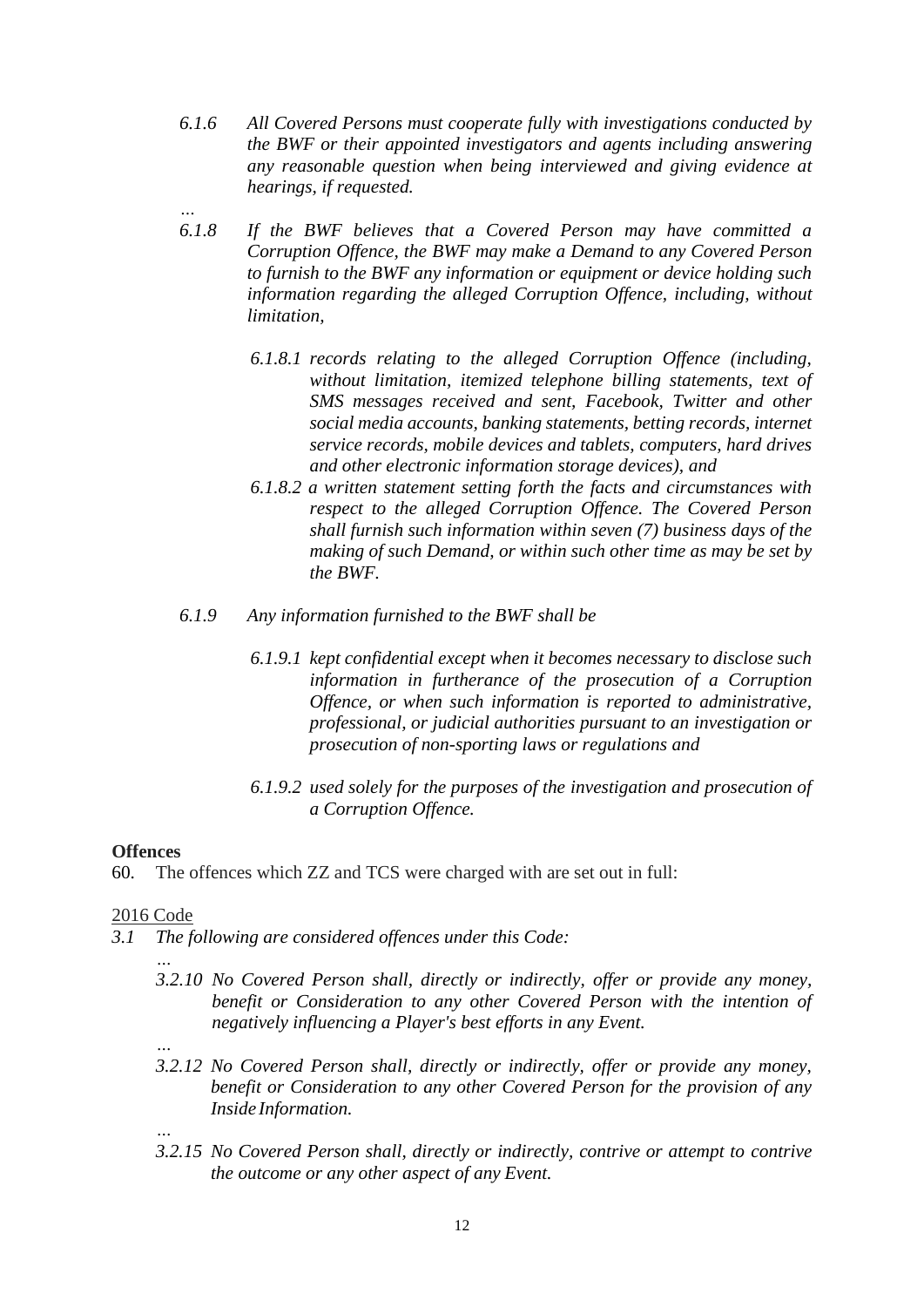*… 3.2.17 Any Player not reporting to the BWF at the first available opportunity, an approach by a person who offers or provides any type of money, benefit or Consideration to a Player to (i) influence the outcome or any aspect of any Event, or (ii) provide Inside Information.*

#### 2012 Code

- *3.2 The following will be considered an offence related to betting and wagering by a Participant:*
	- *3.2.1 Failing to complete a match in progress unless reasonably unable to do so.*
	- *3.2.2 Not using one's best efforts to win a match.*
	- *3.2.3 Participating in all forms of, or support for, betting (whether legal or illegal betting) or gambling related to their own matches and/or competitions in their sport;*
	- *3.2.4 Failing, for reward, to perform to one's abilities or manipulation of sports results/match-fixing;*
	- *3.2.5 Instructing, encouraging or facilitating any other party to bet;*
	- *3.2.6 Inducing, instructing or encouraging any participant to breach any of the established offences;*
	- *3.2.7 Ensuring the occurrence of a particular incident, which is the subject of a bet and for which he/she expects to receive or has received any reward;*
	- *3.2.8 Engaging in any kind of Corruption, including agreeing to or providing/offering, soliciting, accepting or receiving anything of value, gift, payment or other benefit in circumstances that might reasonably have been expected to influence any players efforts or the result of a match or bring the participant or the sport into disrepute;*
	- *3.2.9 Using any 'Inside Information' for betting purposes, including disclosing 'Inside Information' to any person (with or without reward) where the athlete might reasonably be expected to know that its disclosure could be used in relation to betting;*
	- *3.2.10 Failing to disclose information to the competent BWF authority (without undue delay) full details of any approaches, invitations to engage in conduct, or incidents that would amount to a breach of the IFs Rules related to betting;*
	- *3.2.12 To knowingly assist, cover up or otherwise be complicit in any acts previously described committed by a participant. The participant shall be treated as having committed such acts himself and shall be liable accordingly."*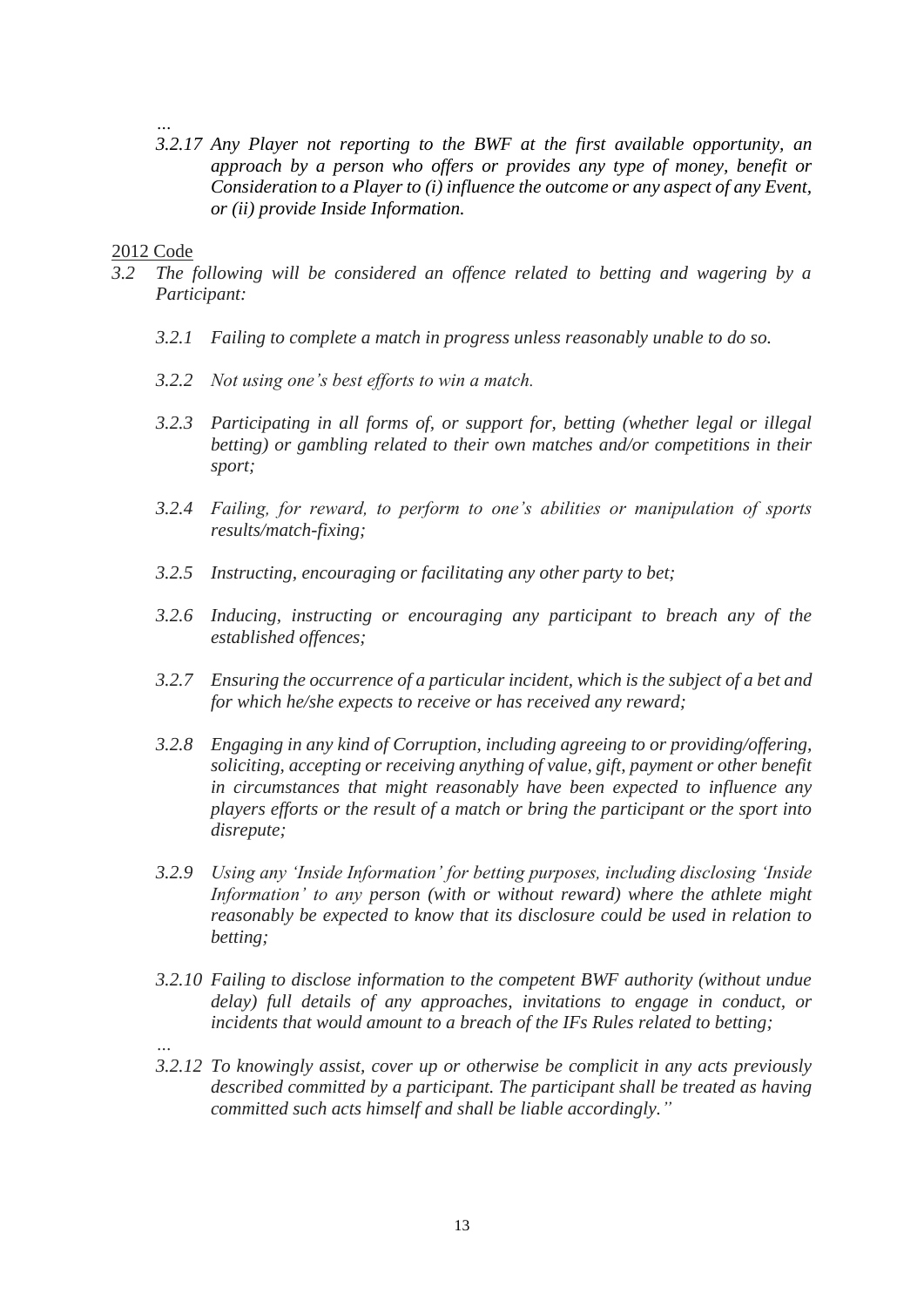# **C. EVIDENCE, POSITIONS OF THE PARTIES, HEARING**

61. Below is a summary of the relevant facts and allegations based on the parties' written submissions, pleadings and evidence. Additional facts and allegations found in the written submissions, pleadings and evidence may be set out, where relevant, in connection with the findings at **Part D**.

### **Evidence**

62. The evidence provided as part of the charge notices is summarised below.

# Witness Statements

### *Whistleblower*

- 63. The Whistleblower provided two (2) witness statements which set out, *inter alia*, that ZZ had approached the Whistleblower during the Brazil GP in an attempt to fix a match.
- 64. The Whistleblower provided screenshots of WhatsApp messages sent by ZZ which the Whistleblower later reported to the Tournament Referee. They stated:

# $(5:16pm)$

*"Just wanna ask u* [withheld]*. Actually I scared to ask u. Haha. Erm, one of my friend asked me to talk to u because he knw I quite close with u. He asked me to ask u whether tmr ur friend* [withheld] *want to do anything? I mean my friend offer ur* [withheld] *friends. I'm sorry, I really scared to ask u. But I ask cause I trust u* [withheld]

### (5:20pm)

*"And he asked me whether I have ur number anot. I said nope I don't have it. Haha"*

(5:37pm) *"I'm sorry* [withheld] *"*

### (6:11pm)

*"Sorry* [withheld]*, don't be mad at me*  $\circled{2}$  *shouldn't ask u that kind of question. My friend asked me for help only. Cause he knw I'm ok with u. Sorry2"*

### *Second Whistleblower*

65. A Second Whistleblower stated that the Whistleblower had shared the WhatsApp messages and together they had concluded that it was an attempt to induce the Whistleblower to fix a match. The Second Whistleblower accompanied the Whistleblower to report the matter to the Tournament Referee.

### *Federico Valdez*

66. Federico Valdez ("**Valdez**"), the Tournament Referee for the Brazil GP, affirmed the statements by the Whistleblower and Second Whistleblower that they had reported the matter to him, and that he had reported the matter to the BWF.

### *Ben Paterson*

67. Ben Paterson ("**Paterson**"), the Head of Integrity at Genius Sports, a leading sports integrity provider, made two (2) witness statements. They set out, *inter alia*, that: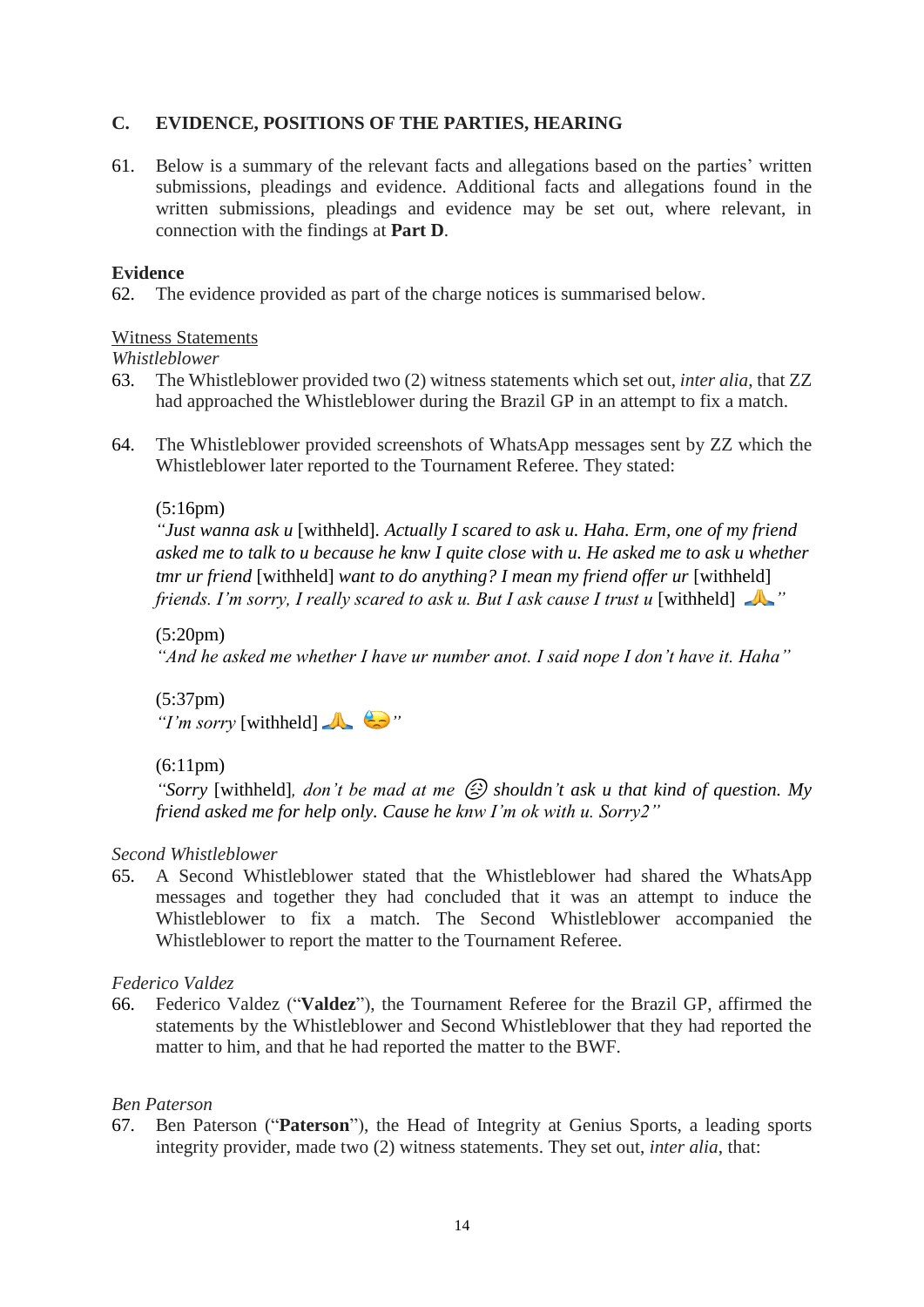- 67.1. he had been involved in the betting industry for approximately twenty (20) years, and had worked specifically in sports integrity for nine (9) years;
- 67.2. there was no suspicious betting on the match at the Brazil GP which ZZ had referred to in his WhatsApp message with the Whistleblower; and
- 67.3. after reviewing the WhatsApp messages between ZZ and TCS, he considered that all conversations were clearly about match-fixing.

#### *Andy Hines-Randle*

- 68. Hines-Randle provided eight (8) witness statements which set out, *inter alia*:
	- 68.1. his attempt to obtain the contact of the person named Chua Kek Wei ("**CKW**"), identified by ZZ in his interview regarding the Brazil GP;
	- 68.2. the creation of the interview transcripts of ZZ and TCS;
	- 68.3. the extraction of the WhatsApp messages between ZZ and TCS from ZZ's mobile telephone and the creation of the translated transcript into four (4) separate documents labelled "Conversation #1", "Conversation #2", "Conversation #3", and "Conversation #4";
	- 68.4. the creation of a timeline of the tournaments which ZZ and TCS participated in during the period 2012-2016;
	- 68.5. logistical matters relating to the interview with TCS;
	- 68.6. the filing of CKW's witness statement; and
	- 68.7. the creation of background playing biographies of ZZ and TCS.

#### *Chua Khek Wei*

- 69. CKW, a former junior Malaysian badminton player, stated *inter alia*, that he:
	- 69.1. knows ZZ and his younger brother;
	- 69.2. has had no direct contact with ZZ for at least three (3) years; and
	- 69.3. would at no time regard ZZ as a friend.

#### *Jeanette Josephine Claringbold*

70. Jeanette Josephine Claringbold, an independent verbatim reporter and transcriber, stated how she had received the audio files of the interviews of ZZ and TCS, and the dates on which she provided the BWF with the final transcripts of those interviews.

#### *Ahmad Najib Ariffin*

71. Ahmad Najib Ariffin, a translator and interpreter, stated that on 27 February 2017 he attended the BWF interview of ZZ as an independent Malay-English translator.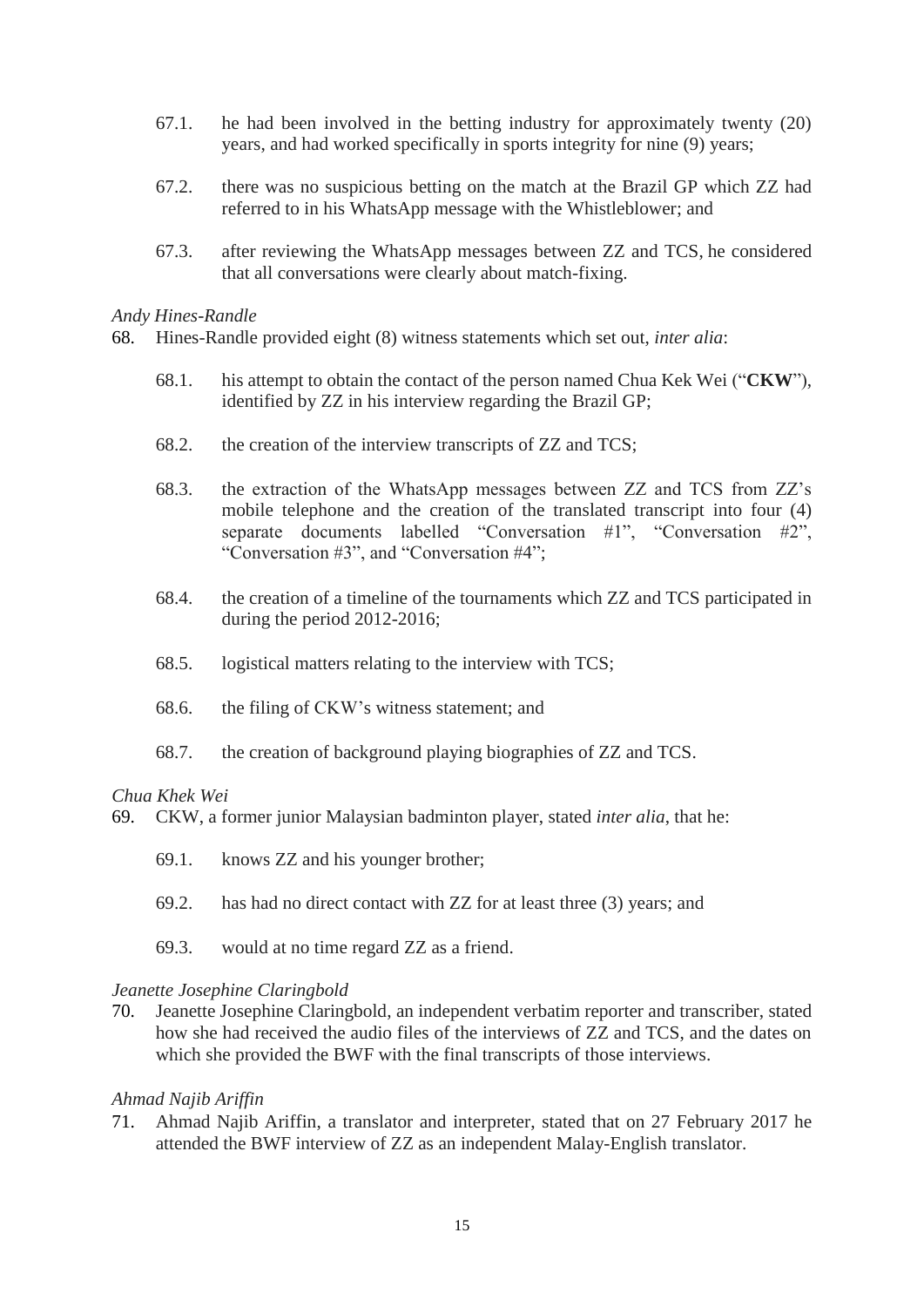### *Mohamed Hafizin bin Che Mohamed Tajudin*

72. Mohamed Hafizin bin Che Mohamed Tajudin, a translator, stated that on 30 August 2017 he was hired by BWF to translate selected WhatsApp messages from Malay to English.

### WhatsApp messages between ZZ and TCS

- 73. The BWF extracted WhatsApp messages between ZZ and TCS from ZZ's phone. The messages covered, *inter alia*, the fifteen (15) month period between 27 September 2013 and 12 December 2014.
- 74. As described by Hines-Randle, the messages were extracted by a company specialising in forensic extraction of data from mobile telephones. The messages were largely in Malay. After identifying selected messages, the BWF contracted a company to translate those messages from Malay to English for the purposes of the investigation. They were subsequently split into four (4) separate conversation files, marked as "*Conversation #1*", "*Conversation #2*", "*Conversation #3*", and "*Conversation #4*".
- 75. The messages were sent during the same period as certain badminton tournaments. The relevant messages are set out in full detail below under the heading of the tournament occurring during the same period:

# *London Grand Prix Gold, 1-6 October 2013* ("**London GP**") (Conversation #1, Lines 5-8, 3 October 2013)

*TCS : Come to my room now : I have something to discuss : About "balls" : About profits hehe*

# (Conversation #1, Lines 14-26, 3 October 2013)

- *TCS : Wei, do you want to fight the games?*
	- *: We've decided*
		- *: They are just waiting for you*
- *ZZ : I am at my room*
- *TCS : Come to my room now*
	- *: Let's discuss*
	- *: Do you want it?*
- *ZZ : Haven't took my shower yet*
	- *: Hold on*
	- *: Washing my face*
- *TCS : Hurry!*
	- *: Because they want to arrange*
	- *: But don't tell anyone*

### *Dutch Grand Prix, 8-13 October 2013* ("**Dutch GP**") (Conversation #2, Lines 3-19, 9 October 2013)

- *TCS : Oi, you don't have the "odd" actually*
	- *: You just fight the match, okay?*
- *ZZ : Sure, Idiot.*
- *TCS : I suggest you not to proceed with your arrangement/manipulation*
- *ZZ : Why though?*
- *TCS : Just fight the straight sets*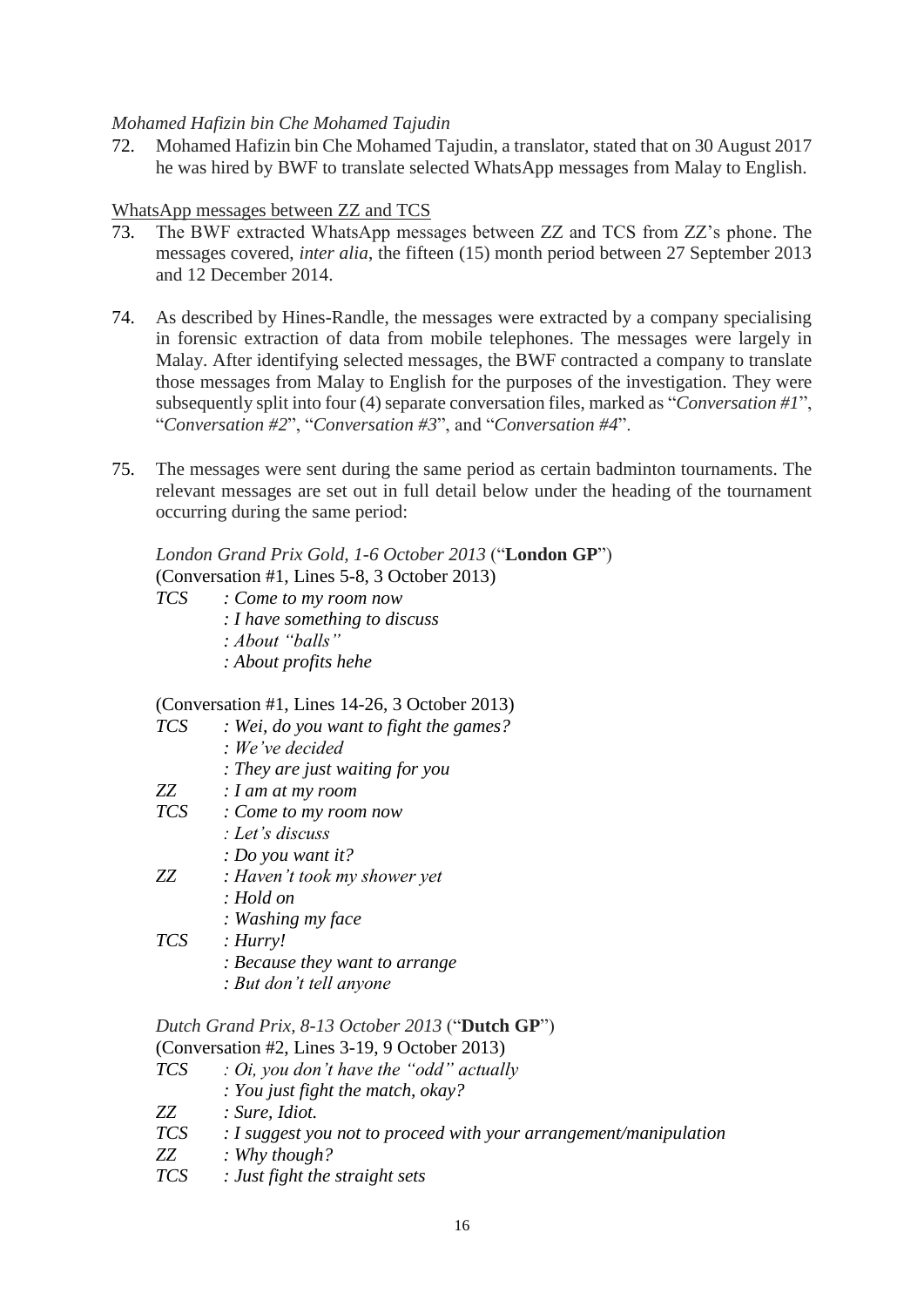| ZZ         | : Has someone detected/sensed our plan?                                   |
|------------|---------------------------------------------------------------------------|
|            | : Sure sure. Ok Ok                                                        |
| <b>TCS</b> | : I don't know, man                                                       |
|            | : No                                                                      |
|            | : Well he "cleaned" it then it was "closed"                               |
|            | : After that, the plan was scrapped                                       |
| ZZ         | : If that is the case, obviously nobody is meddling with our plan, right? |
| <b>TCS</b> | : He is the one who started to "clean" the odd                            |
| ZZ         | $\therefore$ So how about the rest?                                       |
| <b>TCS</b> | : But it was cancelled                                                    |
|            | : Mine has been cancelled                                                 |
|            | (Conversation #2, Lines $27-78$ , 9 October 2013)                         |
| ZZ         | : I was just about to hit a jackpot, and make some extra money            |
| <i>TCS</i> | : Hahaha                                                                  |
| ZZ         | : If that is the case, I will just fight then                             |
| <b>TCS</b> | : If you play a straight set, you will get $15K$ right?                   |

*: Okay Okay ZZ : It's 3 sets actually : If [I/U] make points, then [I/U] will only get 10K TCS : If that's the case, just fight for 3 sets ZZ : But with 17 and 17 of course TCS : I see…Okay : Just tell him that you want to play 3 sets : Noted and will do that ZZ : I fought for 3 sets and get nothing : What a waste! : Haha TCS : It depends actually..whether there is live coverage or not. : There might be a live coverage..so it should be great, I think : Right? : You can get money right away ZZ : But I have no idea how to do it really : I don't have any experience on this : Haha TCS : Just tell* [withheld] *that you will just play 3 sets only : And you don't want to make any "points" : Okay this is the plan : U win the first set ZZ : But yesterday he said that you must win by 10 points! : What do you mean? TCS : Just tell him : That now you want to play for 3 sets instead : U win the first set, and lose the second set : And win the third set : If there is a live coverage : Then you are lucky! ZZ : But if I do it but there is no live coverage, I will be dead! : Haha TCS : If there is no live coverage, then [I/U] have no choice*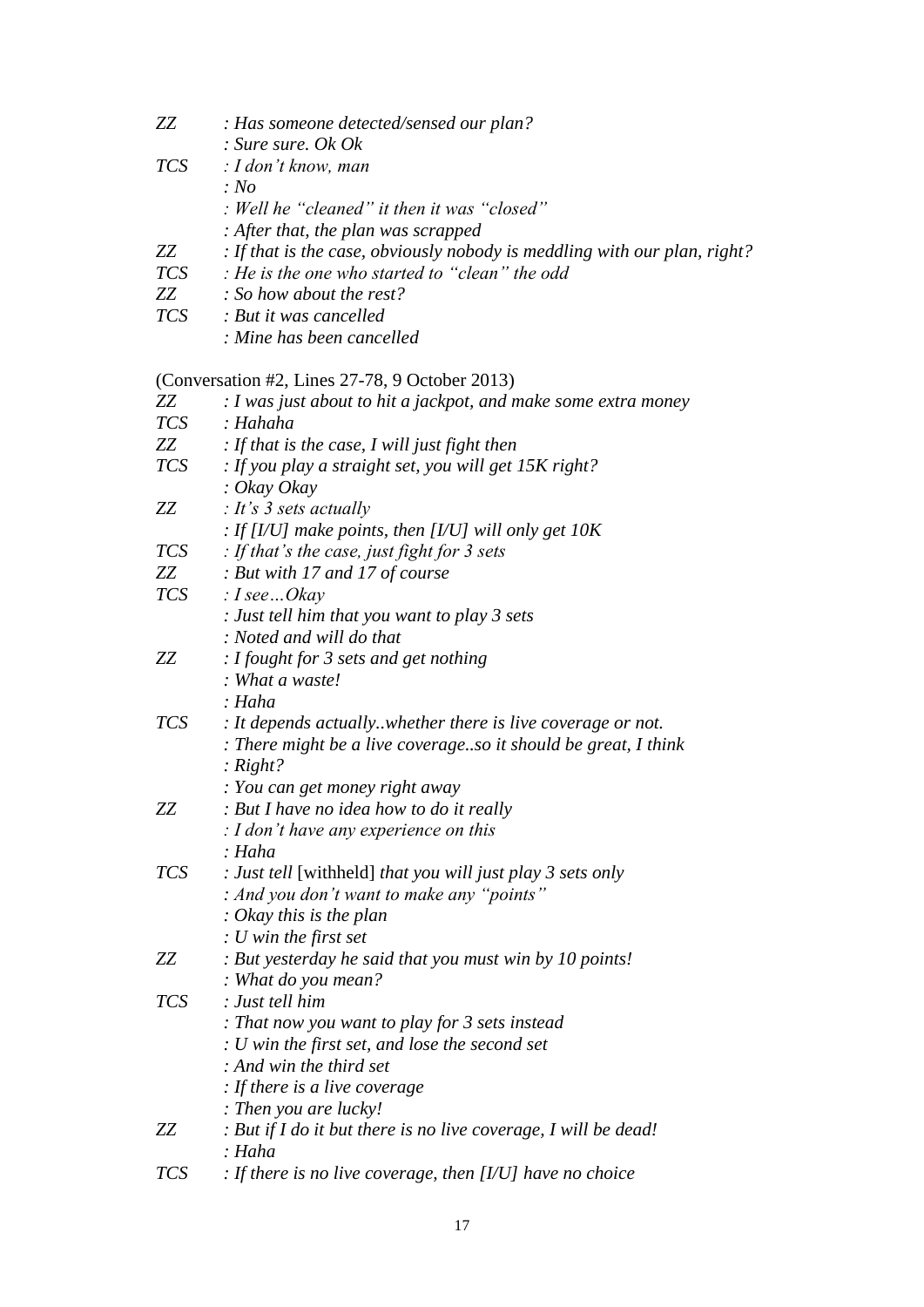|                                                                                                                                                                                                                                 | : Just gamble                                                                    |
|---------------------------------------------------------------------------------------------------------------------------------------------------------------------------------------------------------------------------------|----------------------------------------------------------------------------------|
|                                                                                                                                                                                                                                 | : But only if you want it, really                                                |
| ZZ                                                                                                                                                                                                                              | $: It's$ okay                                                                    |
|                                                                                                                                                                                                                                 | $: I can do$ it next time                                                        |
|                                                                                                                                                                                                                                 | : Hehe                                                                           |
|                                                                                                                                                                                                                                 | : I will do it next time                                                         |
|                                                                                                                                                                                                                                 | : So you don't want to proceed?                                                  |
|                                                                                                                                                                                                                                 | : Yes. I have cancelled it.                                                      |
| <i>TCS</i>                                                                                                                                                                                                                      | $\therefore$ Up to you                                                           |
|                                                                                                                                                                                                                                 | : Yes. It has been cancelled                                                     |
|                                                                                                                                                                                                                                 | : Hehe                                                                           |
| ZZ zamiesta za zastawanie za zastawanie za zastawanie za zastawanie za zastawanie za zastawanie za zastawanie<br>Zastawanie zastawanie za zastawanie za zastawanie za zastawa za zastawa za zastawa za zastawa za zastawa za za | : Are you going to do it?                                                        |
| <b>TCS</b>                                                                                                                                                                                                                      | : It depends whether there will be a live coverage or not                        |
|                                                                                                                                                                                                                                 | $\therefore$ If there is, then I will proceed with the plan                      |
|                                                                                                                                                                                                                                 | : If not, then I will just fight hehe                                            |
|                                                                                                                                                                                                                                 |                                                                                  |
|                                                                                                                                                                                                                                 | Korea Grand Prix Gold, 5-10 November 2013 ("Korea GP")                           |
|                                                                                                                                                                                                                                 | (Conversation #3, Lines 1-34, 2 November 2013)                                   |
| <b>TCS</b>                                                                                                                                                                                                                      | : You will get your cash immediately upon your return from Korea                 |
| ZZ                                                                                                                                                                                                                              | : Can you bank-in to me instead?                                                 |
|                                                                                                                                                                                                                                 | : Haha                                                                           |
| <i>TCS</i>                                                                                                                                                                                                                      | : Sure                                                                           |
|                                                                                                                                                                                                                                 | : But my only concern is that the Inland Revenue Board (IRB) might be able to    |
|                                                                                                                                                                                                                                 | detect it                                                                        |
|                                                                                                                                                                                                                                 | : But if you are willing to take the risk, then we can just bank-in the money to |
|                                                                                                                                                                                                                                 | you                                                                              |
|                                                                                                                                                                                                                                 | : Hehe                                                                           |
| ZZ                                                                                                                                                                                                                              | : Okay Okay                                                                      |
|                                                                                                                                                                                                                                 | : If there is anything else, we will just discuss it in Korea                    |
|                                                                                                                                                                                                                                 | : Haha                                                                           |
|                                                                                                                                                                                                                                 | : Mate, promise me not to reveal this to anyone else                             |
| <b>TCS</b>                                                                                                                                                                                                                      | $:$ Of course, mate                                                              |
|                                                                                                                                                                                                                                 | : Don't ever tell anyone that I assisted you on this. Just act normal            |
| ZZ                                                                                                                                                                                                                              | : Of course, I won't                                                             |
|                                                                                                                                                                                                                                 | : And you too. Don't tell anyone that I did this                                 |
|                                                                                                                                                                                                                                 | : Haha                                                                           |
|                                                                                                                                                                                                                                 | : Keep it just between 2 of us                                                   |
|                                                                                                                                                                                                                                 | : $Okay?$                                                                        |
| <i>TCS</i>                                                                                                                                                                                                                      | : Of course                                                                      |
|                                                                                                                                                                                                                                 | : Just keep it as a secret                                                       |
| ZZ                                                                                                                                                                                                                              | : Okay Okay                                                                      |
| <i>TCS</i>                                                                                                                                                                                                                      | : Likewise. Don't tell anyone that I did this                                    |
| ZZ                                                                                                                                                                                                                              | : Of course                                                                      |
| <i>TCS</i>                                                                                                                                                                                                                      | : Who will you be fighting against in the first round?                           |
| ZZ                                                                                                                                                                                                                              | : A Korean guy                                                                   |
|                                                                                                                                                                                                                                 | : Have no idea who he is                                                         |
|                                                                                                                                                                                                                                 | : Just wait and see if there is any "opening" for the match                      |
| <i>TCS</i>                                                                                                                                                                                                                      | : Okay Okay                                                                      |
|                                                                                                                                                                                                                                 | : If there is any "opening", just text me okay                                   |
|                                                                                                                                                                                                                                 | $: I$ will help you to do it                                                     |
|                                                                                                                                                                                                                                 |                                                                                  |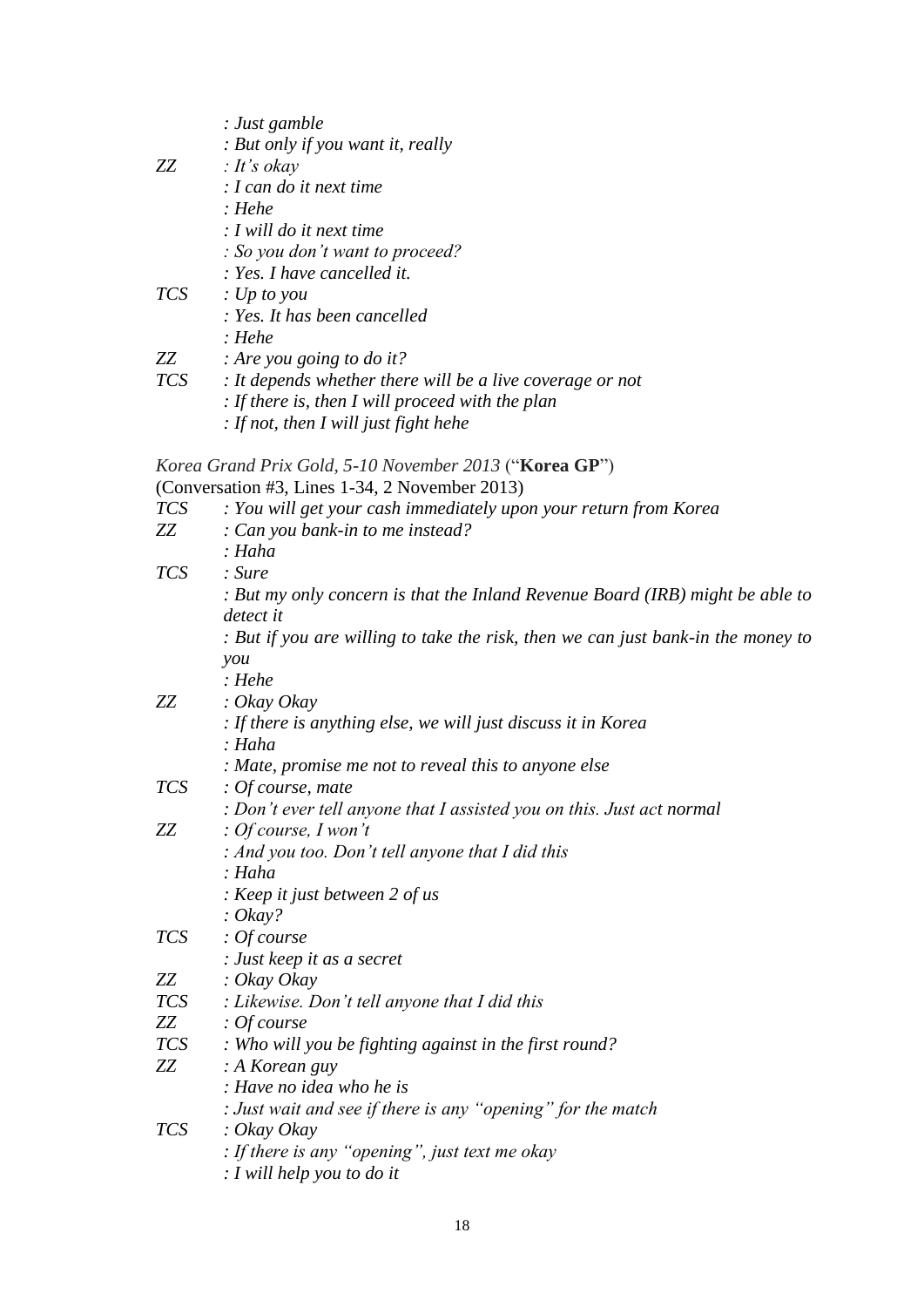| ZZ         | : I don't know really                                                                 |
|------------|---------------------------------------------------------------------------------------|
|            | : Can you check it for me?                                                            |
|            | : But I don't have the account                                                        |
| <i>TCS</i> | $:$ Fine. I will help you then                                                        |
|            | (Conversation #3, Lines 44-62, 2 November 2013)                                       |
| <b>TCS</b> | : We will be lucky                                                                    |
|            | $\therefore$ If there is a live coverage                                              |
| ZZ         | : You are the lucky one and you will get more money                                   |
|            | : Haha                                                                                |
|            | : Sure Sure                                                                           |
| <b>TCS</b> | : If there is no coverage, then the money won't be as much                            |
| ZZ         | : But we can still do it if there is no live coverage right?                          |
| <i>TCS</i> | : Yes we can                                                                          |
|            | : But the sum will be a lot less                                                      |
| ZZ         | $\therefore$ Okay                                                                     |
| <b>TCS</b> | $\therefore$ I will text you if there is any further update                           |
|            | : Hehe                                                                                |
| ZZ         | : If there is a live coverage and assuming that I can get $15K$ out of it, but then I |
|            | lose in the rubber set, will I get more?                                              |
| <i>TCS</i> | : No not really                                                                       |
|            | : Because based on my experience                                                      |
|            | : Odd usually be closed during the second set                                         |
| ZZ         | $: AhI$ see                                                                           |
|            | : Okay Okay                                                                           |
| <i>TCS</i> | : So there in no difference between 2 set and 3 sets                                  |
|            | (Conversation #3, Lines 78-112, 4-5 November 2013)                                    |
| ZZ         | : Mate, can you check for me if there is any "opening" for tomorrow's game?           |
|            | $\therefore$ *Me                                                                      |
| <i>TCS</i> | : Okay Okay                                                                           |
|            | $: I$ will find out for you tonight                                                   |
| ZZ         | : Note d                                                                              |
|            | : What is the time there?                                                             |
|            | : It's 9.49pm here                                                                    |
| <b>TCS</b> | : Okay Okay                                                                           |
|            | : It has just started                                                                 |
|            | $: I$ am still waiting                                                                |
| ZZ         | $: O$ kay Okay                                                                        |
|            | : It's not out yet, is it?                                                            |
| <b>TCS</b> | $: Not$ yet                                                                           |
|            | : You can go to bed first                                                             |
|            | : If there is any "opening", I will text you                                          |
| ZZ         | : Noted                                                                               |
|            | : Is it 11.05 PM there?                                                               |
|            | : Is it 3 PM there?                                                                   |
| <i>TCS</i> | : Yes yes just go to bed first                                                        |
|            | : Sure Sure                                                                           |
| ZZ         | $: O$ kay Okay                                                                        |
| <b>TCS</b> | : Will text you if there is any update                                                |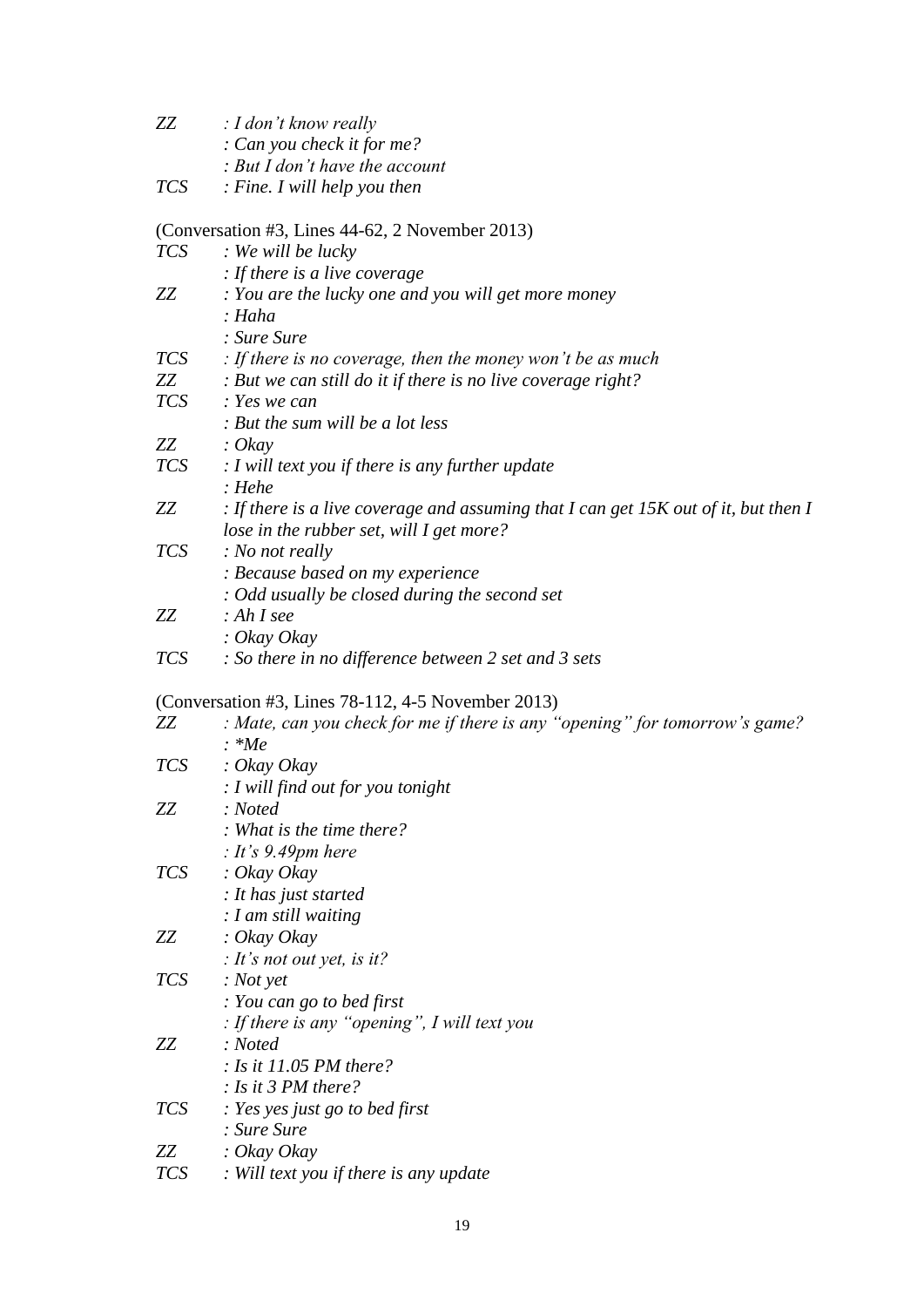| ZZ                                                                                                                                                                                                                                   | $\therefore$ Okay Okay                                                          |
|--------------------------------------------------------------------------------------------------------------------------------------------------------------------------------------------------------------------------------------|---------------------------------------------------------------------------------|
| <i>TCS</i>                                                                                                                                                                                                                           | : Mate [there is/there will be] an "opening" for the qualifying game. Just wait |
|                                                                                                                                                                                                                                      | <i>okay?</i> (sent 5 hours after the previous message)                          |
|                                                                                                                                                                                                                                      | : The main draw is yet to be opened                                             |
| ZZ                                                                                                                                                                                                                                   | $: O$ kay Okay                                                                  |
| <i>TCS</i>                                                                                                                                                                                                                           | : Fadli, just go and fight first okay?                                          |
|                                                                                                                                                                                                                                      | : There is no odd for the first round                                           |
|                                                                                                                                                                                                                                      | : Just wait for the second round                                                |
|                                                                                                                                                                                                                                      | $: I$ will contact you if there is further update                               |
| ZZ                                                                                                                                                                                                                                   | : $Alright$                                                                     |
|                                                                                                                                                                                                                                      | : Thanks, mate                                                                  |
|                                                                                                                                                                                                                                      | : Mate, [withheld] just sent me a message via WeChat                            |
|                                                                                                                                                                                                                                      | : [He/She] said an odd has been opened                                          |
| <i>TCS</i>                                                                                                                                                                                                                           | $: I$ will check                                                                |
|                                                                                                                                                                                                                                      |                                                                                 |
|                                                                                                                                                                                                                                      | (Conversation #4, Lines 1-46, 5 November 2013)                                  |
|                                                                                                                                                                                                                                      | $TCS$ : Is 15K okay by you?                                                     |
|                                                                                                                                                                                                                                      | : Do you want to proceed?                                                       |
| ZZ                                                                                                                                                                                                                                   | $: *Yes$                                                                        |
|                                                                                                                                                                                                                                      | : Huh?                                                                          |
|                                                                                                                                                                                                                                      | $: 3 \text{ Games}$                                                             |
| <b>TCS</b>                                                                                                                                                                                                                           | : No                                                                            |
|                                                                                                                                                                                                                                      | : Just lose the game                                                            |
| ZZ                                                                                                                                                                                                                                   | : If I were to lose, I don't want to do it                                      |
|                                                                                                                                                                                                                                      | : Haha                                                                          |
| <i>TCS</i>                                                                                                                                                                                                                           | : Because you didn't give one set                                               |
| ZZ                                                                                                                                                                                                                                   | : I see                                                                         |
|                                                                                                                                                                                                                                      | $:$ Just one choice for me?                                                     |
| <i>TCS</i>                                                                                                                                                                                                                           | : Yes. Just one                                                                 |
| ZZ zamini za zastani za zastani za zastani za zastani za zastani za zastani za zastani za zastani za zastani z<br>Zastani za zastani za zastani za zastani za zastani za zastani za zastani za zastani za zastani za zastani za<br>Z | : [withheld] was looking for me. He asked me to do "points"                     |
|                                                                                                                                                                                                                                      | : But don't tell him that okay                                                  |
| <i>TCS</i>                                                                                                                                                                                                                           | : Of course I won't                                                             |
| ZZ                                                                                                                                                                                                                                   | : He just gave me $5K$                                                          |
| <i>TCS</i>                                                                                                                                                                                                                           | : "Point" is yet to be opened                                                   |
| ZZ                                                                                                                                                                                                                                   | : Just do the point                                                             |
|                                                                                                                                                                                                                                      | $: Yes$ yes I know                                                              |
| <b>TCS</b>                                                                                                                                                                                                                           | : Later                                                                         |
|                                                                                                                                                                                                                                      | : I will check for you                                                          |
| ZZ                                                                                                                                                                                                                                   | : He has already made the 3K payment. He sponsored me to Korea                  |
|                                                                                                                                                                                                                                      | : [with held]                                                                   |
|                                                                                                                                                                                                                                      | : To do with him, right?                                                        |
|                                                                                                                                                                                                                                      | : $Sigh$                                                                        |
| <b>TCS</b>                                                                                                                                                                                                                           | : No                                                                            |
|                                                                                                                                                                                                                                      | : Well, this is the plan                                                        |
| ZZ                                                                                                                                                                                                                                   | : Yes                                                                           |
|                                                                                                                                                                                                                                      | : Hmm                                                                           |
| <i>TCS</i>                                                                                                                                                                                                                           | : [withheld] said [he/she] doesn't want to do it                                |
|                                                                                                                                                                                                                                      | : Obviously he has been pressured to do it                                      |
|                                                                                                                                                                                                                                      | : Do you know why I don't want to do it with him?                               |
|                                                                                                                                                                                                                                      | : He sucks!                                                                     |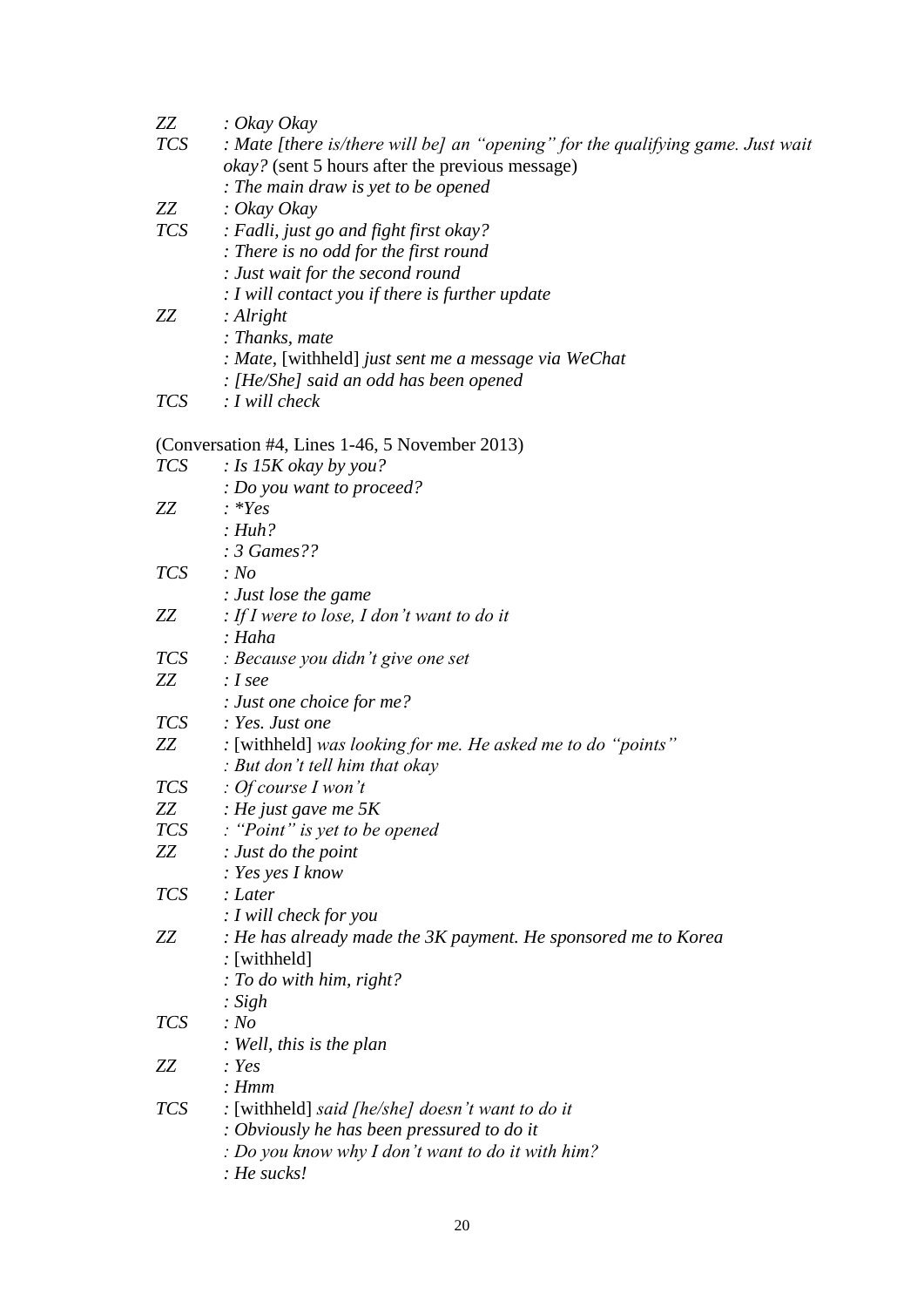|            | $\therefore$ He still owes me 10K                                                 |
|------------|-----------------------------------------------------------------------------------|
|            | : It was been a while now                                                         |
|            | : But don't tell him that okay                                                    |
| ZZ         | : He didn't force or pressure really But since he sponsors, of course he wants    |
|            | somethingright?                                                                   |
|            | : That's what I mean                                                              |
|            | : Ohhh                                                                            |
| <i>TCS</i> | : Just tell him                                                                   |
|            | $: Go$ to hell                                                                    |
| ZZ         | : But nowIf I refuse to do with him, he will do it with you and he will tell      |
|            | everyone about this and I'm dead!                                                 |
|            | : I will be suspended! My career will be over!                                    |
| <i>TCS</i> | : No. Don't worry                                                                 |
|            | : We protect each other's secret over here                                        |
|            | (Conversation #4, Lines 60-119, 5 November 2013)                                  |
| <b>TCS</b> | : We will share it between us                                                     |
|            | $: No$ don't worry                                                                |
| ZZ         | : I will get from both sides then?                                                |
| <i>TCS</i> | $\therefore$ He won't find out about it                                           |
|            | : When we push from our side, we won't make it too obvious                        |
|            | : Because we don't want to interrupt                                              |
|            | : The odd                                                                         |
|            | : You could probably earn an extra 1500 from our side                             |
|            | : Do you want it?                                                                 |
| ZZ         | : Ohhh                                                                            |
|            | : Are you sure that he won't find out?                                            |
|            | $: I$ don't want to get into trouble                                              |
|            | : Is it true that I will just get $5K$ if I do "points" and there is no coverage? |
| <b>TCS</b> | : I have no clue really                                                           |
|            | : Probably                                                                        |
|            | : There is no live coverage now                                                   |
|            | : If you do it here, we will offer you the same                                   |
|            | : But it is safer because you can get your money back                             |
| ZZ         | : What do you mean by that?                                                       |
| TCS        | : We guarantee that you will get your money back                                  |
|            | : [withheld] might take some time to pay you                                      |
|            | : But of course he can give you 5K                                                |
|            | : Because it is just a small amount                                               |
| ZZ         | : I see                                                                           |
|            | $: Okay\, okay$                                                                   |
| <b>TCS</b> | : Just let us know your decision                                                  |
| ZZ         | : But if I suddenly do 'points', do I have to lose?                               |
| <b>TCS</b> | : If you want to lose, let us know now                                            |
|            | : You can get $15K$                                                               |
| ZZ         | : Or less than the points that he asked? I will lose right!                       |
|            | $: I$ don't want to lose                                                          |
| <b>TCS</b> | $: I$ have to make a repayment if $I$ lose                                        |
|            | : So don't lose                                                                   |
| ZZ         | : Who has to make the repayment?                                                  |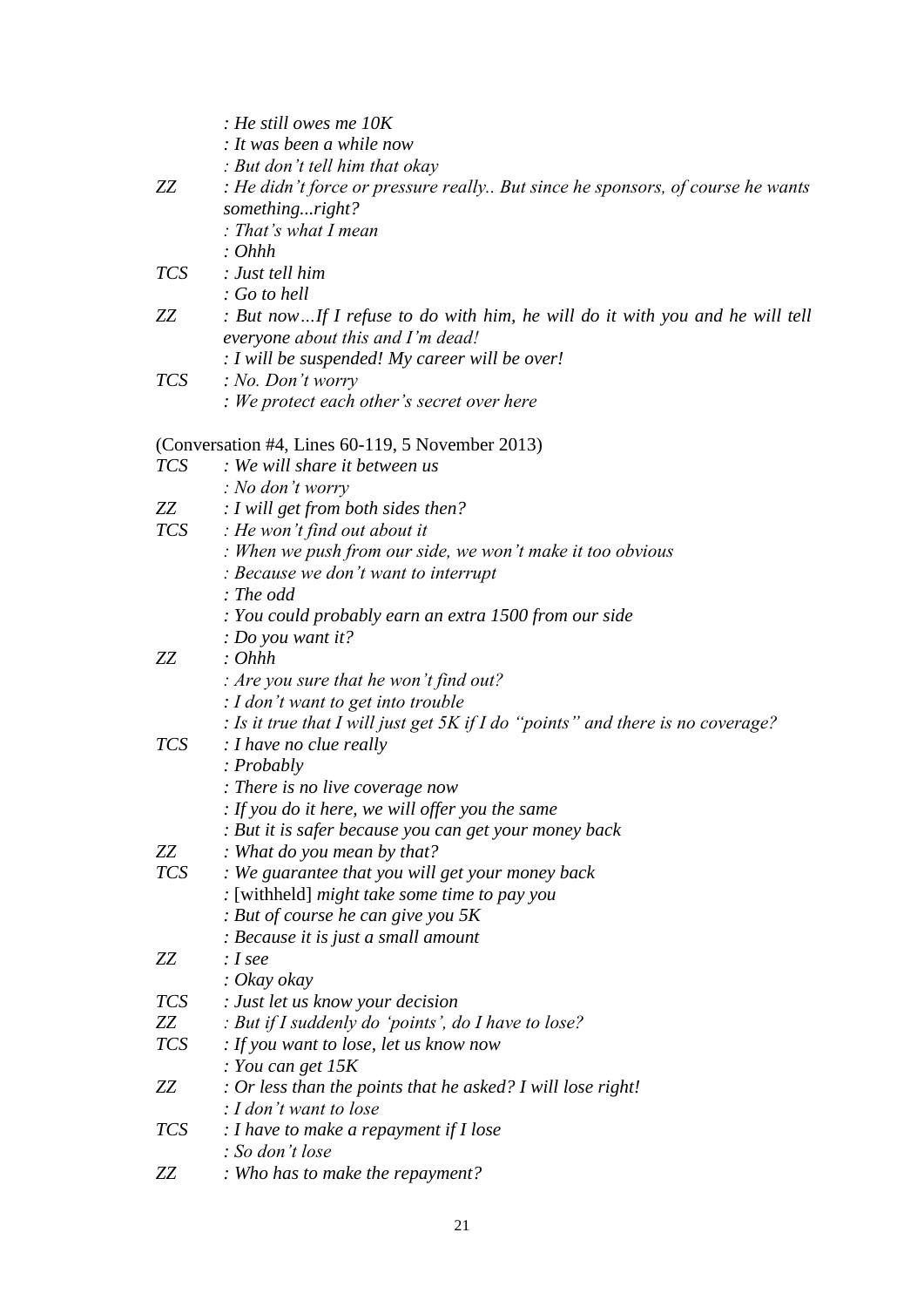|                                                                                                                                                                                                                                 | : Haha                                                                   |
|---------------------------------------------------------------------------------------------------------------------------------------------------------------------------------------------------------------------------------|--------------------------------------------------------------------------|
|                                                                                                                                                                                                                                 | : So, if I was about to lose, I have to give walkover, right?            |
|                                                                                                                                                                                                                                 | : I mean to retire?                                                      |
| <b>TCS</b>                                                                                                                                                                                                                      | : Of you, man! You have to pay                                           |
|                                                                                                                                                                                                                                 | : I see                                                                  |
| ZZ                                                                                                                                                                                                                              | $\therefore$ Okay okay                                                   |
|                                                                                                                                                                                                                                 | $: I$ will keep you updated                                              |
| <i>TCS</i>                                                                                                                                                                                                                      | $: Okay\, okay$                                                          |
|                                                                                                                                                                                                                                 | : No worries                                                             |
|                                                                                                                                                                                                                                 | : Just tell me what do you want to do                                    |
|                                                                                                                                                                                                                                 | : Then on my side, I will give you an extra sum of $1500$ okay?          |
|                                                                                                                                                                                                                                 | : We will push a little only                                             |
|                                                                                                                                                                                                                                 | : We won't disturb him                                                   |
|                                                                                                                                                                                                                                 | : So just don't worry about it                                           |
| ZZ                                                                                                                                                                                                                              | : $Alright$                                                              |
|                                                                                                                                                                                                                                 | : Just 1500?                                                             |
|                                                                                                                                                                                                                                 | : Haha                                                                   |
|                                                                                                                                                                                                                                 | : Give me more                                                           |
|                                                                                                                                                                                                                                 | : Haha                                                                   |
| <i>TCS</i>                                                                                                                                                                                                                      | : Because we just push a little only                                     |
|                                                                                                                                                                                                                                 | : We do not dare to do much because we don't want [withheld] to find out |
| ZZ                                                                                                                                                                                                                              | : At least give me $2K$                                                  |
|                                                                                                                                                                                                                                 | : Haha                                                                   |
|                                                                                                                                                                                                                                 |                                                                          |
|                                                                                                                                                                                                                                 | : I will keep you updated                                                |
| <b>TCS</b>                                                                                                                                                                                                                      | $: Okay\, okay$                                                          |
|                                                                                                                                                                                                                                 | : No problem                                                             |
|                                                                                                                                                                                                                                 | (Conversation #4, Lines 186-209, 5 November 2013)                        |
| ZZ                                                                                                                                                                                                                              | : Hmm, just give me $2K$ to me okay?                                     |
|                                                                                                                                                                                                                                 | : Hehe                                                                   |
| <b>TCS</b>                                                                                                                                                                                                                      | : Sure                                                                   |
|                                                                                                                                                                                                                                 | : Just transferred 2K to you                                             |
|                                                                                                                                                                                                                                 | : What now?                                                              |
| ZZ                                                                                                                                                                                                                              | : $O$ <i>ka</i> y                                                        |
|                                                                                                                                                                                                                                 | TCS : Tell me first                                                      |
|                                                                                                                                                                                                                                 | : Now let's get the job done                                             |
| ZZ                                                                                                                                                                                                                              | $: I$ will do 2 sets, must win under 18                                  |
| <i>TCS</i>                                                                                                                                                                                                                      | : WellI have to communicate with the people in Malaysia                  |
| ZZ zamiesta za zastawanie za zastawanie za zastawanie za zastawanie za zastawanie za zastawanie za zastawanie<br>Zastawanie zastawanie za zastawanie za zastawanie za zastawa za zastawa za zastawa za zastawa za zastawa za za | : Sure sure                                                              |
| <b>TCS</b>                                                                                                                                                                                                                      | $:$ Did you win?                                                         |
| ZZ                                                                                                                                                                                                                              | : Yes                                                                    |
| TCS                                                                                                                                                                                                                             | $\therefore$ You won because he didn't fight                             |
|                                                                                                                                                                                                                                 | : $Right?$                                                               |
| ZZ                                                                                                                                                                                                                              | $: I'$ made' it a win                                                    |
|                                                                                                                                                                                                                                 |                                                                          |
|                                                                                                                                                                                                                                 | : Yes yes                                                                |
| TCS                                                                                                                                                                                                                             | : That means he can't get much from 18 and 18 right?                     |
| ZZ                                                                                                                                                                                                                              | : Yes                                                                    |
| <b>TCS</b>                                                                                                                                                                                                                      | : If not, what will happen?                                              |
|                                                                                                                                                                                                                                 | : Are you going to do walkover?                                          |
| ZZ                                                                                                                                                                                                                              | : Yes                                                                    |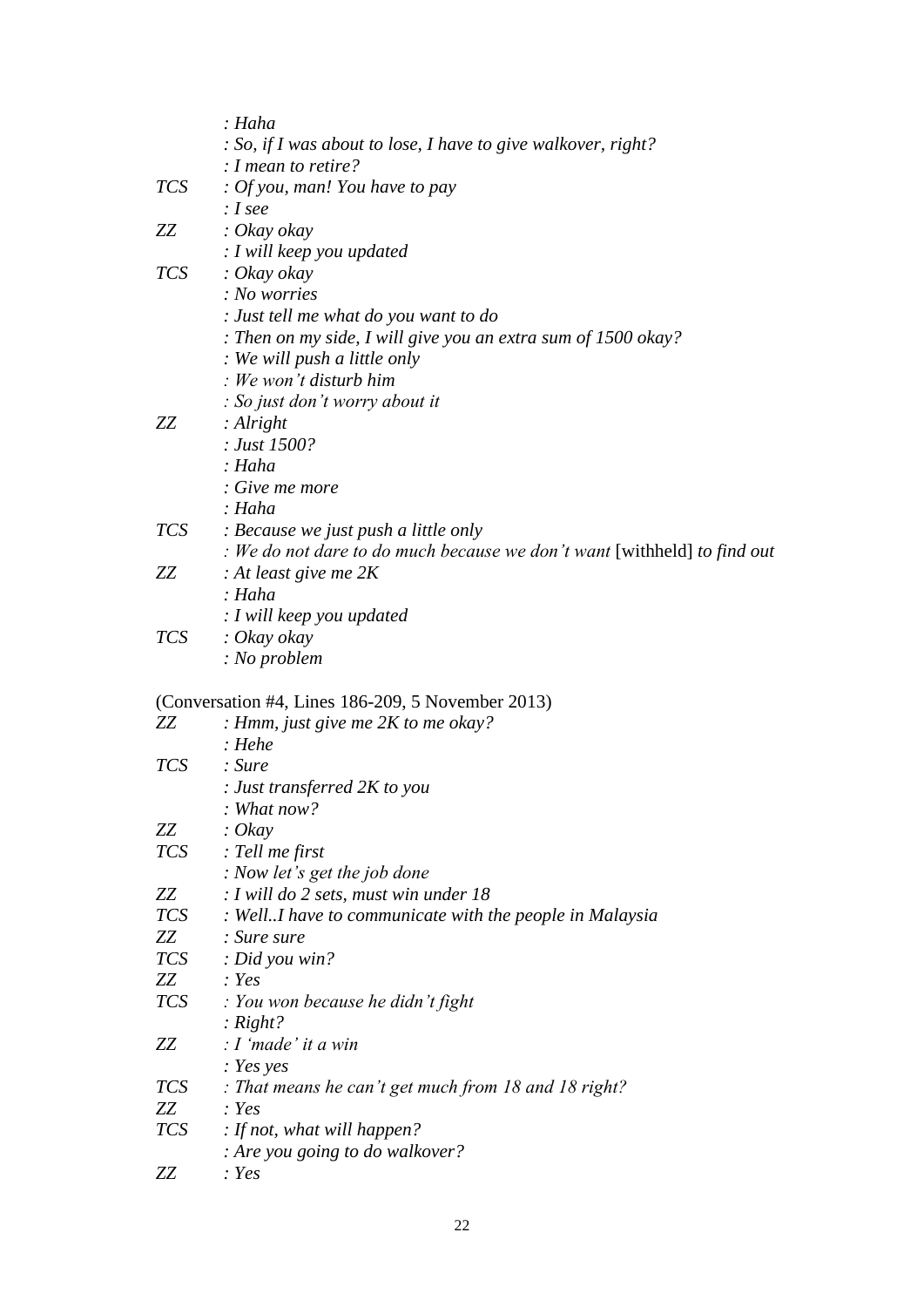| <b>TCS</b> | $\therefore$ Okay okay                               |
|------------|------------------------------------------------------|
|            | $\therefore$ I am calling the people in Malaysia now |

(Conversation #4, Lines 231-264, 5 November 2013)

| ZZ         | $\frac{1}{2}$ conversation $\frac{1}{2}$ , $\frac{1}{2}$ antes 251 201, 5110 version $\frac{1}{2}$<br>: Should we cancel our plan for this game? |
|------------|--------------------------------------------------------------------------------------------------------------------------------------------------|
|            | : It's too dangerous                                                                                                                             |
| <b>TCS</b> | $\therefore$ Up to you man                                                                                                                       |
|            | : I agree. It's too dangerous                                                                                                                    |
|            | : Just tell him that you are scared to do "give points"                                                                                          |
|            | : Too close                                                                                                                                      |
|            | : Idiot                                                                                                                                          |
|            | : He is a stupid idiot                                                                                                                           |
|            | $:$ Knn                                                                                                                                          |
| ZZ         | : So now it's $21-1721-17$ and below right?                                                                                                      |
|            | : Don't you think it's risky?                                                                                                                    |
|            | : Down one point                                                                                                                                 |
|            | : Do you think it's okay? Risky?                                                                                                                 |
| <b>TCS</b> | : You can play 18 and 17                                                                                                                         |
|            | : Are you confident that you can beat him 17 17 and below?                                                                                       |
| ZZ         | : I don't know this player                                                                                                                       |
|            | : So it's quite hard to tell                                                                                                                     |
|            | : Are you confident or not?                                                                                                                      |
| <b>TCS</b> | $: Yes I$ am                                                                                                                                     |
| ZZ         | $: Ok$ then                                                                                                                                      |
| ZΖ         | $: Ok$ then                                                                                                                                      |
| <b>TCS</b> | : Just whack him hard in the first set, and if he can't fight back in the second set,                                                            |
|            | things will be good for us                                                                                                                       |
| ZZ         | : Can I win around 21-18 21-17?                                                                                                                  |
|            | : Sure, if that's the case                                                                                                                       |
| <b>TCS</b> | : Yes                                                                                                                                            |
|            | : So, how now?                                                                                                                                   |
| ZZ         | : Proceed                                                                                                                                        |
|            | : Proceed                                                                                                                                        |
| <b>TCS</b> | $:$ Just make it 18 and 17                                                                                                                       |
| ZZ         | $:$ Will do                                                                                                                                      |
| <b>TCS</b> | $: Okay\, okay$                                                                                                                                  |
|            | : Sure will do                                                                                                                                   |
| ZZ         | : Yes Yes                                                                                                                                        |
|            | : Sure sure                                                                                                                                      |

*Macau Grand Prix Gold, 25-30 November 2014* ("**Macau GP**") (Conversation #4, Lines 539-556, 27 November 2014)

| <b>TCS</b> | $: I$ will lose and bring back $20K$ |
|------------|--------------------------------------|
| ZZ         | $: Okay\, okay$                      |
|            | : Where are you now?                 |
| <b>TCS</b> | : Just come back                     |
|            | : What's the matter?                 |
| ZZ.        | $:$ Okay okay                        |
|            | $: I$ want to ask you something      |
| <b>TCS</b> | : What is it?                        |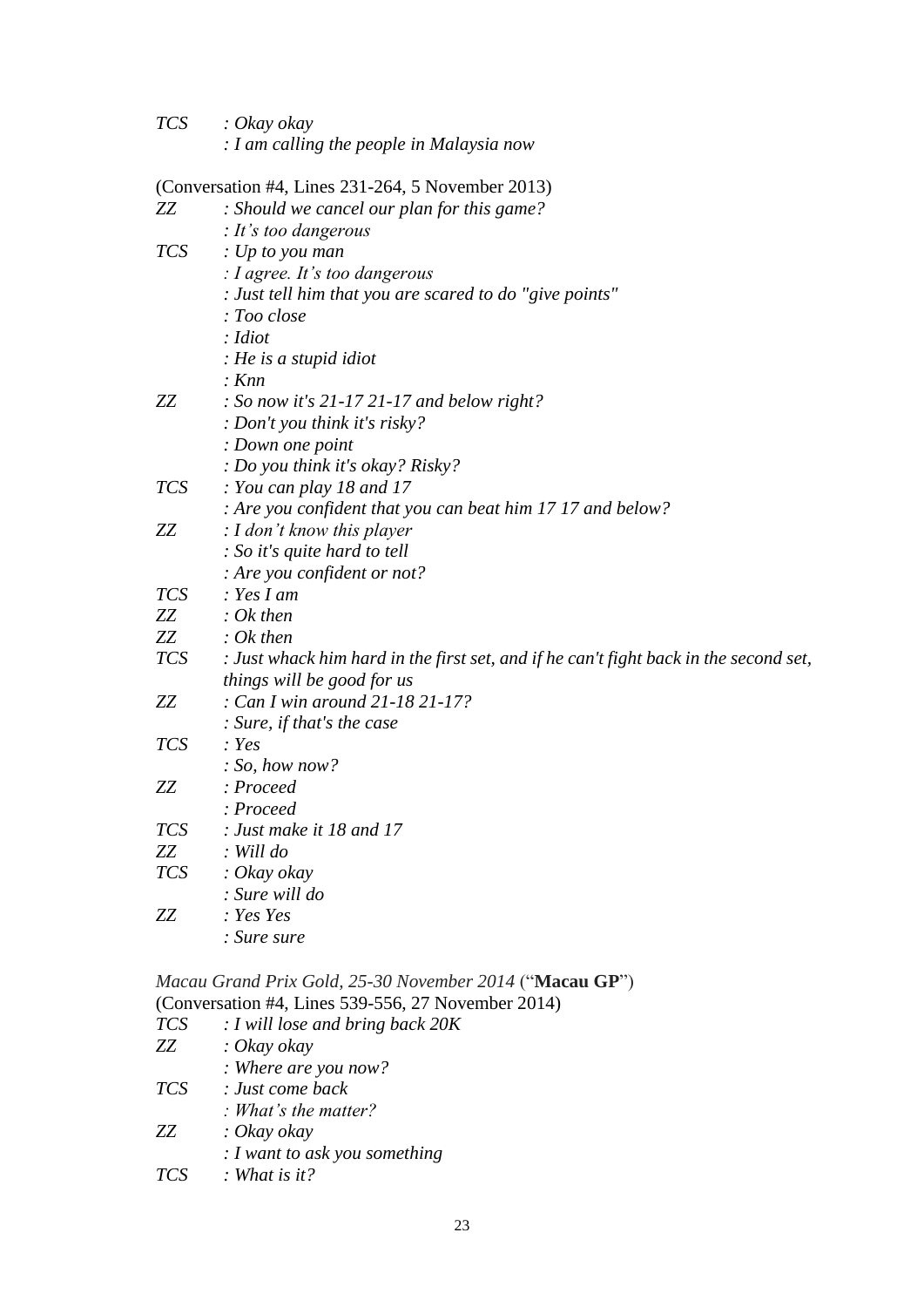| ZZ         | : Is it risky if I want to do "balls" now?                                      |
|------------|---------------------------------------------------------------------------------|
| <b>TCS</b> | : Not really                                                                    |
|            | : But better not                                                                |
| ZΖ         | : $Why?$                                                                        |
| <b>TCS</b> | : $365$                                                                         |
|            | : But you can try $SBO$                                                         |
| ZZ         | : Sure. SBO then                                                                |
|            | : But not 365                                                                   |
| <i>TCS</i> | : You can do SBO                                                                |
|            | $: 365$ is too risky                                                            |
|            | (Conversation #4, Lines 569-589, 27 November 2014)                              |
| <b>TCS</b> | : Do you want to lose                                                           |
|            | : or win                                                                        |
| ZΖ         | : Yes I think I want to lose                                                    |
|            | : I am not feeling well                                                         |
|            | : I can't play well yesterday in fact                                           |
| <i>TCS</i> | : I have $30K$ off with me here                                                 |
|            | : How much can I push? Any opinion?                                             |
|            | : Do you want?                                                                  |
|            | : Because I have another 2 partners                                             |
|            | : In their account                                                              |
|            | : I know have few accounts. I will just place it. You guys can log in and check |
|            | : Then we will share between us                                                 |
|            | : Are you guys in?                                                              |
|            | : It's up to you                                                                |
|            | : I can't cheat you guys                                                        |
|            | : Because you guys can log into this account and find out yourself              |
|            | : Where are you guys?                                                           |
|            | : Now                                                                           |
| ZZ         | : But I am a little nervous now                                                 |
|            | : I read some news about BWF yesterday                                          |
| TCC        | $\cdot$ Don't warm, Luit "prove" $\lim_{\epsilon}$                              |

*TCS : Don't worry. Just "press" live*

*K & D Graphics & Yonex Grand Prix (USA), 8-13 December 2014* ("**K&D GP**) (Conversation #4, Lines 686-693, 11 December 2014)

| <b>TCS</b> | : Is you brother doing this?                  |
|------------|-----------------------------------------------|
|            | : Can give 8000                               |
| ZZ         | : Sorry I just woke up                        |
|            | : To win?                                     |
| <b>TCS</b> | : Of course to lose! Haha                     |
| ZZ         | $:$ Win or lose?                              |
|            | : Please be serious                           |
|            | $: My brother's opponent is the favourable$ : |

# **Interview Transcripts**

76. ZZ was interviewed by the BWF on 27 February 2017. In summary: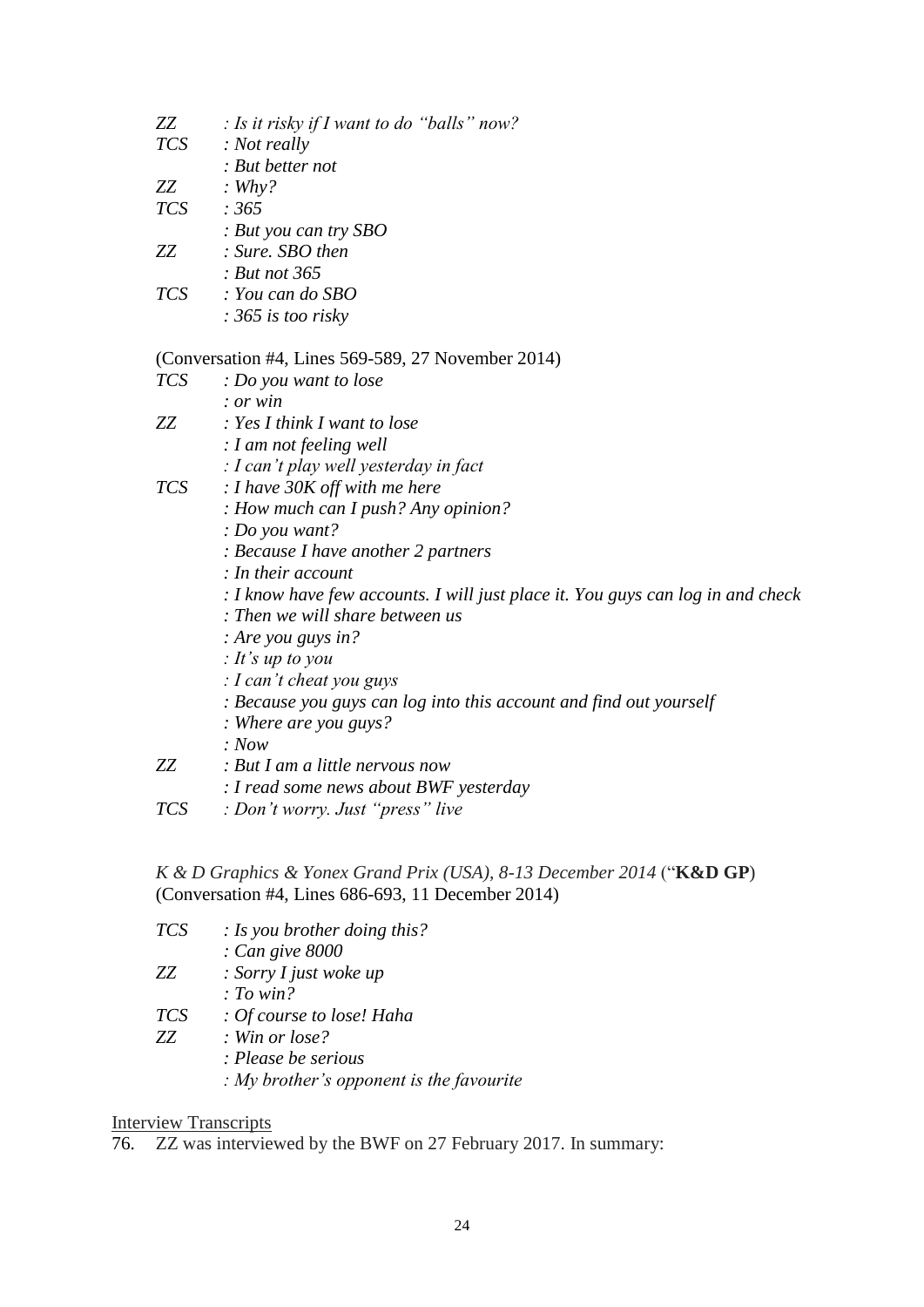- 76.1. ZZ agreed to proceed without having a legal representative present and acknowledged that the interview was conducted under BWF rules;
- 76.2. ZZ alleged that the Whistleblower had asked for his number first to change a match time for a logistical reason;
- 76.3. ZZ stated that the words '*want to do anything*' in the WhatsApp message to the Whistleblower were sent on behalf of his friend CKW, who wanted to bet on the match referred to in the message. It was not intended to mean that the Whistleblower or his friend were interested in fixing that match;
- 76.4. ZZ admitted that he should not have sent the WhatsApp message as it could have been misinterpreted. He did not report CKW's request to the BWF as he thought that betting on a personal basis was not a violation;
- 76.5. at the end, ZZ agreed to provide his mobile phone for examination.
- 77. TCS was interviewed by the BWF on 18 September 2017. In summary:
	- 77.1. TCS agreed that he was aware that he had a right to have a legal representative present but he did not bring one to the interview;
	- 77.2. TCS agreed that his level of English was "*okay*" and he would stop the interview if he did not understand any questions;
	- 77.3. TSC stated that he knew ZZ for more than ten (10) years but had not spoken to ZZ for some time;
	- 77.4. BWF investigators referred TCS to selected WhatsApp messages between ZZ and TCS. When questioned about messages which *prima facie* discussed the manipulation of matches at various badminton tournaments, TCS explained that such messages were simply jokes. TCS asserted that he had never attempted to manipulate any match;
	- 77.5. BWF investigators questioned TCS regarding the identity of an individual named [withheld] or [withheld] referenced in the messages. TCS initially stated that the word [withheld] was a Malay slang word, but subsequently denied knowing an individual named [withheld] after he was read a message where TCS informed ZZ that [withheld] owed him money;
	- 77.6. BWF investigators questioned TCS what he meant by the words "*SBO*" and "*Bet365*" in the messages. TCS denied knowing that they were names of betting companies.

# **BWF case against ZZ and TCS**

78. In summary, the BWF case is that ZZ and TCS together engaged in "*actual and attempted match and point fixing and did so for the purposes of betting, based on fixed matches*".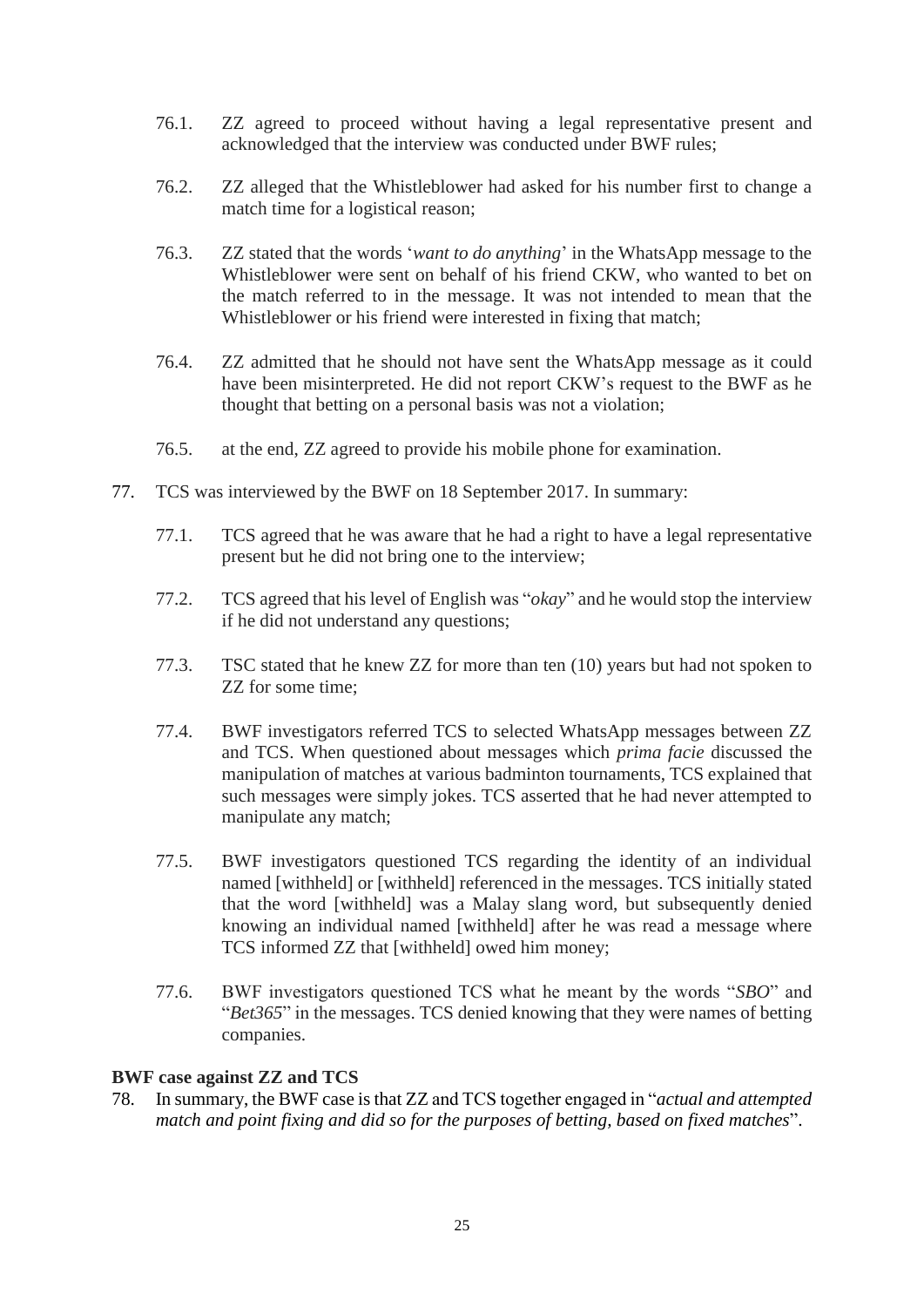- 79. The BWF contends that "*a fair reading"* of the WhatsApp messages between ZZ and TCS show that "*they were fully engaged in match-fixing*" particularly when compared to the badminton tournaments occurring during the same period.
- 80. The BWF alleges that ZZ and TCS acted in violation of the 2012 Code in connection with the:
	- 80.1. London GP;
	- 80.2. Dutch GP;
	- 80.3. Korea GP;
	- 80.4. Macau GP; and
	- 80.5. K&D GP.
- 81. The BWF also alleges that ZZ individually:
	- 81.1. failed to disclose to the BWF without any delay any approach or invitation to engage in conduct that would amount to a breach of the 2012 Code; and
	- 81.2. engaged in conduct in violation of the 2016 Code at the Brazil GP.

#### Witness Statement of Paterson

- 82. The BWF referred to the second Paterson witness statement where he relevantly stated:
	- 82.1. there are betting markets in badminton on: game and match outcomes; the winning margins of matches (2-0 or 2-1); the total point win; or, whether in each game there is an odd or even number of points;
	- 82.2. the WhatsApp messages refer to betting terms that he is familiar with, and the betting is seen to be more lucrative when there is a televised match, likely because ZZ and TC know there is more money available to bet with/against; and
	- 82.3. if a match is ended by a retirement the bets are refunded.

### TCS Interview

- 83. The BWF noted from the TCS interview that:
	- 83.1. he stated he had heard of match-fixing in badminton and betting around it but he himself did not have any involvement in it or in betting himself (at 13-16);
	- 83.2. he stated that he was friends with ZZ and had known him since they were both juniors, i.e. for more than ten (10) years (at 16-17);
	- 83.3. he did not know whether ZZ was involved in match-fixing (at 18);
	- 83.4. he accepted that he had regularly sent and received messages by phone to and from ZZ regarding match-fixing, but that they were just jokes (at 21 and 61);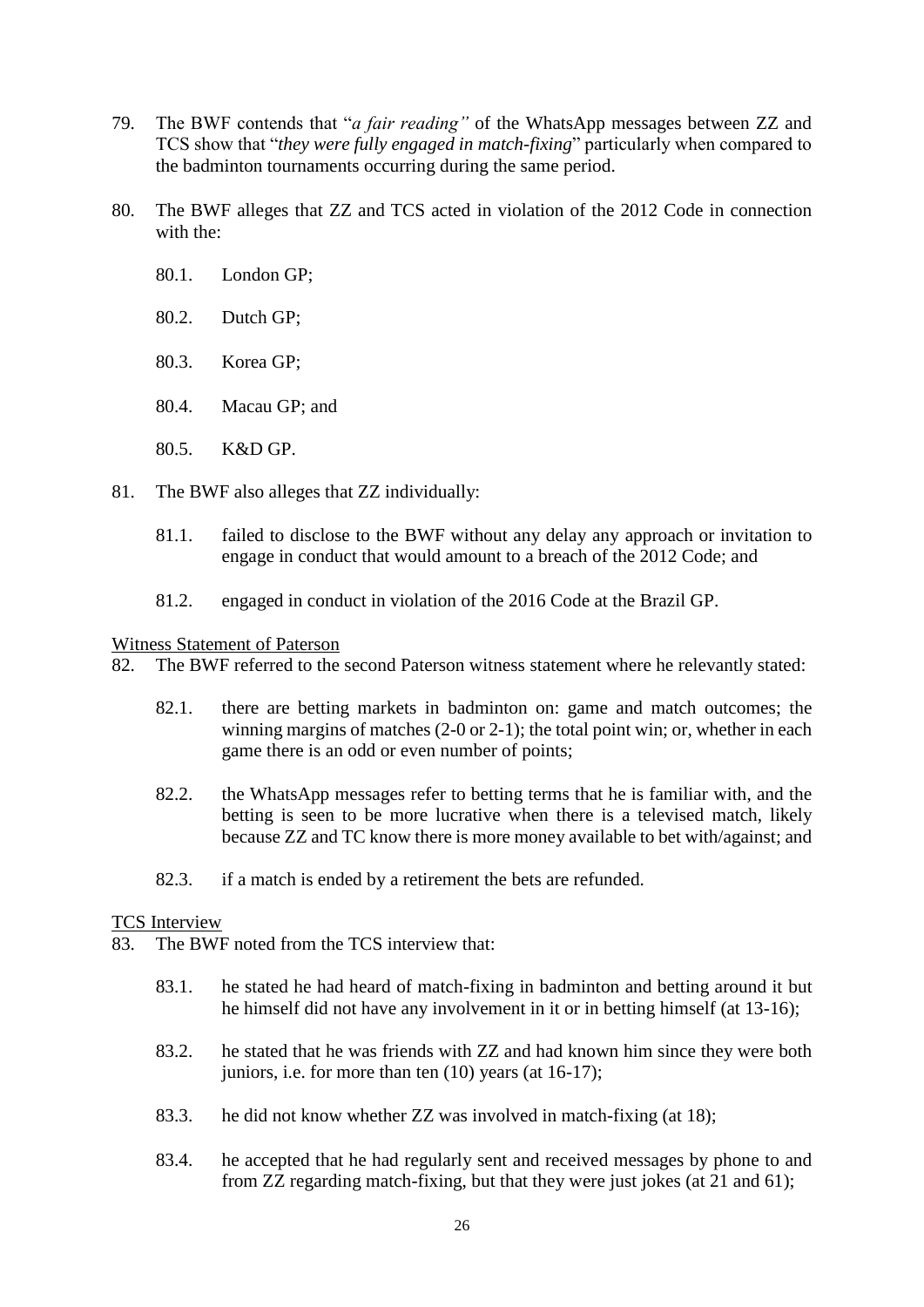- 83.5. when certain messages were put to him, he stated:
	- 83.5.1. message of 27 September 2013:

"*Wei, do you want to fight the games*" meant "*do you want to play at the casinos*";

83.5.2. messages of 9 October 2013:

the conversation was "*a joke*" about match-fixing (at 23);

the phrases "*Has someone detected/sensed our plan*", "*You win the first set and lose the second set*" and "*And win the third set*" were jokes;

83.5.3. messages of 2 November 2013:

he could not remember or was not aware of the meaning of "*You will get your cash immediately on your return from Korea*", "*And you don't tell anyone I did this",* and "*Mate can you check for me to see if there is any opening for tomorrow's game*";

83.5.4. messages of 5 November 2013:

"*Just go out and fight for the first round, there's no odds for the first round, and let's see what it is for the second round*" were jokes;

he was not aware of the meaning of "*You must win under 18"*;

"*Is 15 okay by you*" was another joke. He denied that it was to do with payment for matches;

he was not aware of the meaning of the phrase stated by ZZ "*So if I was about to lose I have to give a walkover right*";

he was not aware of the meaning of the word "*Bookey*" (at 55);

he initially stated that [withheld] was a Malay slang word, then accepted that [withheld] was an individual but he was unaware who, despite stating in a message that [withheld] owed him "*10k*"; and

he could not explain why the WhatsApp messages made references to live television coverage.

#### London GP

- 84. With respect to the London GP, the BWF submits that:
	- 84.1. both ZZ and TCS played in the tournament. ZZ was knocked out in the quarterfinals on 4 October 2013, and TCS in the third round on 3 October 2013;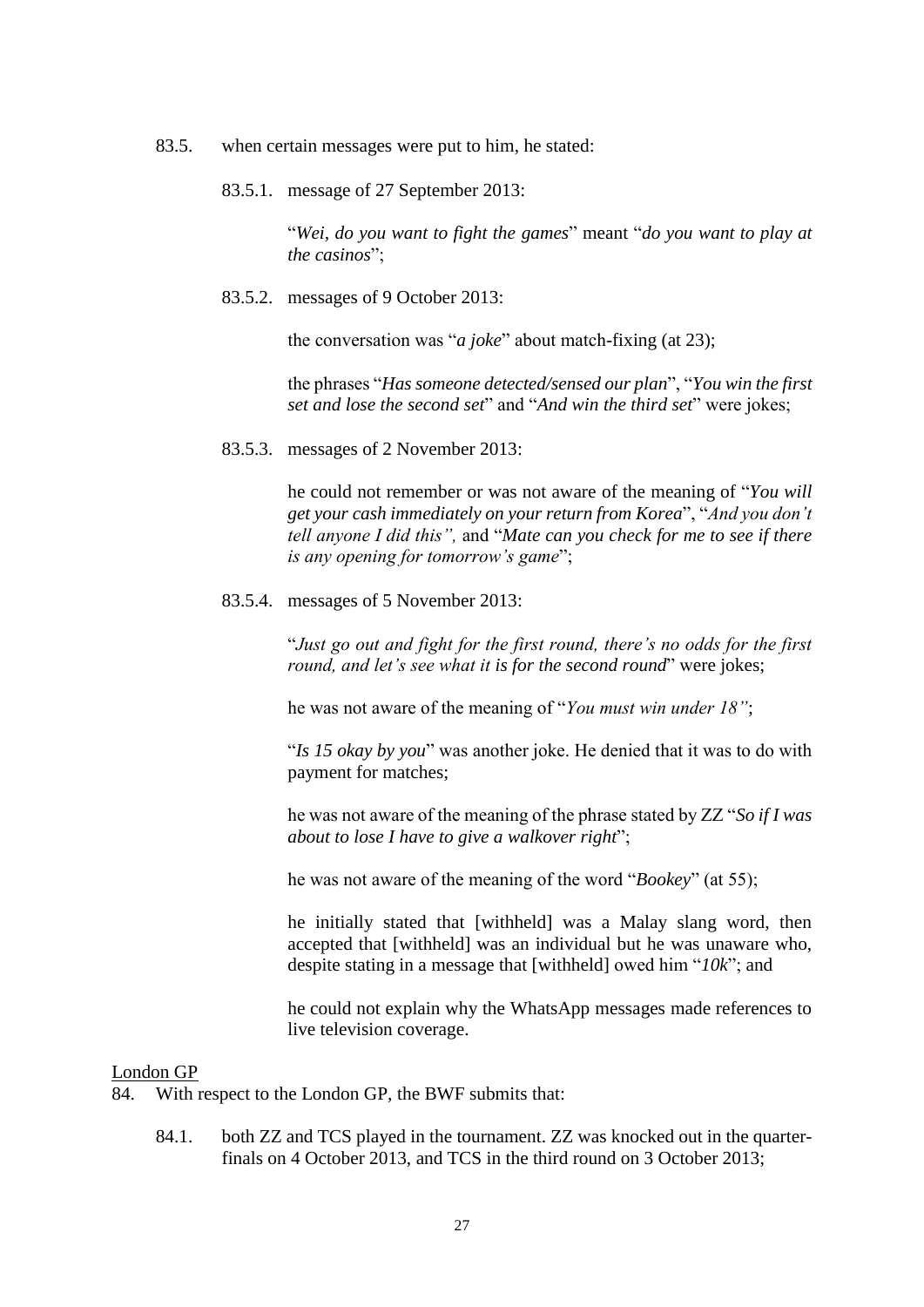- 84.2. the WhatsApp messages which occurred on 3 October 2013 discuss "*an arrangement of a meeting and a discussion of profit*";
- 84.3. the "*profit*" is clear from the discussion, given that TCS asks ZZ "*Do you want to fight the games?"*; and
- 84.4. ZZ and TCS subsequently agree to have a meeting but in circumstances where TCS requests ZZ to not inform anyone.
- 85. Coupled with the "*fair reading*" of the WhatsApp messages and the general evidence, the BWF contends that the evidence demonstrates that ZZ:
	- 85.1. participated in any form of or supported betting or gambling related to his matches or the competition; and/or
	- 85.2. manipulated the results of a match; and/or
	- 85.3. encouraged or facilitated another to bet; and/or
	- 85.4. engaged in any form of corruption and in particular soliciting or accepting a gift or payment or item of value that is reasonably to be expected to influence his effort of the result of any match or to bring himself or the sport into disrepute.
- 86. Coupled with the "*fair reading*" of the WhatsApp messages and the general evidence, the BWF contends that the evidence demonstrates that TCS:
	- 86.1. instructed, induced or encouraged ZZ to act in the manner identified in the charges against ZZ;
	- 86.2. was complicit in ZZ acting in the manner identified in the charges against ZZ;
	- 86.3. offered a reward, payment or item of value to ZZ to act in the manner identified in the charges against him that might have been expected to influence ZZ and/or to bring the sport into disrepute;
	- 86.4. used inside information for or in relation to bet in respect of ZZ's likely performance; and
	- 86.5. instructed, encouraged, and/or facilitated another person to bet on the outcome of matches involving ZZ.

#### Dutch GP

- 87. With respect to the Dutch GP, the BWF submits that:
	- 87.1. both ZZ and TCS participated in the tournament. ZZ participated in two (2) matches on 9 October 2013 and TCS in one (1) match on 9 October 2013;
	- 87.2. TCS informs ZZ "*You just fight the match okay?*". Both ZZ and TCS believe that there has been a detection of "*the plan*" and "*the plan*" being "*cancelled*";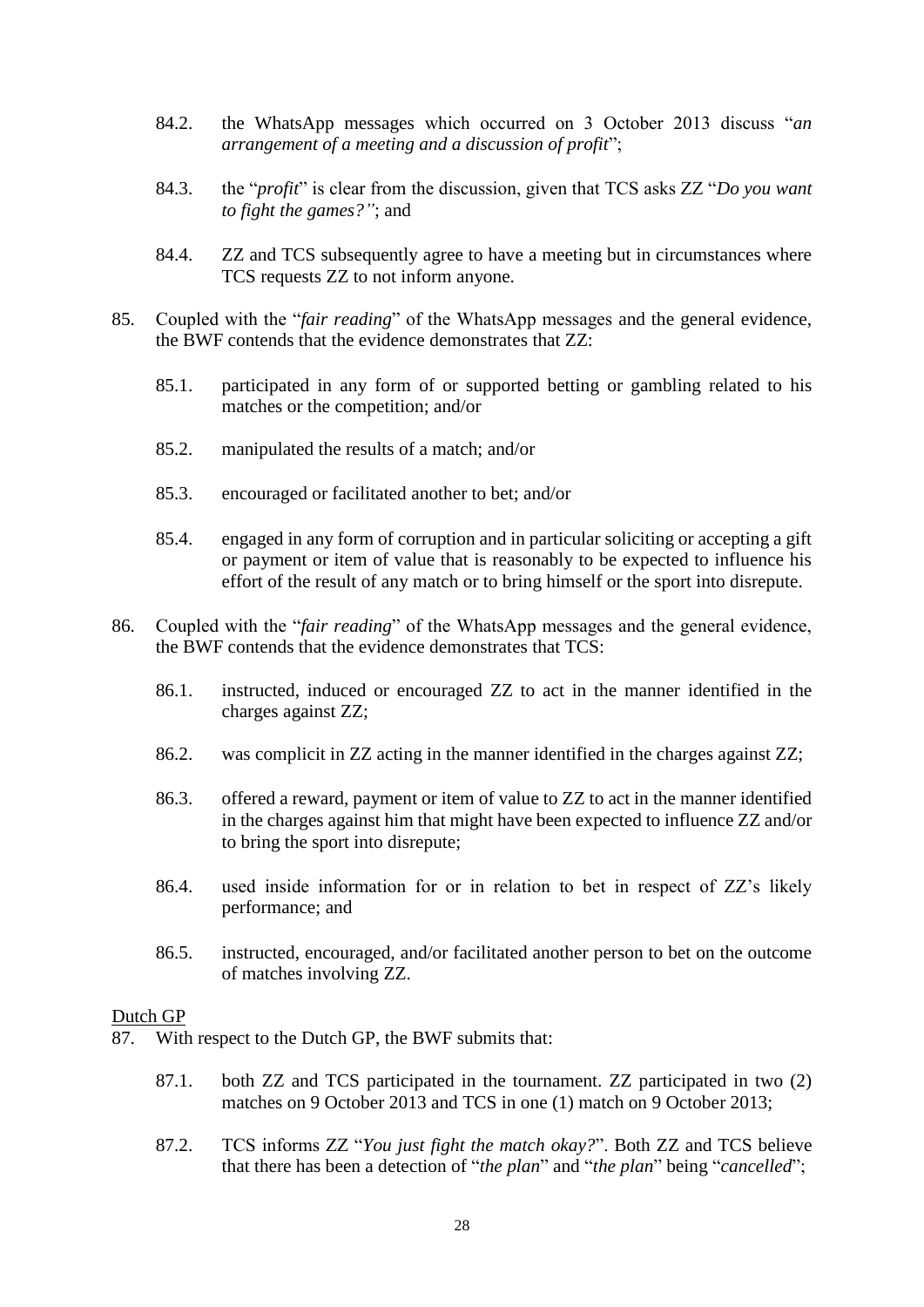- 87.3. "*the plan*" was obviously to make money, given that ZZ informs TCS he was about to "*hit a jackpot*";
- 87.4. the messages are plainly about which set and score ZZ and TCS should win by. The discussion is linked to the issue of whether there was live coverage of their matches; and
- 87.5. in both matches played by ZZ, he played three (3) games. In the second match (which was not televised), he won the first game and not the second game, which accords with the instructions received.
- 88. Coupled with the "*fair reading*" of the WhatsApp messages and the general evidence, the BWF contends that the evidence demonstrates that ZZ:
	- 88.1. participated in any form of or supported betting or gambling related to his matches or the competition; and/or
	- 88.2. manipulated the results of a match; and/or
	- 88.3. encouraged or facilitated another to bet; and/or
	- 88.4. engaged in any form of corruption and in particular soliciting or accepting a gift or payment or item of value that is reasonably to be expected to influence his effort of the result of any match or to bring himself or the sport into disrepute.
- 89. Coupled with the "*fair reading*" of the WhatsApp messages and the general evidence, the BWF contends that the evidence demonstrates that TCS:
	- 89.1. instructed, induced or encouraged ZZ to act in the manner identified in the charges against ZZ;
	- 89.2. was complicit in ZZ acting in the manner identified in the charges against ZZ;
	- 89.3. offered a reward, payment or item of value to ZZ to act in the manner identified in the charges against him that might have been expected to influence ZZ and/or to bring the sport into disrepute;
	- 89.4. used inside information for or in relation to bet in respect of ZZ's likely performance; and
	- 89.5. instructed, encouraged, and/or facilitated another person to bet on the outcome of matches involving ZZ.

### Korea GP

- 90. With respect to the Korea GP, the BWF submits that:
	- 90.1. ZZ participated in this tournament;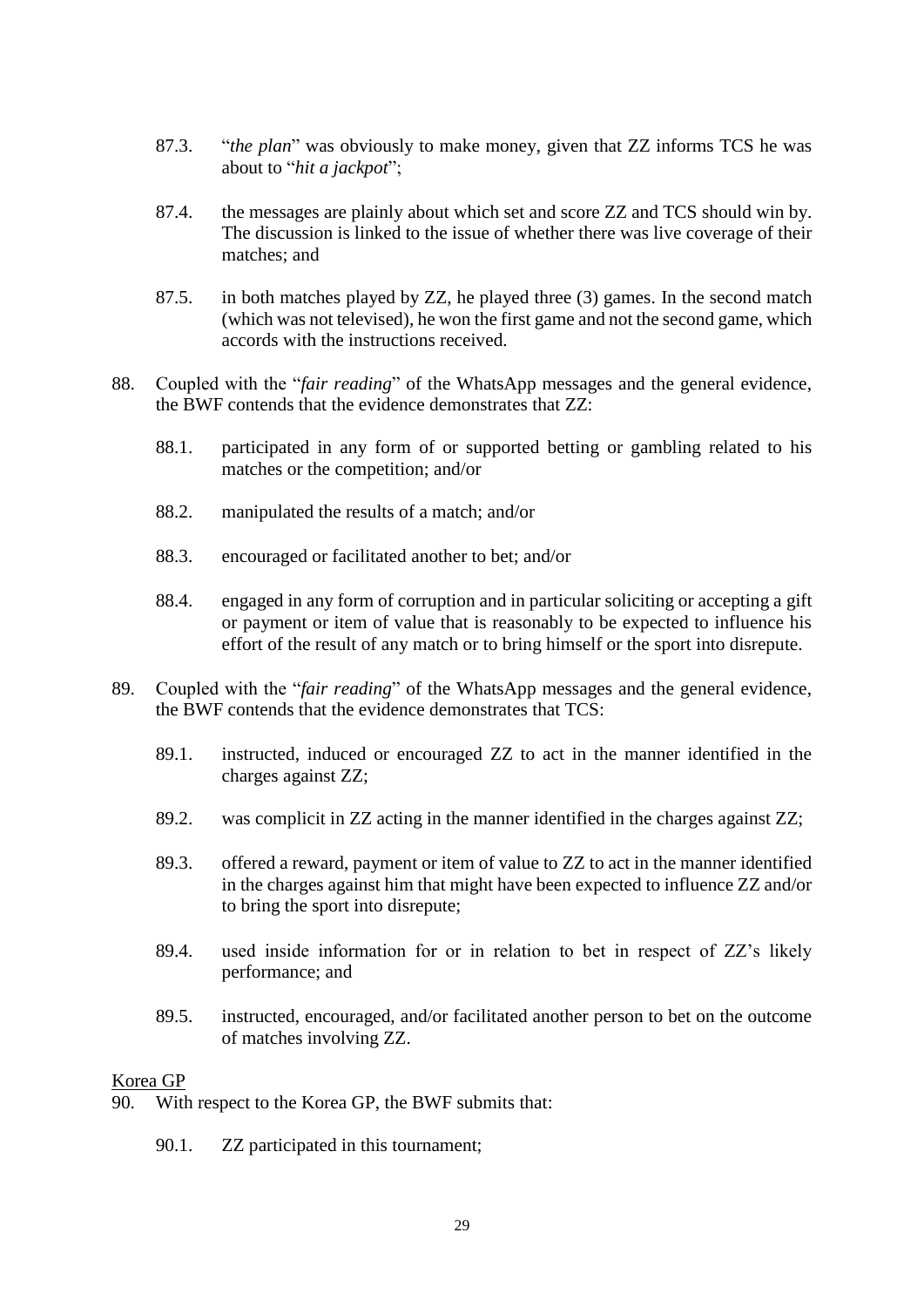- 90.2. on 4 November 2013 (the eve of his first match), the opening messages are discussion of payment for ZZ upon his return from Korea and how it may arouse suspicion of the tax authorities if the money was paid into a bank account;
- 90.3. lines 50-52 show the understanding of TCS and ZZ that if the matches are televised there are greater sums involved;
- 90.4. at lines 56-64 they explain to each other that losing the final set is not the best way to make money as the odds closed on the second set;
- 90.5. at lines 104-106 the decision is made that there is no opening for the first round. This changes after the involvement of a person named [withheld] who appears to inform ZZ that "*an odd*" had opened;
- 90.6. on 5 November 2013, there is clear discussion of reward of "*15K"*. From Line 14, the conversation turns to [withheld] and his having asked ZZ for "*points*". The "*points*" is explained at lines 186-203 where ZZ says he must win with his opponent having "*less than 18 points*";
- 90.7. [withheld] is plainly known to both, and rewarding or promising reward, to both. Line 23 shows that ZZ has received "*3k*" and sponsorship to Korea from [withheld], whereas lines 33-35 show that TCS seems to have done less successfully with [withheld] who "*sucks*" and owes TCS "*10k*";
- 90.8. at lines 60-73 there is an agreement that TCS and ZZ will do their own deals aside from [withheld] and share the profits from doing so. The terms are discussed at lines 103-109;
- 90.9. on 5 November 2013, ZZ won his match in two (2) games with his opponent scoring less than 18 in both games. ZZ at the time had a ranking of 55 and his opponent of 477;
- 90.10. on 6 November 2013, ZZ played Han Ki Hoon of Korea and retired having lost the first game 21-19 and trailing 15-10 in the second. The effect of a retirement is bets on winning are voided;
- 90.11. at lines 88-209, ZZ and TCS discuss that there must be a win of two (2) games with the opponent under 18, and if not possible, a walkover (i.e. a retirement) should occur. At lines 215–240, the betting discussed required that there be a win by  $6.5$  points (i.e.  $21:17$ ); and
- 90.12. more generally, at lines 432-437 the messages refer to an agreement and clear knowledge that TCS and ZZ could make substantial money by deliberately losing three (3) matches during a twelve (12) month period.
- 91. The BWF contends that the evidence demonstrates that in relation to his match against Han Ki Hoon, ZZ:
	- 91.1. failed to complete a match in progress when he was not reasonably unable to do so; and/or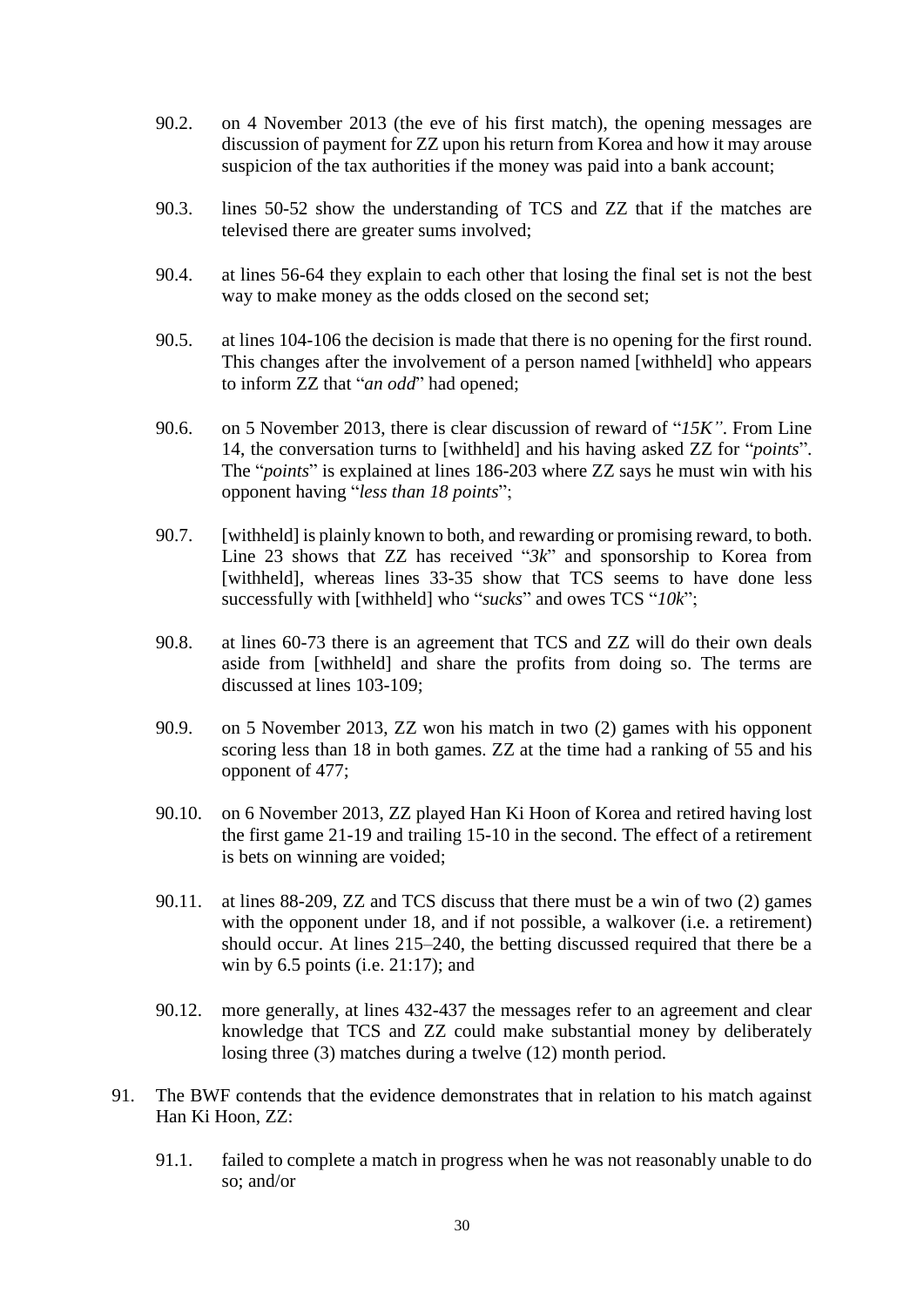- 91.2. failed to use his best efforts to win a match; and/or
- 91.3. failed for reward, to perform to his abilities; and/or
- 91.4. manipulated the result of a match; and/or
- 91.5. ensured the occurrence of a particular incident, which is the subject of a bet and for which he expected to receive or has received any reward.
- 92. Coupled with the "*fair reading*" of the WhatsApp messages and the general evidence, the BWF contends that the evidence demonstrates that ZZ generally:
	- 92.1. participated in any form of or supported betting or gambling related to his matches or the competition; and/or
	- 92.2. manipulated the results of a match; and/or
	- 92.3. encouraged or facilitated another to bet; and/or
	- 92.4. engaged in any form of corruption and in particular soliciting or accepting a gift or payment or item of value that is reasonably to be expected to influence his effort of the result of any match or to bring himself or the sport into disrepute.
- 93. Coupled with the "*fair reading*" of the WhatsApp messages and the general evidence, the BWF contends that the evidence demonstrates that TCS:
	- 93.1. instructed, induced or encouraged ZZ to act in the manner identified in the charges against ZZ;
	- 93.2. was complicit in ZZ acting in the manner identified in the charges against ZZ;
	- 93.3. offered a reward, payment or item of value to ZZ to act in the manner identified in the charges against him that might have been expected to influence ZZ and/or to bring the sport into disrepute;
	- 93.4. used inside information for or in relation to bet in respect of ZZ's likely performance; and
	- 93.5. instructed, encouraged, and/or facilitated another person to bet on the outcome of matches involving ZZ.

### Macau GP

- 94. With respect to the Macau GP, the BWF submits that:
	- 94.1. ZZ played in this tournament. He lost in the third round in three (3) games;
	- 94.2. before his final match on 27 November 2017, ZZ and TCS discuss what to bet on and which betting provider (Bet365 or SBO) to use;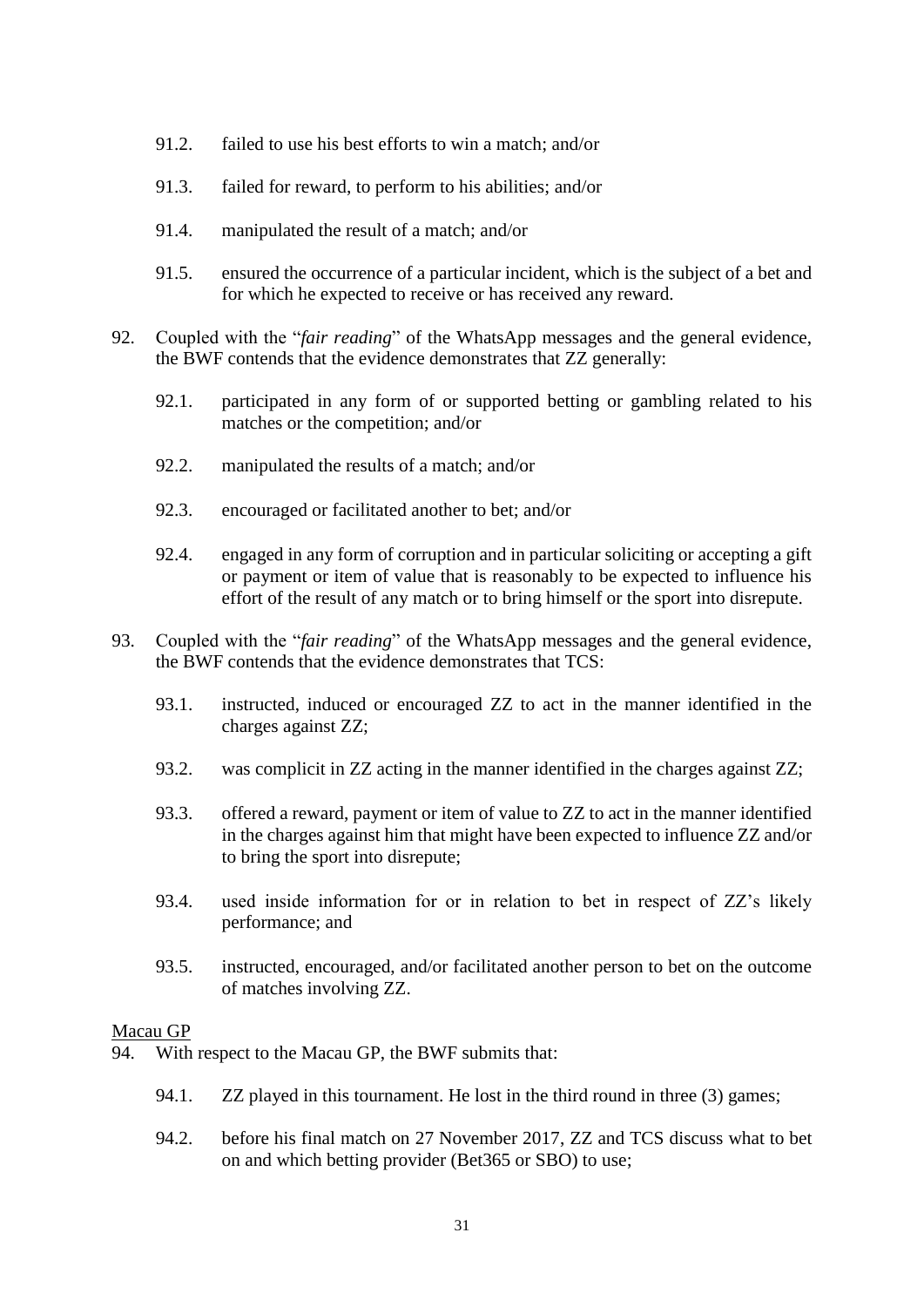- 94.3. from line 571, ZZ suggests that he will lose the match, and that the betting should be against him ("*I think I want to lose*"). The betting appears to be by TCS, as TCS has "*30K*";
- 94.4. from line 578, ZZ expresses concern regarding BWF news ("*but I am a little nervous now*"; "*I read some news about the BWF yesterday*"). On 25 November 2017 (two (2) days before the messages), the BWF issued a press release relating to corruption in badminton.
- 95. Coupled with the "*fair reading*" of the WhatsApp messages and the general evidence, the BWF contends that the evidence demonstrates that ZZ:
	- 95.1. participated in any form of or supported betting or gambling related to his matches or the competition; and/or
	- 95.2. manipulated the results of a match; and/or
	- 95.3. encouraged or facilitated another to bet; and/or
	- 95.4. engaged in any form of corruption and in particular soliciting or accepting a gift or payment or item of value that is reasonably to be expected to influence his effort of the result of any match or to bring himself or the sport into disrepute; and/or
	- 95.5. disclosed inside information for betting purposes.
- 96. Coupled with the "*fair reading*" of the WhatsApp messages and the general evidence, the BWF contends that the evidence demonstrates that TCS:
	- 96.1. instructed, induced or encouraged ZZ to act in the manner identified in the charges against ZZ;
	- 96.2. was complicit in ZZ acting in the manner identified in the charges against ZZ;
	- 96.3. offered a reward, payment or item of value to ZZ to act in the manner identified in the charges against him that might have been expected to influence ZZ and/or to bring the sport into disrepute;
	- 96.4. used inside information for or in relation to bet in respect of ZZ's likely performance; and
	- 96.5. instructed, encouraged, and/or facilitated another person to bet on the outcome of matches involving ZZ.

# K&D GP

- 97. With respect to the K&D GP, the BWF submits that
	- 97.1. ZZ participated in this tournament, losing on 11 December 2014 in the third round. His brothers played in the men's doubles and lost their first round match (they in fact lost in the quarter finals);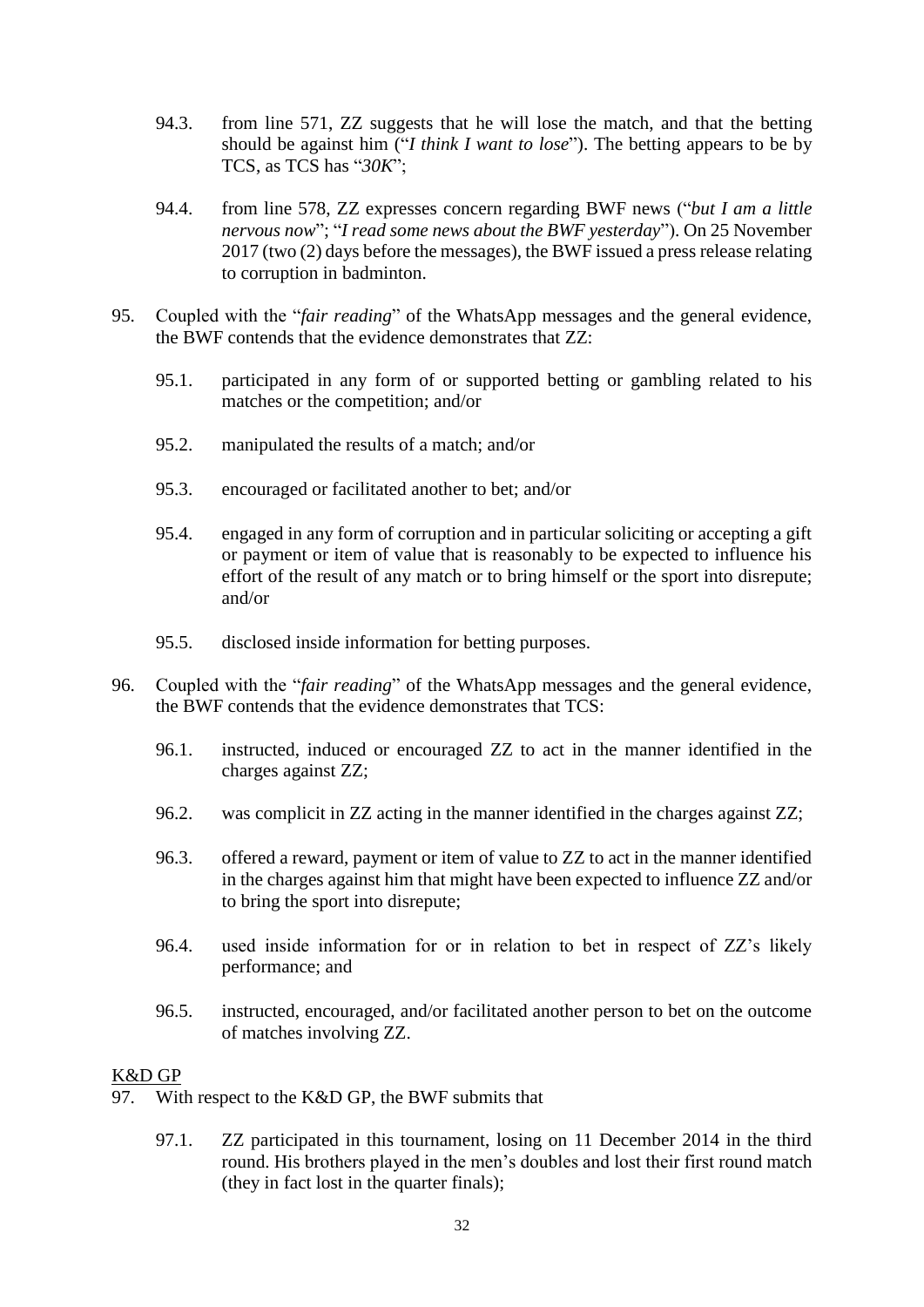- 97.2. on 7 December 2014, ZZ asked TCS whether there was any "*opening*" for the tournament;
- 97.3. on 11 December 2014, TCS asks ZZ whether "*is your brother doing this?"* and "*can give 8,000*".
- 98. Coupled with the "*fair reading*" of the WhatsApp messages and the general evidence, the BWF contends that the evidence demonstrates that ZZ:
	- 98.1. engaged in any form of corruption and in particular soliciting or accepting a gift or payment or item of value that is reasonably to be expected to influence his effort of the result of any match or to bring himself or the sport into disrepute.
- 99. Coupled with the "*fair reading*" of the WhatsApp messages and the general evidence, the BWF contends that the evidence demonstrates that TCS:
	- 99.1. instructed, induced or encouraged ZZ to act in the manner identified in the charges against ZZ;
	- 99.2. was complicit in ZZ acting in the manner identified in the charges against ZZ; and
	- 99.3. offered a reward, payment or item of value to ZZ to act in the manner identified in the charges against him that might have been expected to influence ZZ and/or to bring the sport into disrepute.

Failure to disclose

100. The BWF contends that the evidence demonstrates that ZZ failed to disclose without any delay any approach or invitation to engage in conduct that would amount to a breach of the 2012 Code related to betting on at least five (5) occasions.

Conclusion – 2012 Code violations

101. In respect of the alleged 2012 Code violations, the BWF concluded:

- 101.1. in the identified tournaments, there can be no question that ZZ and TCS are operating in concert to discuss and arrange the fixing of matches and the outcomes of scores in those matches;
- 101.2. ZZ and TCS are trading on the "*Inside Information*" of ZZ's likely performance and (in one case) seeking to secure involvement of ZZ's brothers;
- 101.3. ZZ did not start his involvement in match-fixing with TCS. It is plain that ZZ was involved with [withheld] aside from TCS, and that TCS was first an intermediary for others unknown and then became a bettor on the matches which ZZ played on his own account;
- 101.4. TCS' account of the WhatsApp messages being a joke is mendacious and fanciful as: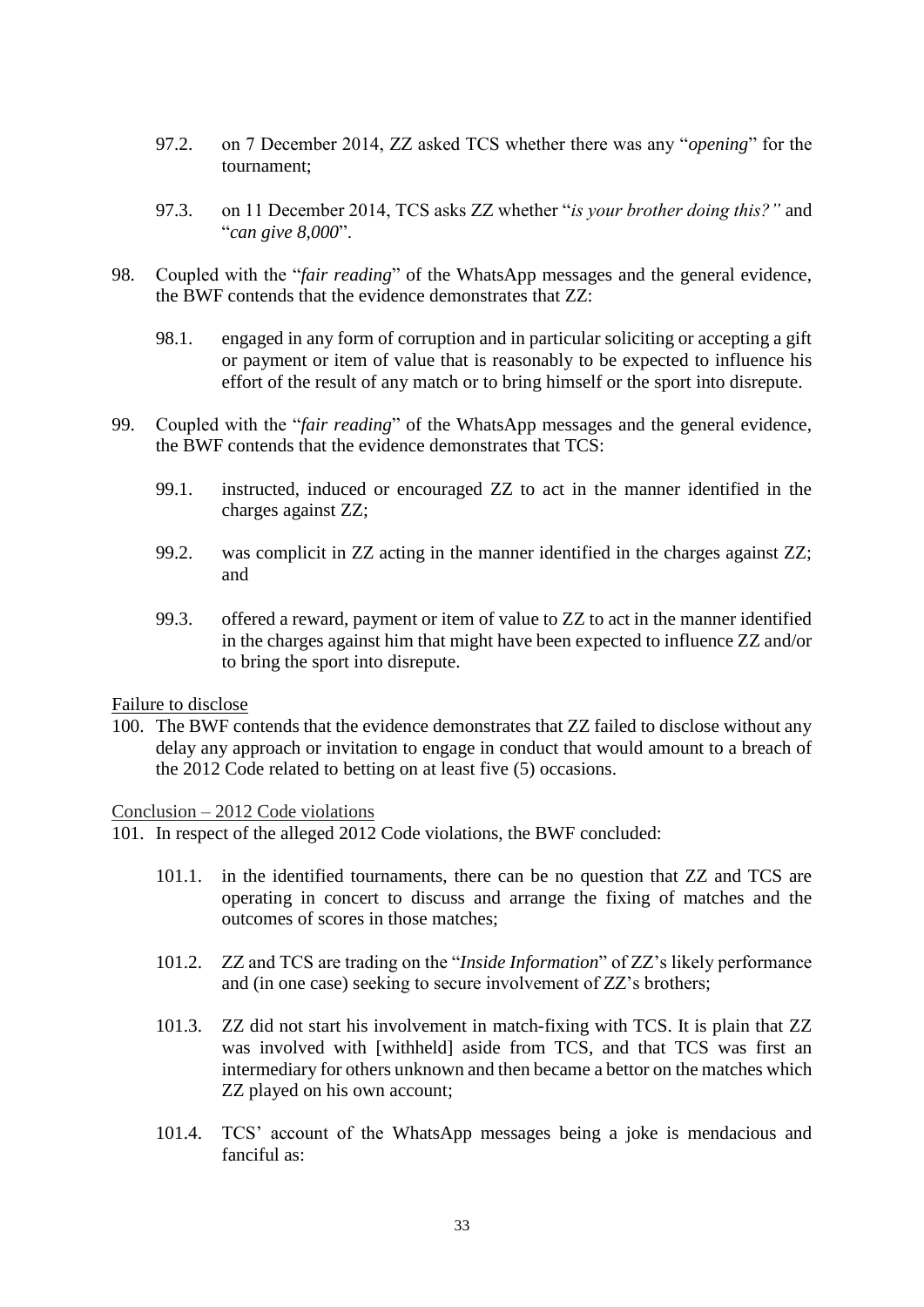- 101.4.1. the WhatsApp messages match reality what was spoken happened;
- 101.4.2. the "*joke*" is prolonged and too convulsed for any humour;
- 101.4.3. the "*joke*" leads to actual nervousness by ZZ; and
- 101.4.4. the fact that TCS admits that the conversations were about match-fixing (albeit in 'jest') is proof that match-fixing is in fact their subject;
- 101.5. ZZ definitively fixed:
	- 101.5.1. the match score in the Dutch GP; and
	- 101.5.2. his retirement in the Korea Tournament.

Brazilian GP (2016 Code violations) 102. With respect to the Brazilian GP, the BWF submits that

- 102.1. ZZ participated in the Brazilian GP and made the Final, which took place with all other finals on 4 September 2016;
- 102.2. on a date in September 2016, ZZ sent a series of WhatsApp messages to the Whistleblower. At 5:16pm, he sent the message:

"*Just wanna ask* [withheld]*. Actually I scared to ask u. Haha. Erm, one of my friend asked me to talk to u because he knw I quite close with u. he asked me to ask u whether tmr ur frind* [withheld] *want to do anything? I mean my friend offer ur* [withheld] *friends. I'm sorry, I really scared to ask u. But I ask cause I trust u bro [emoji]*';

102.3. when the Whistleblower failed to respond, ZZ sent further messages stating:

*"I'm sorry* [withheld] *[emoji][emoji]"*

and

"*Sorry* [withheld]*, don't be mad at me shouldn't ask u that kind of question. My friend asked me for help only. Cause he knew I'm ok with you Sorry2*";

- 102.4. the Whistleblower showed the message to the Second Whistleblower, and they reported the matter to Valdez, who reported it to the BWF;
- 102.5. ZZ was interviewed by BWF on 27 February 2017 and in that interview he:
	- 102.5.1. accepted sending the WhatsApp messages to the Whistleblower and agreed they could be read as if ZZ wanted to fix the match;
	- 102.5.2. contended that they were sent on behalf of CKW, a badminton player who played with ZZ as a junior and was about 3 years younger than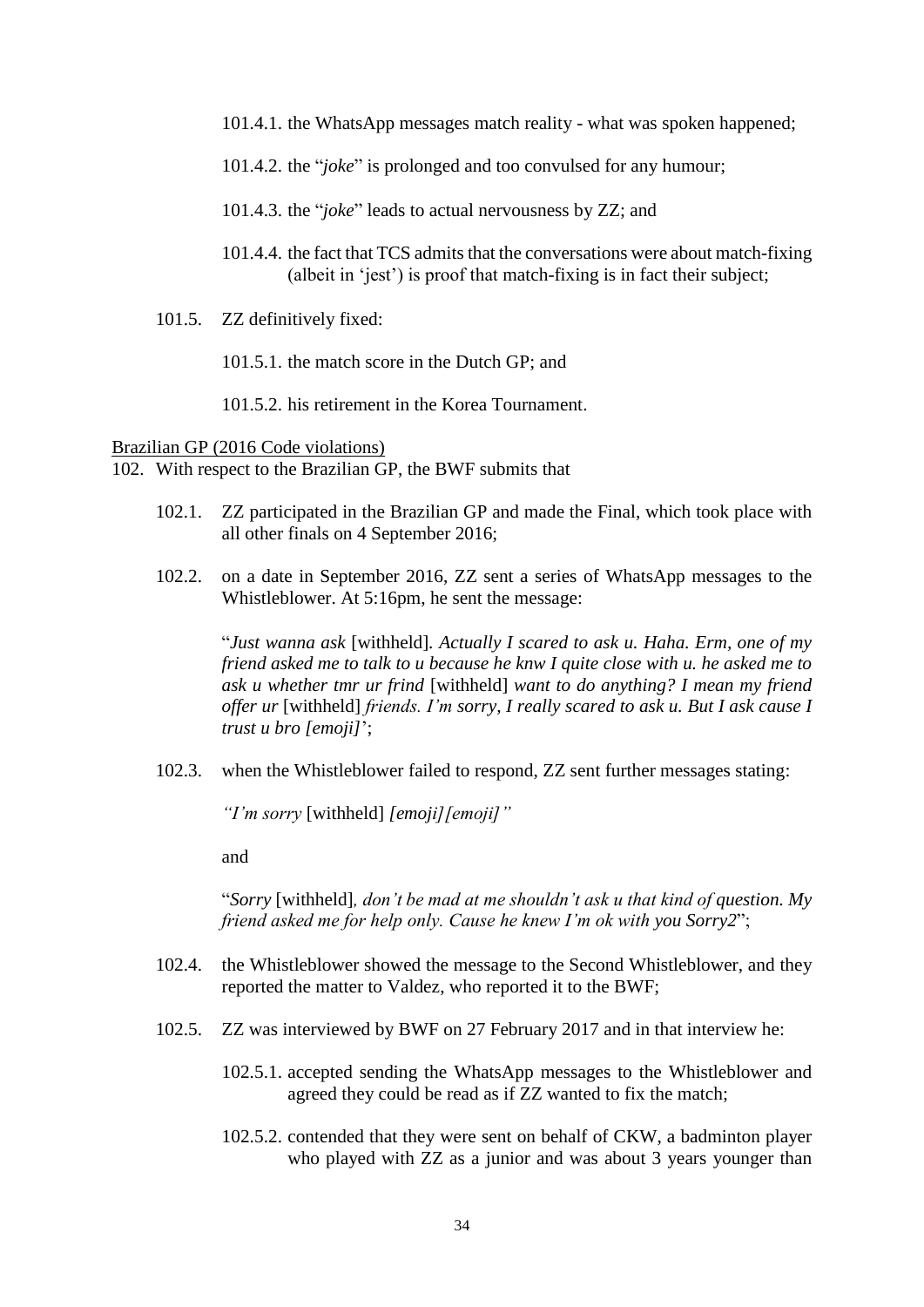him. CKW wanted to know the likely result of the match so that he could have one hundred percent (100%) certainty on betting;

- 102.5.3. claimed that he sent the WhatsApp messages out of a compulsion to help his friend;
- 102.5.4. claimed that he apologised because he felt he should not have asked; and
- 102.5.5. claimed that he did not report the request from CKW because whilst he knew passing inside information was against BWF rules, he was not match-fixing, rather merely seeing if a match had been fixed;
- 102.6. Hines-Randle stated that he discovered that CKW was a junior Malaysian player ranked with the BWF, a Facebook friend with ZZ, and had played with ZZ. He contacted ZZ's father to request contact details for CKW. In response, ZZ's father stated that the person referred to at interview was 'Chia Kok Wei' (despite the spelling and description provided at interview). Hines-Randle was unable to find any person called 'Chia Kok Wei' associated with ZZ or registered as a badminton player;
- 102.7. CKW confirms that he knows ZZ and that he was a player at the same time as ZZ, but denies any involvement in trying to find out if a match was fixed;
- 102.8. the WhatsApp message is plain in that ZZ was seeking to arrange a fix of either the match or the points within it, as:
	- 102.8.1. the message has a clear meaning. The "*do anything*" for a friend who had something to "*offer*" was not set in any social or other innocent context. This is admitted by ZZ;
	- 102.8.2. the apology and silence by ZZ show that there was something to apologise for and that he did not want to discuss the matter;
	- 102.8.3. ZZ lied to conceal the purpose of his message at interview; and
	- 102.8.4. there was never any interest in any person in knowing if the match was fixed. Paterson's statement shows no unusual betting movements.
- 103. The BWF contends that the evidence demonstrates that ZZ:
	- 103.1. offered money, benefit or consideration with the intention of negatively influencing the best efforts of a match; and/or
	- 103.2. solicited the provision of inside information; and/or
	- 103.3. contrived or attempted to contrive the outcome or any other aspect of a match; and/or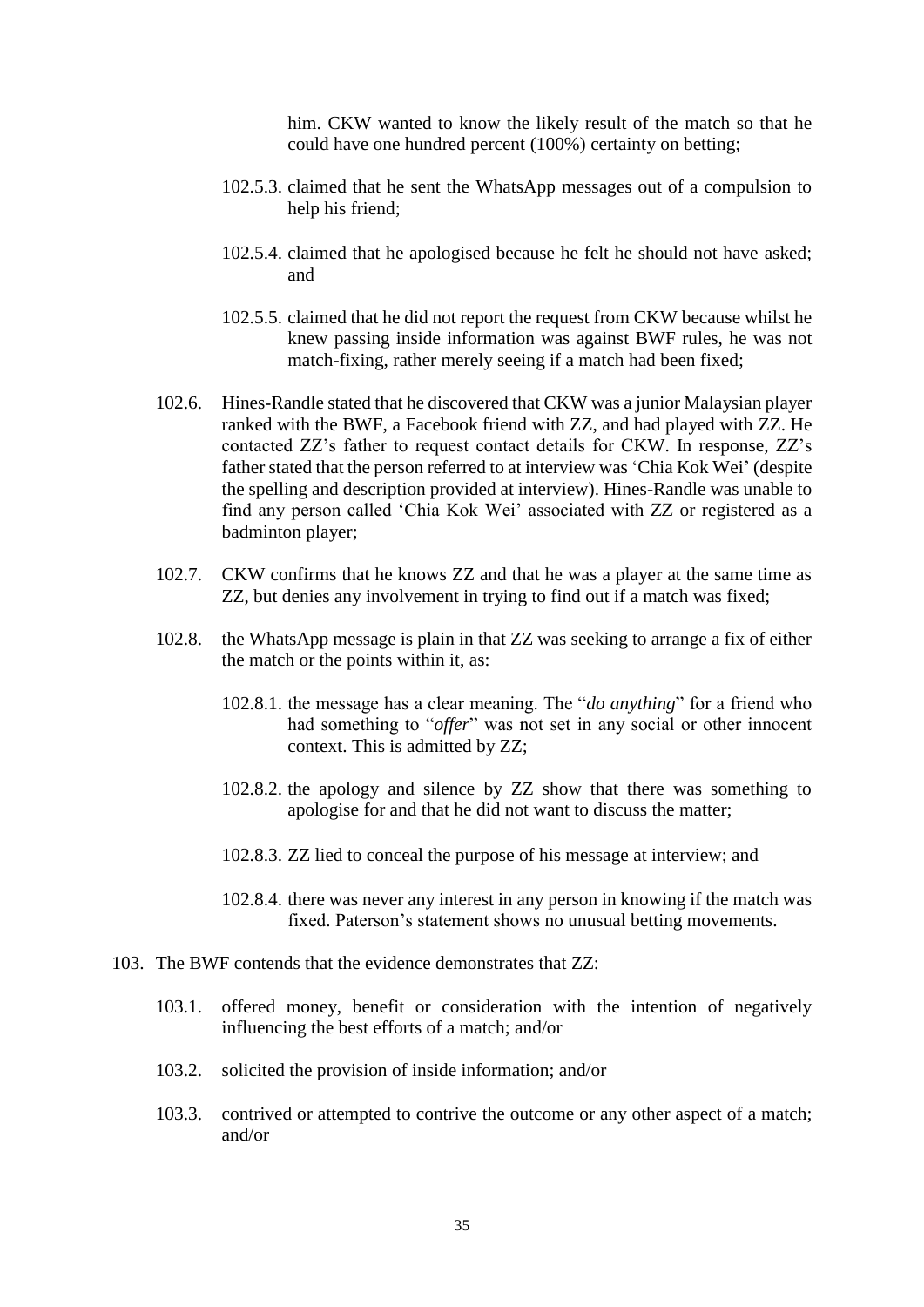103.4. failed to report to the BWF an approach by a person who provides any type of money, benefit or Consideration to either influence the outcome of a match and/or to provide inside information in relation to a match.

### **ZZ Defence**

104. In summary, ZZ submitted that the WhatsApp messages were about matters other than match-fixing. ZZ also made submissions regarding the admissibility of certain documents which are discussed in further detail below.

### London GP

105. The message which referenced wanting "*to fight games*" was in relation to a football match on which ZZ had placed a bet.

# Dutch GP

- 106. The messages which referenced "*fight the match*", "*hitting the jackpot*" and making extra money related to attendance at a casino in Amsterdam by ZZ, ZZ's father, and TCS.
- 107. ZZ's loss in the tournament was due to an injury which he had suffered.

# Korea GP

- 108. In relation to his loss via walkover in the second match, the Korean umpires and service judges were biased against him.
- 109. The messages had nothing to do with match-fixing. [withheld] was an ex-state badminton athlete whom his father had previously sponsored, and who was now loaning money to ZZ because his sponsors were late in their payments.

### Macau GP

- 110. The message which referenced his "*want to lose"* was a mere grammatical error as he is not well versed in English. He meant to express that he will lose due to illness.
- 111. The messages which referenced being "*little nervous"* having "*read some news about BWF yesterday*" were explained by him being nervous as he was worried that BWF might discover that he and his father had been gambling, which is illegal under Islamic law.

### K&D GP

112. He has no knowledge of what TCS was trying to communicate when TCS offered him "*8000"* to lose. Losing to a lower ranking player does not mean a match is fixed.

### Failure to report

113. ZZ did not raise a specific defence to this charge.

### Brazilian GP

114. The Whistleblower's interpretation of the message is inaccurate.

### **TCS Defence**

115. In summary, TCS provided a "*bare denial*" of any involvement in match-fixing and submitted that the WhatsApp messages were taken out of context and should be looked at as a whole, as opposed to selectively.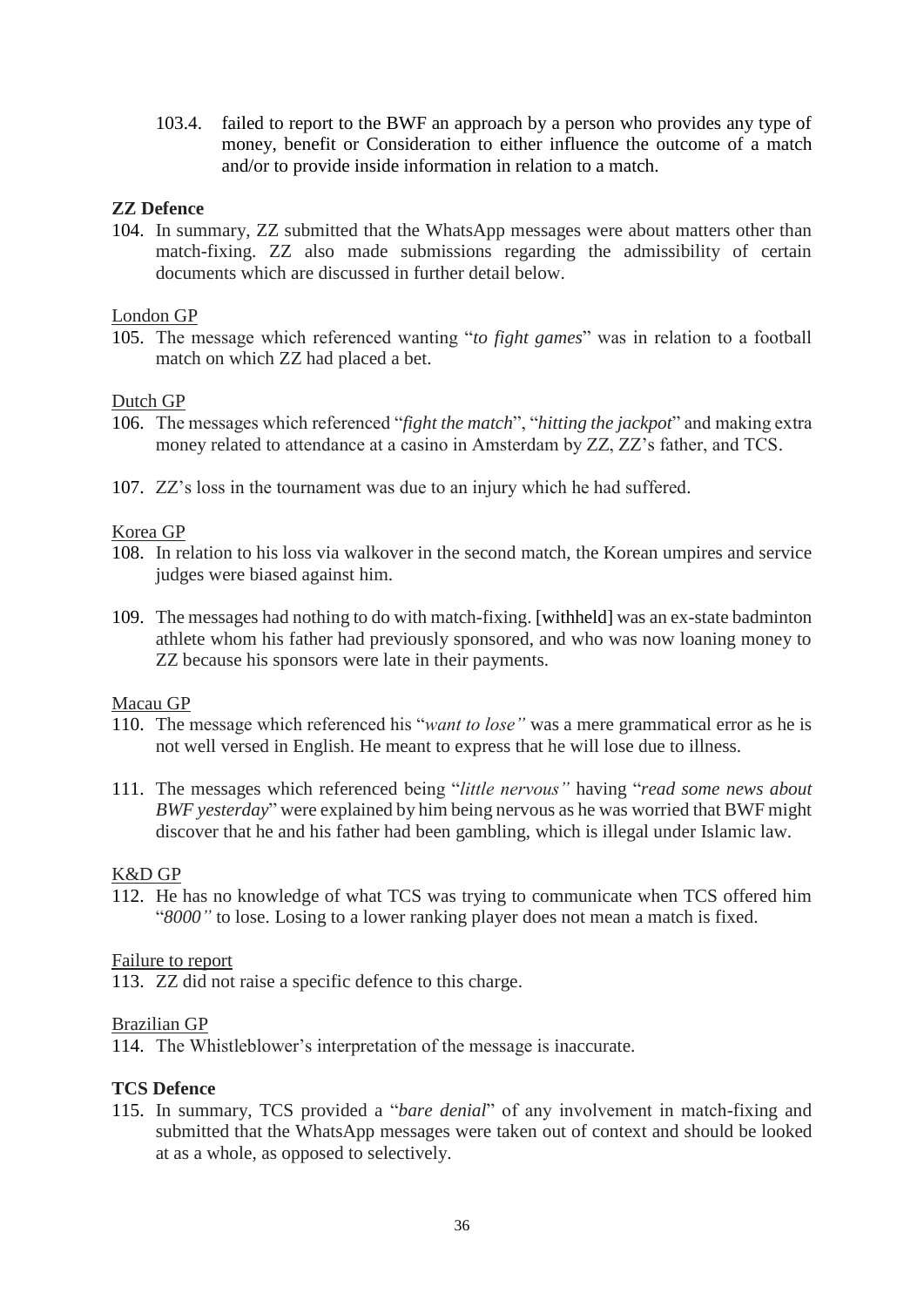116. TCS separately made written submissions regarding the admissibility of certain documents which are discussed in further detail below.

### **Hearing**

- 117. A hearing was held on 26 February 2018 and 27 February 2018 in Singapore.
- 118. At its outset:
	- 118.1. the parties confirmed that they had no objection to the composition of the Panel;
	- 118.2. the parties confirmed that they had no objection to the presence of individuals invited by the Chair to attend the hearing without the right to speak; and
	- 118.3. the Chair reminded all persons of the application of the Procedures, and particularly Article 9 regarding "*Confidentiality*".
- 119. At its conclusion, the parties confirmed that they had been provided a "*fair trial*" and their "*fundamental rights*" had been respected in accordance with the Procedures.

#### Attendance

- 120. The parties attended the hearing in person with their representatives:
	- 120.1. BWF, represented by Mr Louis Weston and Mr. Thomas Delaye-Fortin;
	- 120.2. ZZ, represented by Dato' Kevin Sathiaseelan A/L Ramakrishanan, Ms. Elaine Lee, and Mr. Yuen Yi Jie; and
	- 120.3. TCS, represented by Mr. Alex Anton Netto and Mr. Chen Yu Szen.
- 121. The hearing was also attended by:
	- 121.1. Ms. Samsiah Binte Mohamed Mizah, an independent interpreter, pursuant to Article 13.8.2.5 of the Procedures. The Panel observed her qualifications and noted her proficiency as an expert Malay-English translator within the Singaporean legal system;
	- 121.2. Mr. Jadadish Chandra ("**Chandra**"), a representative of BAM pursuant to Article 13.8.2.6 of the Procedures;
	- 121.3. Mr Stuart Borrie, the BWF Chief Operating Officer, invited by the Chair pursuant to Article 13.8.2.8 of the Procedures to provide logistical support to all parties and observers in the hearing; and
	- 121.4. Ms. Susanah Sing Mei Ng, invited by the Chair pursuant to Article 13.8.2.8 of the Procedures to act as *ad hoc* clerk for the Panel.

### Exclusion of Chandra from hearing

122. Following the first day of the hearing, the Chair received a complaint from the representatives of ZZ and TCS regarding Chandra.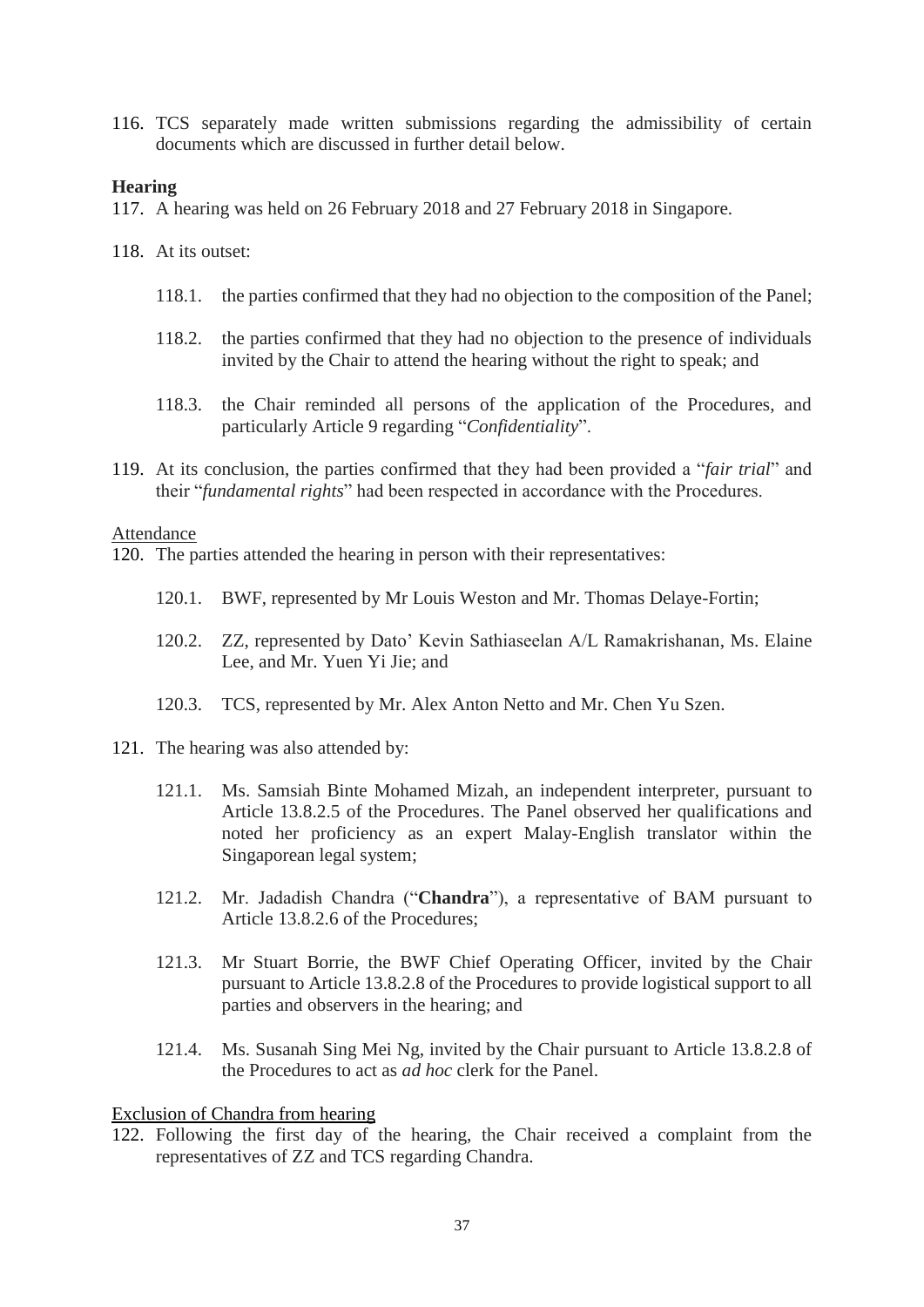- 123. The attention of the Chair was drawn to several media articles which had been published throughout the first day which disclosed confidential information regarding the hearing, the hearing procedure, and the evidence being led by the parties. Those articles included direct quotes and photographs of Chandra speaking to the media.
- 124. Having expressly warned the observers present in the hearing about their confidentiality obligations at the commencement of the hearing, the Chair decided to exclude Chandra from the second day pursuant to Article 13.8.1 of the Procedures. This decision was communicated by the BWF to the BAM accordingly.
- 125. The Chair subsequently reported the misconduct undertaken by Chandra to the BWF Secretary General for investigation as to whether disciplinary action was warranted.

### Admissibility of evidence

126. As set out above, ZZ and TCS objected to the admissibility of various parts of the evidence. The BWF was provided the opportunity to respond to the objections. The parties subsequently provided oral argument on the first day of the hearing.

### *ZZ objection to evidence*

- 127. ZZ submitted that the investigation was flawed and all actions flowing from it should be excluded as:
	- 127.1. he was deprived of the right to have legal counsel during his interview;
	- 127.2. he was not informed that the interview related to an investigation into violations of the 2012 Code and 2016 Code;
	- 127.3. the interview was conducted in English, a language in which he was not conversant and did not understand all questions;
	- 127.4. his mobile phone was taken from him immediately during the investigation and not after seven (7) business days as provided by the 2016 Code; and
	- 127.5. the WhatsApp messages relied upon by the BWF were tampered with, having not been presented in their original form.

### *TCS objection to evidence*

- 128. TCS submitted that his interview transcript and the WhatsApp messages should be excluded as:
	- 128.1. he was not informed of his right to have legal counsel present and he was deprived of the right to have legal counsel during his interview. This violated, *inter alia*, the Universal Declaration of Human Rights and the International Covenant on Civil and Political Rights;
	- 128.2. the interview was conducted in English, in which he was not conversant and did not understand all questions, and no independent translator was present;
	- 128.3. the interview was not conducted "*under caution*";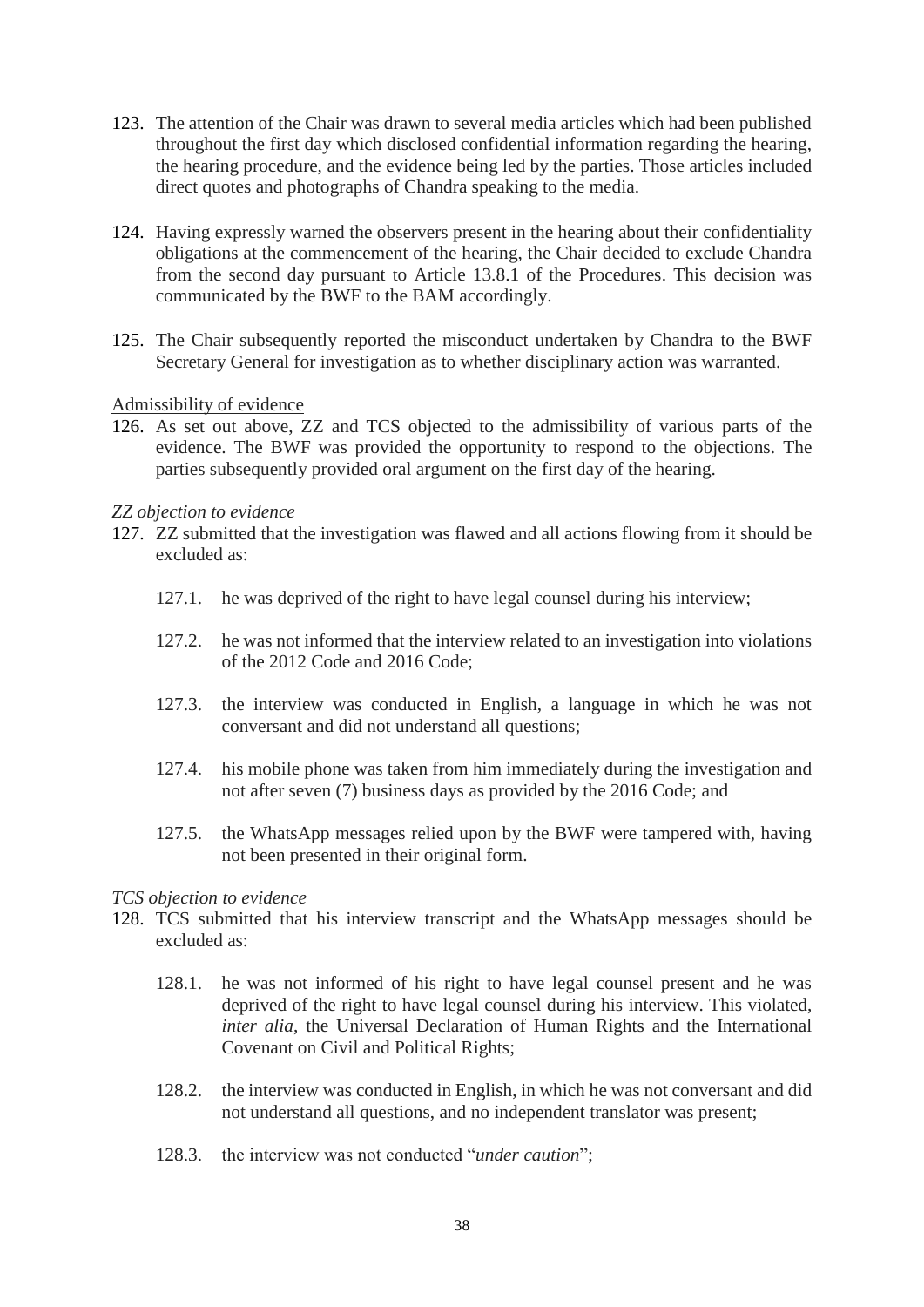- 128.4. the evidence obtained from the interview was obtained illegally, and therefore should be disregarded by virtue of the '*exclusionary rule*'; and
- 128.5. the WhatsApp messages were not properly exhibited, being selected messages only, and therefore should be disregarded by virtue of the '*best evidence*' rule.

#### *BWF response*

129. BWF responded that the requests to exclude evidence should be dismissed as:

- 129.1. the Panel is not bound by any laws of evidence pursuant to the criminal or civil law of any state, but only those found in the Procedures;
- 129.2. the position at the Court of Arbitration for Sport (**CAS**) is that evidence before a sporting disciplinary tribunal even if "*illegally obtained*" is not automatically excluded (CAS 2011/A/2426 *Amos Adamu v. FIFA*). The question of admissibility must refer to the relevant procedural rules and whether the admission of such evidence is fair;
- 129.3. the right to have legal representatives at interview was set out in the ZZ Interview Letter and TCS Interview Letter. Both elected not to exercise it;
- 129.4. ZZ and TCS, based on the interview transcripts, clearly understood the questions being asked;
- 129.5. the ZZ Interview Letter, which was signed by ZZ as an acknowledgement of receipt, made clear reference to the specific purpose of the interview;
- 129.6. BWF has no obligation to "*caution*" TCS in the manner required by criminal procedural law, as he has no "*right to silence*"; and
- 129.7. under the 2016 Code, the BWF is entitled to make a "*Demand*" for "*mobile phones*" during an interview, and in any event, both ZZ and TCS did not object to the request and freely handed over their mobile phone to Scotney.

#### Witness Testimony

130. A summary of the oral testimony received during the hearing is set out below.

#### *Whistleblower*

- 131. The Whistleblower affirmed the content of the witness statements.
- 132. When cross-examined, the Whistleblower admitted that the words "*match-fixing*" were never mentioned in the WhatsApp message. However, after consulting with the Second Whistleblower, they together concluded that the first message was an invitation to fix a match.
- 133. Upon re-examination, the Whistleblower elaborated that the Whistleblower did not immediately report ZZ to the BWF, but only decided to do so after the subsequent message where ZZ apologised, which affirmed the Whistleblower's suspicion that the first message was an invitation to fix a match.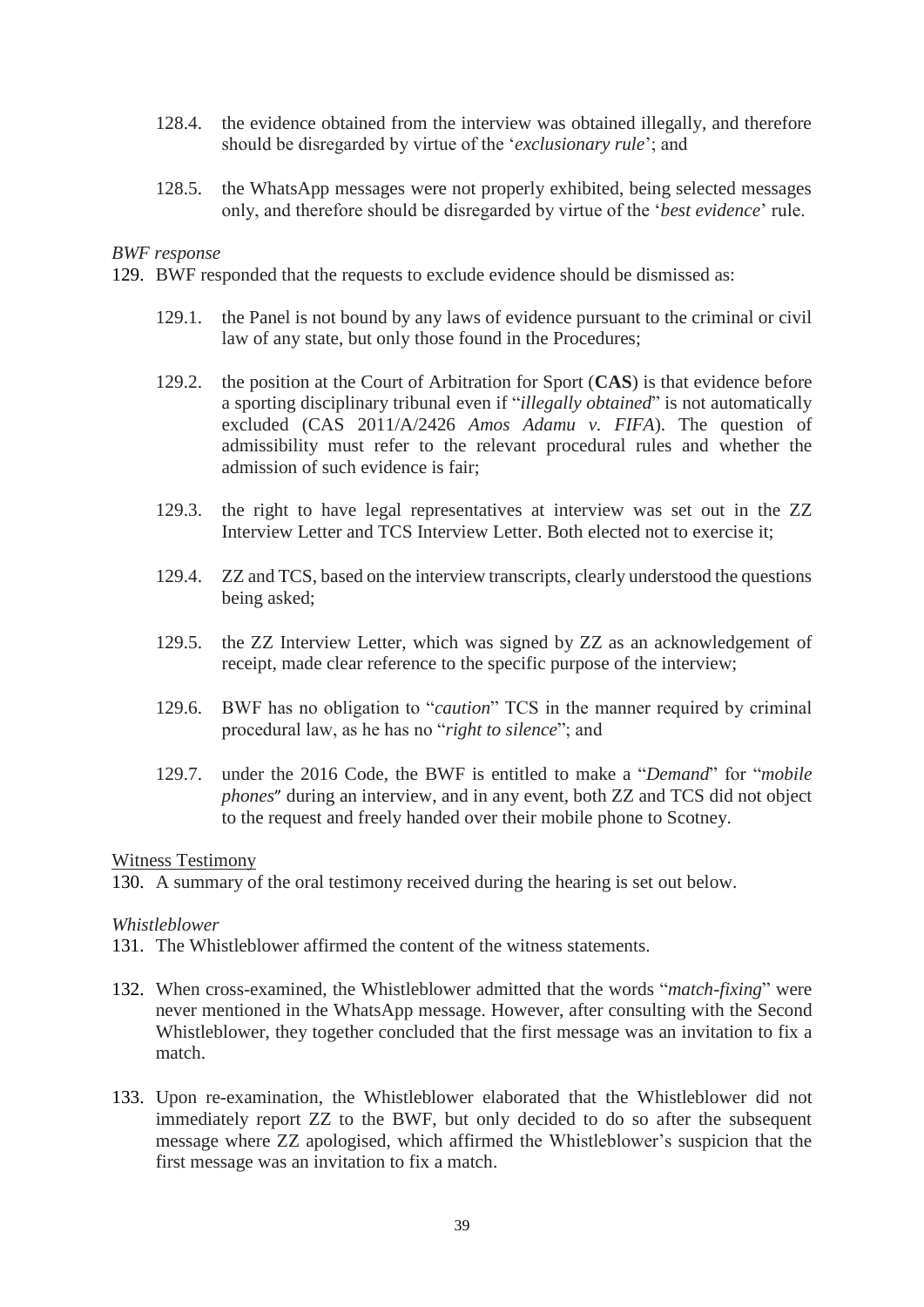### *Benjamin Paterson*

134. Paterson affirmed the content of his witness statements.

135. When cross-examined, Paterson explained that although it was not categorically clear what the parties were discussing in the WhatsApp messages, in his opinion it was the manipulation of matches. He stated that he did not require all the WhatsApp messages to reach this conclusion, as the language used was consistent with language he had seen utilised by fixers throughout his time in the industry. He admitted that he was unable to confirm whether ZZ had complied with any 'enticement' by TCS to manipulate a match.

#### *Paul Scotney*

- 136. Scotney did not provide a witness statement. He was present on behalf of the BWF during the interviews of ZZ and TCS.
- 137. Scotney explained that he was a former senior police officer at Scotland Yard, having risen to the rank of Detective Chief Superintendent after a twenty-seven (27) year career. In 2003, he left the police force and had acted as a specialised investigator against corruption in sport. He has worked for several clients, including the IOC.
- 138. When cross examined, Scotney refuted the allegation that he had dismissed ZZ's right to have counsel present during his interview, noting that ZZ had several days to organise to have counsel present. When questioned about the seizure of the mobile phone, he stated that in his experience if there was a chance to seize evidence legitimately, then it is his duty to do so. He confirmed that ZZ produced his phone willingly. He stated that based on forty (40) years of interviewing experience, including many involving persons that were non-native English speakers, he first establishes whether their language is sufficient before proceeding. Scotney was very comfortable that TCS' level of English was sufficient to proceed with the interview without a translator.

#### *Andrew Hines-Randle*

- 139. Hines-Randle affirmed the contents of his witness statements.
- 140. When cross-examined, he explained with respect to the WhatsApp messages that the focus was only on extracting evidence necessary for the ongoing investigation; as such, only a selection wastranslated. He believed that TCS had sufficient English to understand the questions at the interview based on their interactions prior to the interview.
- 141. Upon re-examination, he explained that not all WhatsApp messages were translated due to volume (approximately 850,000 lines in total), the majority of which were not relevant.

### *Zulfadli Zulkiffli*

- 142. ZZ denied having received the ZZ Interview Letter but affirmed having signed the acknowledgement slip. He stated that he only signed the slip, and that he did not tick the column marked "yes" next to the box acknowledging receipt.
- 143. When cross-examined, it was put to ZZ that he was being 'enticed' to engage in corruption by TCS. ZZ responded that TCS, as his senior, was only trying to test his integrity given that ZZ was an upcoming player. ZZ denied that TCS was a close friend or that he had any business or financial relationship with him.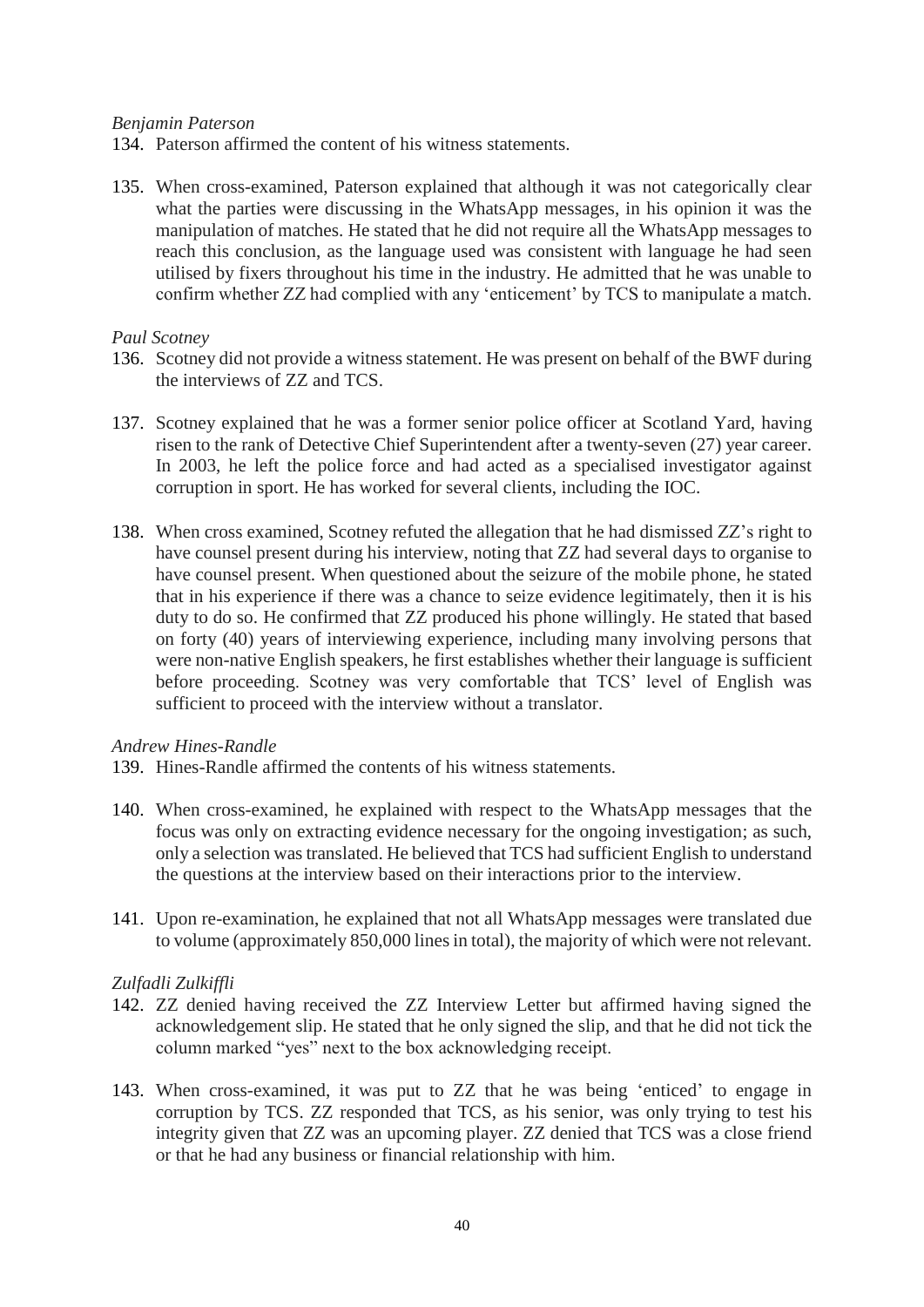- 144. When questioned on excerpts from the WhatsApp messages relating to him purportedly receiving amounts of money from TCS (e.g. "*15K*" if he loses a rubber set and there is live coverage), ZZ stated that these referred to sponsorship deals which TCS was trying to secure for him.
- 145. When questioned why he did not report TCS to the BWF, ZZ stated "*me being the junior and he is the senior and we were teammates, we know for a fact that it was nothing to do with match-fixing and that was the reason why I did not submit a report. It was just a casual conversation*".
- 146. When questioned on the WhatsApp messages to the Whistleblower, ZZ denied that they pertained to match manipulation. He stated that he apologised because he was afraid that the Whistleblower might get angry because ZZ had almost given the Whistleblower's phone number to a Brazilian friend. The Brazilian friend allegedly wanted to know about the match. It was put to ZZ that this explanation differed to the one he gave in his interview; ZZ responded that during the interview he was nervous, had panicked and the name CWK came to mind.

### *Tan Chun Seang*

- 147. TCS denied having understood the full extent of the TCS Interview Letter and testified that during the interview there was no mention of his right to an interpreter.
- 148. When cross-examined, TCS stated that he has no financial relationship with ZZ, and that the WhatsApp messages were carried out to 'test' ZZ. The 'test' was due to TCS considering himself 'next in line' to Dato' Lee Chong Wei, the top Malaysian player, and ZZ was a junior who had had some success and the potential ability to usurp his position as 'next in line'. At one point, the following exchange occurred:

| : Why were you talking about match-fixing in your WhatsApp messages                       |
|-------------------------------------------------------------------------------------------|
| with Zulkiffli?<br>: I wanted to do the testing. I want to see what kind of person he is. |
| : Right. So do I understand that when these conversations turn to match-                  |
| fixing, your position is, "I was pretending to test him"?                                 |
| : Just only to test him.                                                                  |
| : Right.                                                                                  |
| $\therefore$ There is no other intention.                                                 |
| : Right. So the truth of this is that you were talking about match-fixing,                |
| but it was all a test?                                                                    |
| : Yes.                                                                                    |
|                                                                                           |

- 149. When it was put to TCS that the message "*three matches, if you get good odds you can make at least 75K*" had increased the sum offered from a previous message, he stated that he had increased the sum to see whether it would have 'made a difference' to ZZ.
- 150. When questioned about the messages referring to him transferring "*2K*" to ZZ, TCS stated that it had occurred too long ago to remember the purpose of the transfer but denied that it was to do with match-fixing.
- 151. TCS denied having helped ZZ bet on matches, 'make points' and open betting accounts.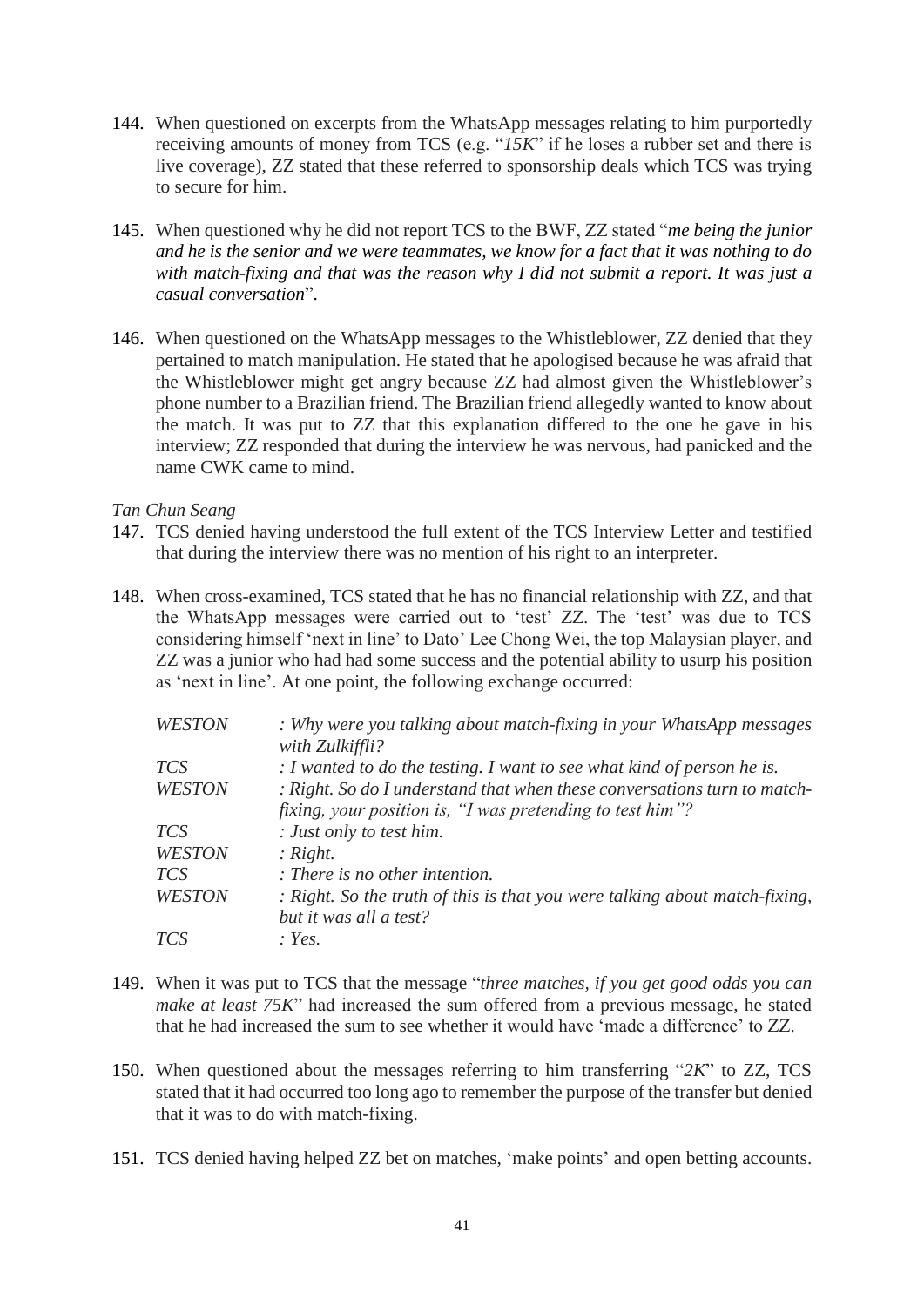152. When cross-examined by ZZ's counsel, TCS maintained that ZZ had never carried out any of the 'tests' that TCS had set.

### **Submissions on sanction**

- 153. At the conclusion of the hearing, the Chair invited submissions on sanction in the hypothetical scenario that ZZ and TCS were found to have committed the violations alleged. The BWF provided its submissions in writing at the hearing. ZZ and TCS were provided seven (7) days to finalise their submissions.
- 154. The Chair provided strict instructions that the submissions were to be limited to sanction alone. Where submissions went beyond the scope of that instruction, they were not considered by the Panel.

# BWF

- 155. The BWF relevantly submitted:
	- 155.1. whilst the 2012 Code and 2016 Code do not identify any particular sanction or 'sanction bracket' for the charges, the Panel should nevertheless have regard to the purpose and seriousness of the alleged infringements, and to the general position in the sporting world that corruption is viewed as an existential threat to the essence of sport;
	- 155.2. the Panel should consider the proportionality of the sanction having regard to the general purpose of the imposition of such sanction;
	- 155.3. there was no mitigation given. Neither ZZ nor TCS expressed any remorse or contrition nor sought to accept any breach. Their youth and previous good character could not be considered mitigating factors;
	- 155.4. there are aggravating factors in that the corruption was planned and considered. Both ZZ and TCS had knowingly breached the 2012 Code and/or 2016 Code. The conduct was prolonged and not isolated, and for a significant personal financial reward. The conduct had also involved inducement: ZZ had attempted to induce the Whistleblower, while TCS had induced ZZ; and
	- 155.5. taking into consideration relevant international jurisprudence, a sanction of an exclusion from badminton for at least ten (10) years and a significant financial penalty to deprive them from any illicit financial benefit should be imposed.

# ZZ

- 156. ZZ relevantly submitted:
	- 156.1. the Panel must consider his age. During the relevant period, ZZ was in his late teens and looking up to his idol, a senior player ranked second in Malaysia. The WhatsApp messages were initiated by TCS and were never acted upon by ZZ. ZZ was under undue influence from TCS. After TCS stopped playing professional badminton, there were no further communications. There is no evidence that what was discussed was carried out. ZZ cannot be punished for merely receiving WhatsApp messages from TCS;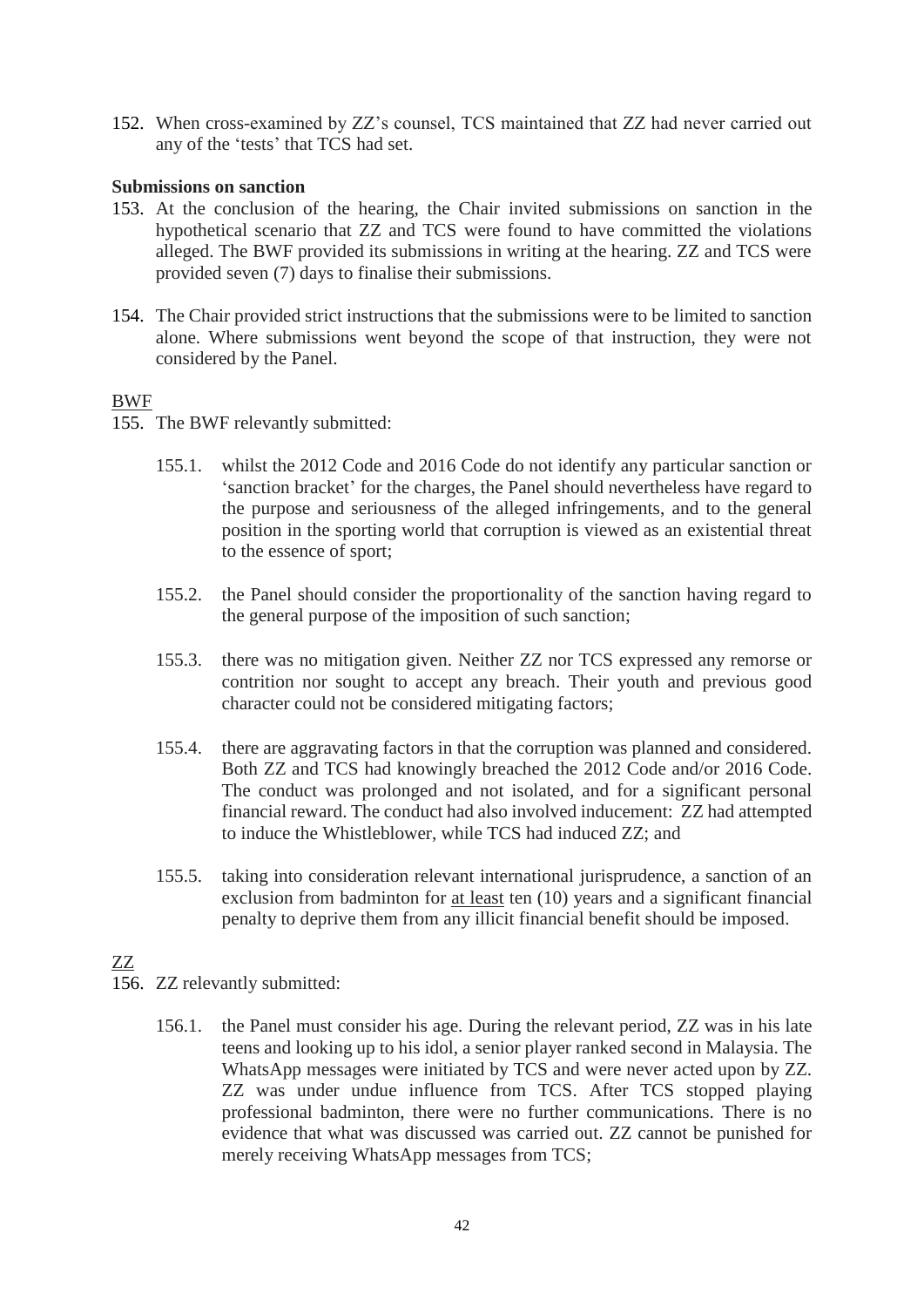- 156.2. the sanction imposed on TCS should not be the same as ZZ. The appropriate sanction is a minimal fine and no suspension, given that ZZ is at the threshold of his career. A ten (10) year suspension as proposed by the BWF would kill his career. Such period is not rehabilitative and not proportional, given that ZZ had spent his entire childhood and teenage years in badminton, and is a public figure who had made his country proud. It would be impossible for ZZ to pay any fine, given that most of his sponsors had retracted their agreements with him; and
- 156.3. the BWF rules do not identify a particular sanction for each of the alleged charges. Thus, there cannot be a punishment without a definite law.

### **TCS**

- 157. TCS relevantly submitted:
	- 157.1. he had never been sanctioned for match-fixing or any offence throughout his professional career. He had carried himself with much dignity and integrity during his time as a badminton athlete;
	- 157.2. he had fully cooperated with the BWF investigation;
	- 157.3. the BWF had failed to prove that there had been any follow-up to the 'tests' which he had given to ZZ; and
	- 157.4. considering these factors, the sanction should be proportional.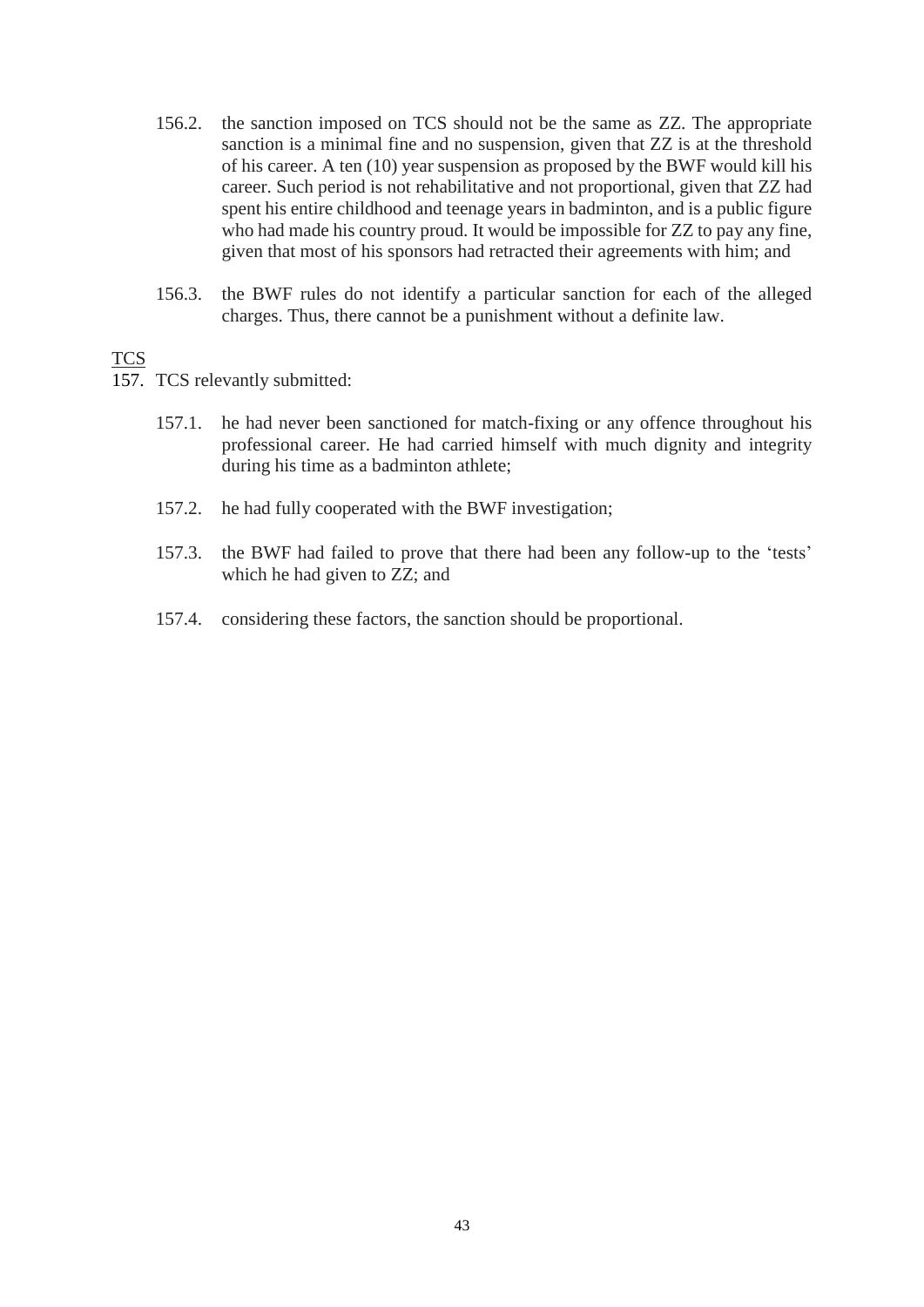# **D. FINDINGS**

- 158. While the Panel has carefully considered all the facts, evidence, allegations and arguments submitted orally and in writing, the Panel refers in these findings only to the submissions and evidence it considers necessary to explain its reasoning.
- 159. The Panel was grateful for, and ably assisted by, the quality of the written submissions and oral advocacy displayed by the parties' representatives.

# **Regulatory framework for conduct of interviews**

- 160. The Panel noted an overlap between Article 6 of the 2016 Code and Article 5 of the Procedures with respect to the conduct of interviews. Both sections refer to the various rights and obligations of persons interviewed, as well as how interviews should be conducted by BWF investigators. This overlap purportedly occurred due to an update in the Procedures, which entered into force on 1 June 2017. The 2016 Code originally entered into force on 26 May 2016.
- 161. The Panel determined that the 2016 Code was applicable to the interviews.
	- 161.1. Not only had the BWF expressly referred to the rules provided in the 2016 Code within the ZZ Interview Letter and the TCS Interview Letter, but those letters had also expressly referred to the interview being conduct as part of "*an ongoing investigation into possible breaches*" of the 2016 Code itself.
	- 161.2. Furthermore, Article 6.1 of the 2016 Code expressly sets out that Article 6 applies "*in furtherance of investigating the possibility of a commission of a Corruption Offence*". "*Corruption Offence*" is defined as any of the offences listed in Article 3 of the 2016 Code.
- 162. Neither ZZ nor TCS contended that due to the overlap of the 2016 Code and Procedures that their rights were infringed; this is because the Articles in both sets of rules are effectively the same in scope and language, and the rights and obligations of "*Covered Persons*" that are invited to participate in BWF interviews are practically identical.

# **Admissibility of evidence**

163. After careful deliberation with the Members, the Chair rejected the requests by ZZ and TCS to exclude various aspects of the evidence for the below reasons.

### Applicable procedural rules

- 164. The Procedures are the master of the procedures to be implemented by an Ethics Hearing Panel in the context of a hearing. This includes, *inter alia*, the admissibility and inadmissibility of evidence.
- 165. Unlike the regulations of other international sporting bodies which expressly exclude certain categories of evidence (e.g. "*evidence which violates human dignity*" in the FIFA Disciplinary Code or "*evidence not translated into English"* in the AFC Disciplinary and Ethics Code), the Procedures are silent on the question of the treatment of evidence.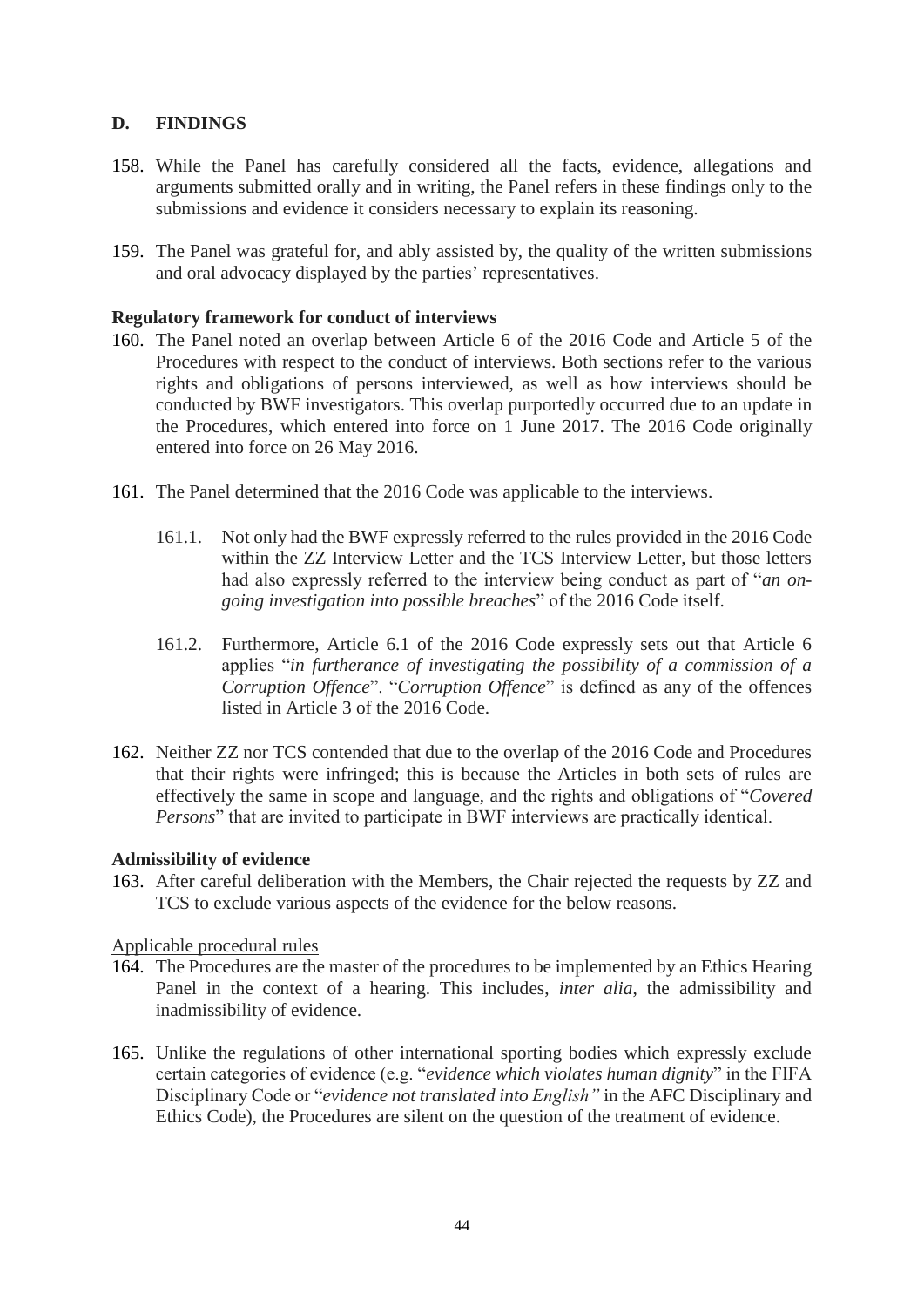- 166. They solely state at Article 13.8.1 that "*The chair is in charge of the meeting and any rules on procedure from the chair are binding".*
- 167. What is clear is that the rules of evidence found in criminal and civil jurisdictions are not applicable. An Ethics Hearing Panel of the BWF is a private tribunal convened under the rules of a privately-governed organisation. The only limitation on such rules is that they must accord with the law of the state in which the privately-governed organisation (in this case, Malaysia) is domiciled.
	- 167.1. Neither ZZ nor TCS alleged that the Procedures violated mandatory Malaysian law in any way.
	- 167.2. As such, the reliance by TCS on the 'best evidence rule' and the 'exclusionary rule', which do not form part of the Procedures or any other BWF rules of evidence, has no legal basis.
- 168. This accords with similar remarks found in CAS jurisprudence. In cases where evidence was illegally-obtained (which is not the case or submission here), a CAS panel is not necessarily precluded from admitting such evidence (*cf.* CAS 2011/A/2426 *Amos Adamu v. FIFA*) and ultimately has discretion to decide to admit evidence subject to the procedural rules of the relevant sport federation (*cf.* CAS 2011/A/2425 *Ahongalu Fusimalohi v. FIFA*). Evidence which is inadmissible in a criminal or civil court is not automatically excluded from the deliberations of a sport tribunal or arbitral body (*cf.* CAS 2013/A/3297 *Public Joint-Stock Company "Football Club Metalist" v. UEFA & PAOK*). This is necessary in match-fixing cases, given the public interest in finding the truth and the limited means of sports federations to obtain evidence (*cf.* CAS 2014/A/3625 *Sivasspor Kulübü v. UEFA*; CAS 2014/A/3628 *Eskisehirspor Kulübü v. UEFA*).

Proper conduct of an interview

- 169. In essence, the objections by ZZ and TCS regarding the right to counsel and right to request an interpreter were effectively that the 2016 Code made it mandatory for counsel and/or an interpreter to be present at interview, and that their absence rendered such interview (and evidence borne from such interview) as tainted.
	- 169.1. ZZ and TCS also pleaded that they were not reminded or provided notice of such rights.
- 170. The 2016 Code is clear in that parties invited to an interview are afforded various rights which they may exercise. These rights include:
	- 170.1. the right to have a legal counsel present (Article 6.1.2);
	- 170.2. the right to request an interpreter (Article 6.1.4); and
	- 170.3. the right to request a copy of the interview transcript (Article 6.1.5).
- 171. These are discretionary rights. No language in the 2016 Code obliges the BWF to ensure that a party exercises these rights or in their absence, that the BWF must exercise these rights on behalf of the party. If the 2016 Code were to be enforced in the manner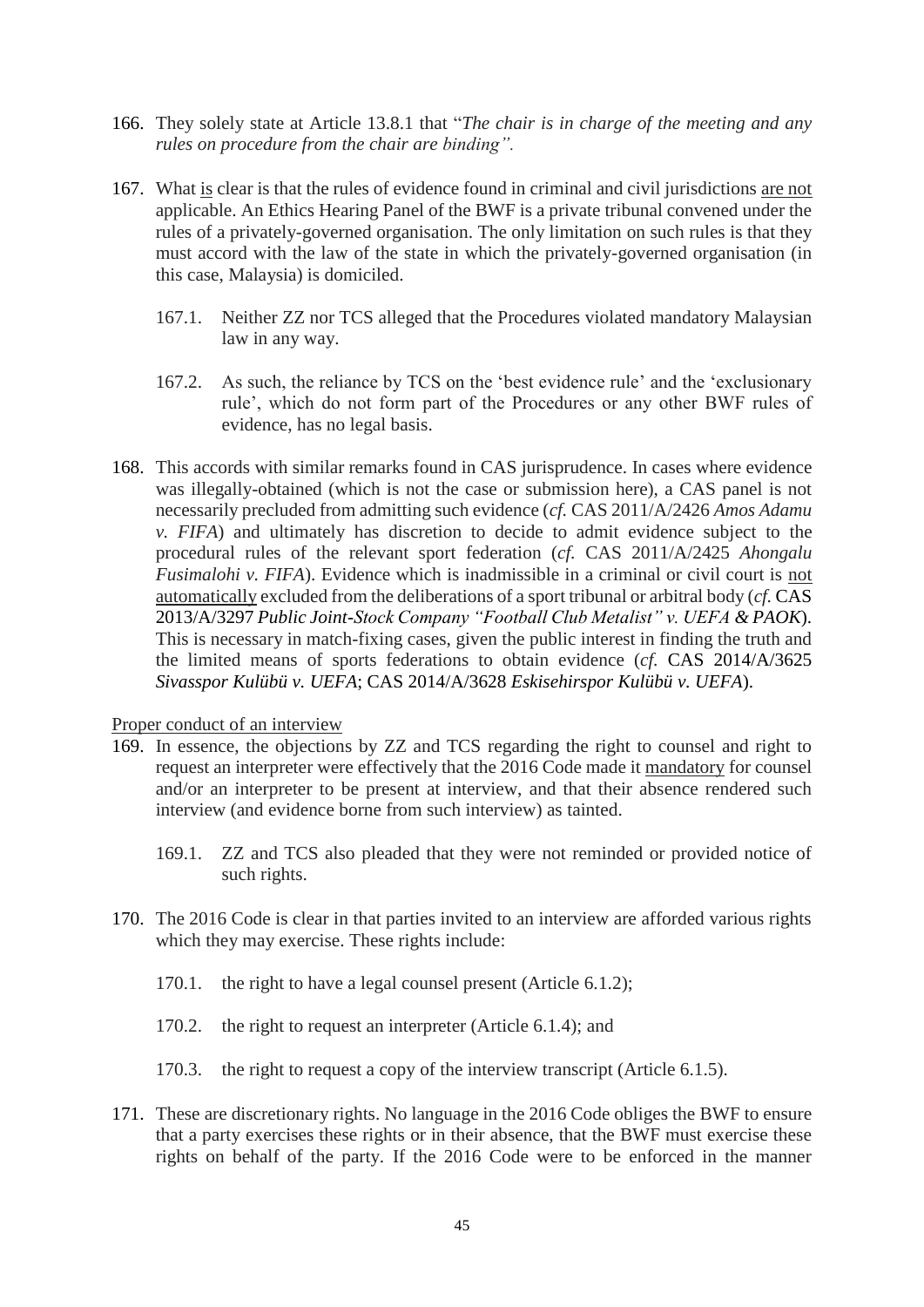suggested by ZZ and TCS, a party could simply refuse to engage legal counsel and assert that no interview could ever take place under the relevant rules.

172. The ZZ Interview Letter and TCS Interview Letter both spelled out these rights in plain language. The third and fourth paragraph of each letter states:

"*Please be advised that under the Regulations, you have the right to have a legal representative present during the interview [Regulation 6.1.2]"*

"*You also have the right to request an interpreter present during the interview, with the cost being borne by the BWF [Regulation 6.1.4]*"

173. ZZ declared on the acknowledgement slip enclosed with the ZZ Interview Letter (by signing at each line and ticking the box marked "Yes" next to each item) that:

"*1. I have received the letter from BWF dated 03 February 2017*

*2. I understand that a formal interview has been called for Wednesday 22 February 2017 at the Park Royal Hotel, Kuala Lumpur.*

*3. I am available and will attend the interview on Wednesday 22 February 2017.*  (handwritten note: "*defer to 27 Monday*")"

174. TCS declared on the acknowledgement slip enclosed with the TCS Interview Letter (by signing at each line and ticking the box marked "Yes" for items #1 and #2 and "No" for item #3) that:

"*1. I have received the letter from BWF dated 29 August 2017*

*2. I understand that a formal interview has been called for Thursday 14 September 2017 at the Park Royal Hotel, Kuala Lumpur.*

*3. I am available and will attend the interview on Thursday 14 September 2017.*"

- 175. Parties which sign a document of legal importance do so at their own responsibility, even without knowledge of their precise contents. That ZZ and TCS chose not to exercise rights available to them (or in the case of the TCS interview, agreed to proceed without an interpreter given the last-minute cancellation) does not render their interviews to be conducted improperly or the evidence which was borne out of their interviews as inadmissible.
- 176. In a similar manner, TCS argued that as he was not "*cautioned*" prior to the commencement of the interview, it was improperly conducted, and the evidence borne out of it inadmissible. Effectively, TCS contended that the procedure in a criminal matter whereby a person being interviewed is reminded of their right to silence (to avoid selfincrimination) should have been undertaken.
- 177. The 2016 Code provides no legal basis for any such action by investigators. In fact, it obliges parties, *inter alia*, to answer "*any reasonable question when being interviewed*".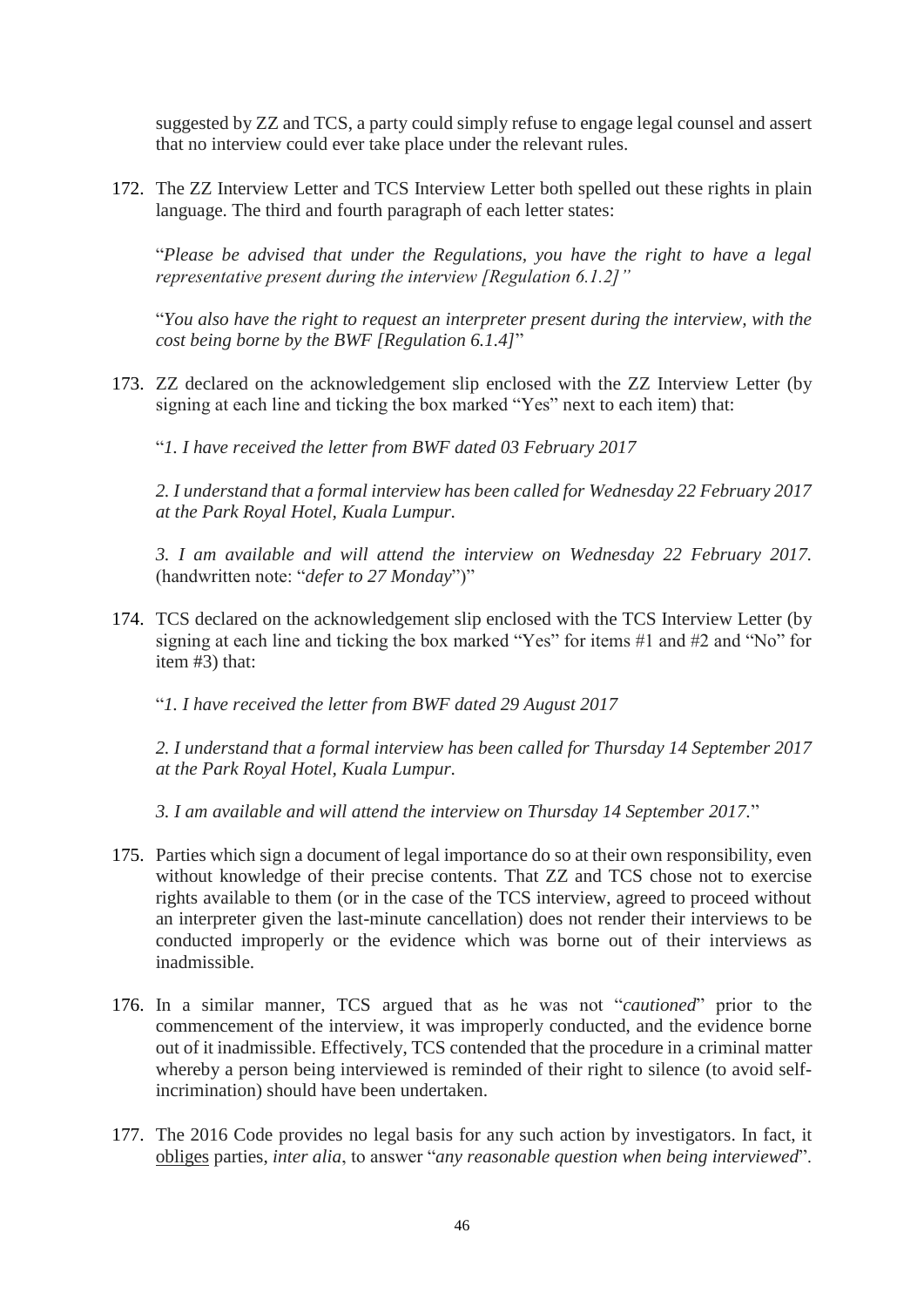#### Demand for mobile phones

- 178. ZZ alleged that his mobile phone was improperly seized by the BWF at the conclusion of his interview. In this regard, he posited that the 2016 Code requires that anything demanded by the BWF only be provided after seven (7) business days of the making of such demand.
- 179. The relevant rules state:

- *6.1.6 All Covered Persons must cooperate fully with investigations conducted by the BWF or their appointed investigators and agents including answering any reasonable question when being interviewed and giving evidence at hearings, if requested.*
- *6.1.8 If the BWF believes that a Covered Person may have committed a Corruption Offence, the BWF may make a Demand to any Covered Person to furnish to the BWF any information or equipment or device holding such information regarding the alleged Corruption Offence, including, without limitation,*
	- *6.1.8.1 records relating to the alleged Corruption Offence (including, without limitation, itemized telephone billing statements, text of SMS messages received and sent, Facebook, Twitter and other social media accounts, banking statements, betting records, internet service records, mobile devices and tablets, computers, hard drives and other electronic information storage devices), and*
	- *6.1.8.2 a written statement setting forth the facts and circumstances with respect to the alleged Corruption Offence. The Covered Person shall furnish such information within seven (7) business days of the making of such Demand, or within such other time as may be set by the BWF.*
- 180. The definition of "*Demand*" is "*a written demand for information issued by the BWF to any Covered Person*".
- 181. An example of a proper "*Demand*" is characterised in the BWF letter dated 18 September 2017 to ZZ requesting a copy of his banking records. This letter set out the "*records*" required pursuant to Article 6.1.8.1, the "*facts and circumstances*" with respect to the alleged Corruption Offence and provided twenty-eight (28) days to respond pursuant to Article 6.1.8.2.
- 182. The request by Scotney to ZZ could not be characterised as a "*Demand*" pursuant to Article 6.1.8. Rather, it was a request at the end of an interview to examine a mobile phone; a request which was willingly agreed to by the interviewee. ZZ would have not acted improperly as a "*Covered Person*" if he had refused the request and required the BWF to make a formal "*Demand*" in accordance with Article 6.1.8; however, he freely chose to act differently.
	- 182.1. In any event, the Panel noted that the handing over of the mobile phone at the interview would have had no impact on the evidence obtained from it, given that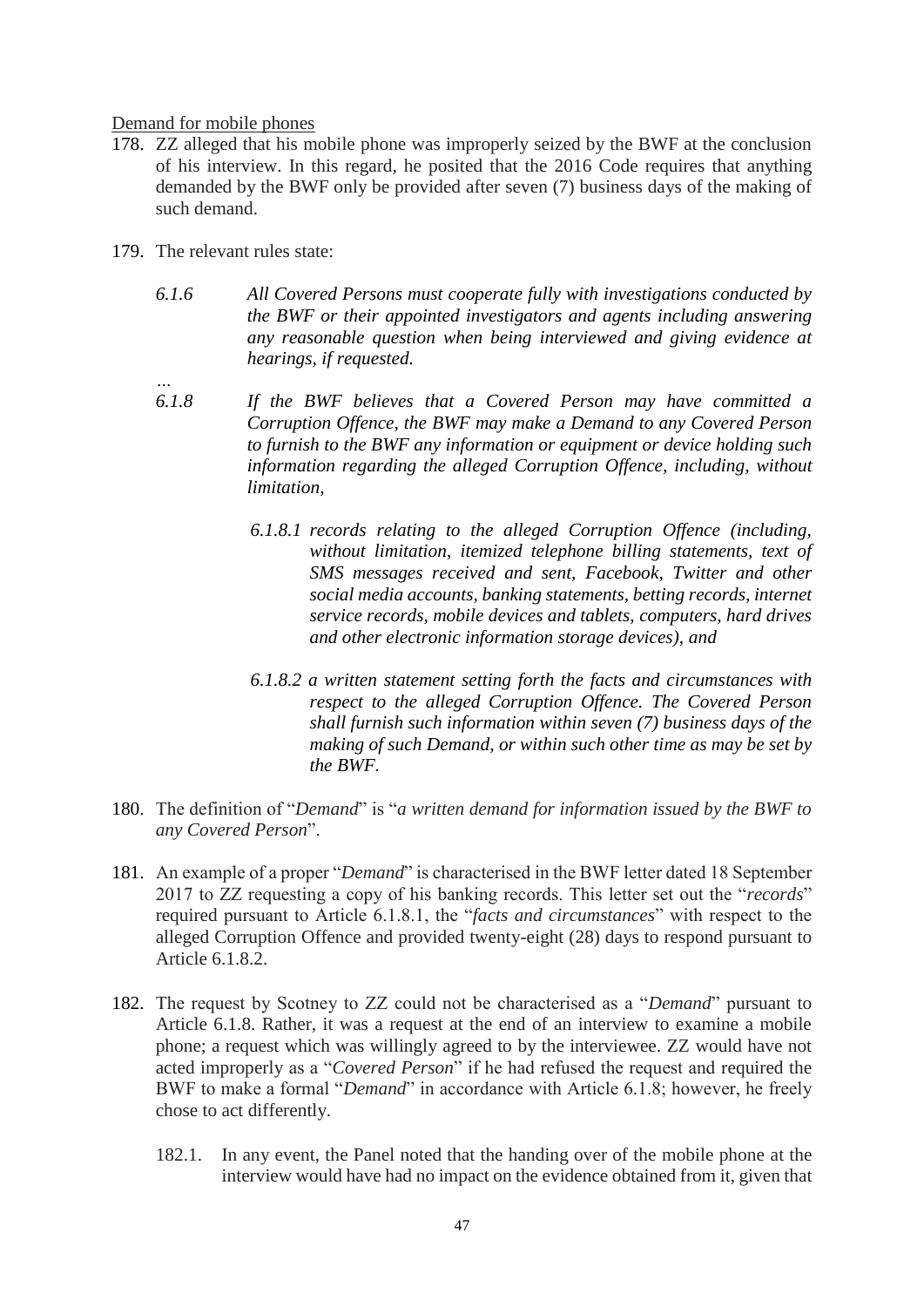such evidence would have also been gathered seven (7) or more business days later if a "*Demand*" was issued.

#### Tampering

- 183. ZZ alleged that as the WhatsApp messages were not provided in their original form to the translators, they had been tampered with. ZZ provided no evidence in support of this.
- 184. ZZ did not further pursue or elaborate upon this argument at hearing and accordingly it is dismissed.

#### **Charges**

- 185. It is noted that no direct evidence is before the Panel. However, a lack of direct evidence does not necessarily equate to no misconduct occurring.
- 186. On several occasions, the CAS has recognised that special attention must be given to the paramount importance of fighting corruption of any kind in sport and to the nature and restricted investigatory powers of sport governing bodies compared to state authorities (see e.g. CAS 2009/A/1920 *FK Pobeda et al v. UEFA*; CAS 2014/A/3832 *Vanessa Vanakorn v. FIS*).
- 187. In this respect, various CAS panels have recognised that corruption is "*by its nature, concealed as the parties involved will seek to use evasive means to ensure that they leave no trail of their wrongdoings*" (CAS 2010/A/2172 *Oleg Oriekhov v. UEFA*).
- 188. Consequently, it is more likely than not that direct evidence will be the exception and indirect evidence the standard when dealing in cases involving alleged corrupt activity. In this respect, the CAS has previously held *"It is in the nature of circumstantial evidence that single items of evidence may each be capable of an innocent explanation but, taken together, establish guilt beyond reasonable doubt"* (CAS 2015/A/4059 *Klubi Sportiv Skenderbeu v. UEFA*)*.*
- 189. In this regard, the standard of proof set out in the Procedures is one of balance of probabilities, as opposed to the comfortable satisfaction standard found in the rules of most other sport federations.
- 190. After reviewing the file in full, it became apparent that the Panel would be required to answer threshold questions which would assist in determining whether the BWF had met its burden of proof to the required standard. Those questions were:
	- 190.1. Was the primary subject of the WhatsApp messages between ZZ and TCS the manipulation of badminton matches?
	- 190.2. If yes, were the WhatsApp messages about matches which were being played during the same period during which the conversations occurred?

Was the primary subject of the WhatsApp messages between ZZ and TCS the manipulation of badminton matches?

191. There is minimal doubt – and it is certainly more probable than not - that the WhatsApp messages between ZZ and TCS were conversations relating to the manipulation of badminton matches.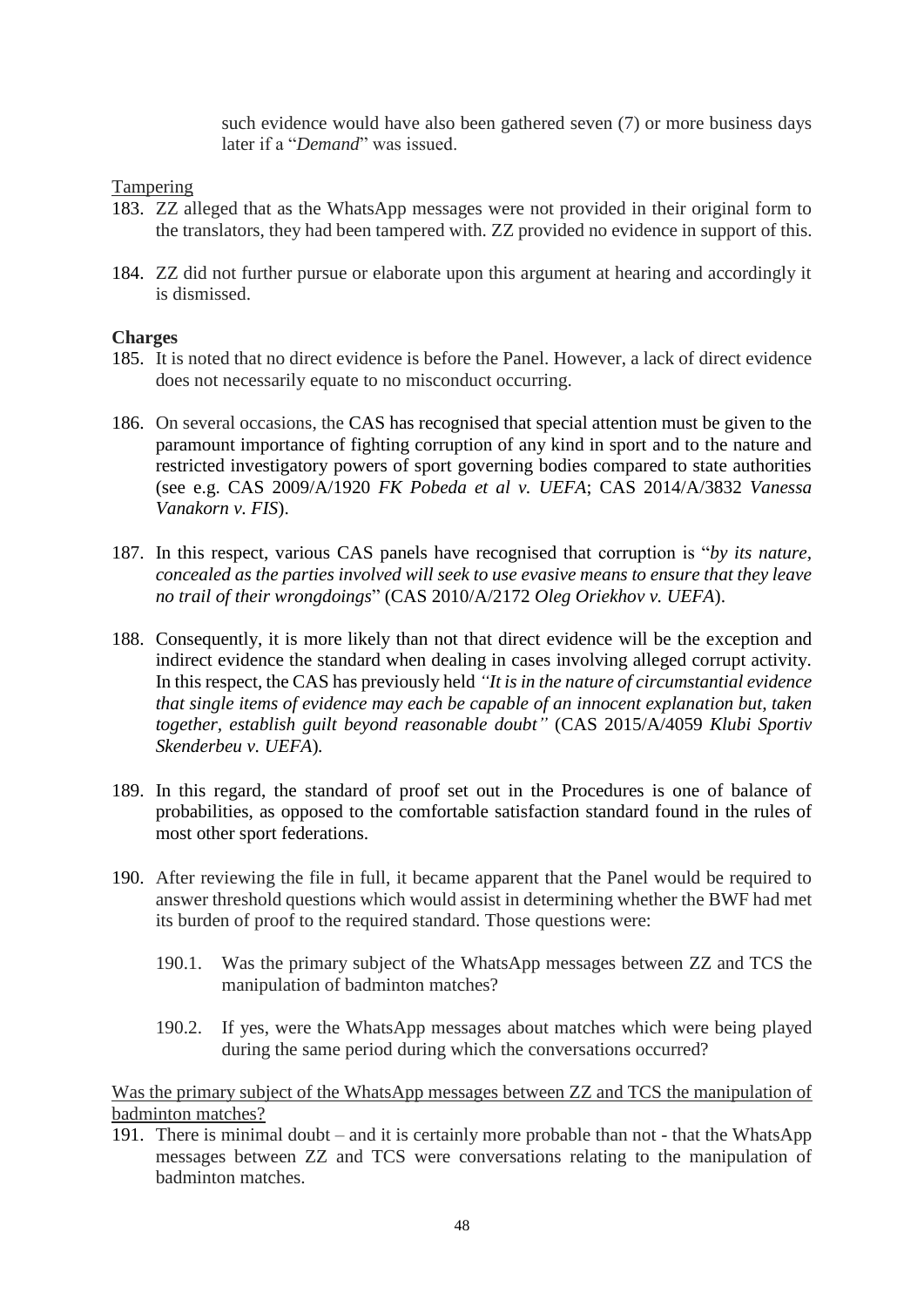- 192. The most striking element which led the Panel to this conclusion was the language utilised in the messages themselves. The messages included references, *inter alia*, to:
	- 192.1. "*fighting*" or "*losing*" matches;
	- 192.2. amounts of money that could be won or lost, and the impact of live television coverage on such amounts;
	- 192.3. maximum points to be conceded in a game, or the order in which games should be won or lost;
	- 192.4. betting, "*odds*" and the use of betting operators; and
	- 192.5. following through with "*plans*".
- 193. A "*fair reading*" of the WhatsApp messages leads to the conclusion that they related to the manipulation of badminton matches, purportedly for betting profits. There is no other logical explanation for the language used.
	- 193.1. The position of ZZ that the messages related to matters other than badminton is extremely far-fetched, when they are considered in context and read both individually, and collectively.
	- 193.2. The position of TCS that the messages related to match manipulation but that the activities referred to therein were a "*joke*" or not acted upon is at best fanciful, and otherwise an impertinent position to take.
- 194. The Panel also noted but did not necessarily rely on the admission by TCS that the messages were about manipulation of badminton matches.
	- 194.1. In this respect, the Panel deemed ZZ and TCS to be unreliable witnesses and placed minimal weight on their testimony.
	- 194.2. Both athletes, when given the opportunity to submit their position orally, were shown in cross-examination to have provided several inconsistent statements which limited the ability of the Panel to assign them much credibility.

If yes, were the WhatsApp messages about matches which were being played during the same period during which the conversations occurred?

- 195. In a similar vein, there is minimal doubt that the WhatsApp messages between ZZ and TCS were conversations not only related to the manipulation of badminton matches but also related to the manipulation of matches at the tournaments which occurred during the same period as the messages.
- 196. The most obvious point which led to this conclusion is that matters discussed during the WhatsApp messages occurred at matches in the tournaments in real life, such as:
	- 196.1. during the Dutch GP, ZZ and TCS discuss losing a match in 3 games and hoped for live television coverage. ZZ subsequently lost his final match in 3 games;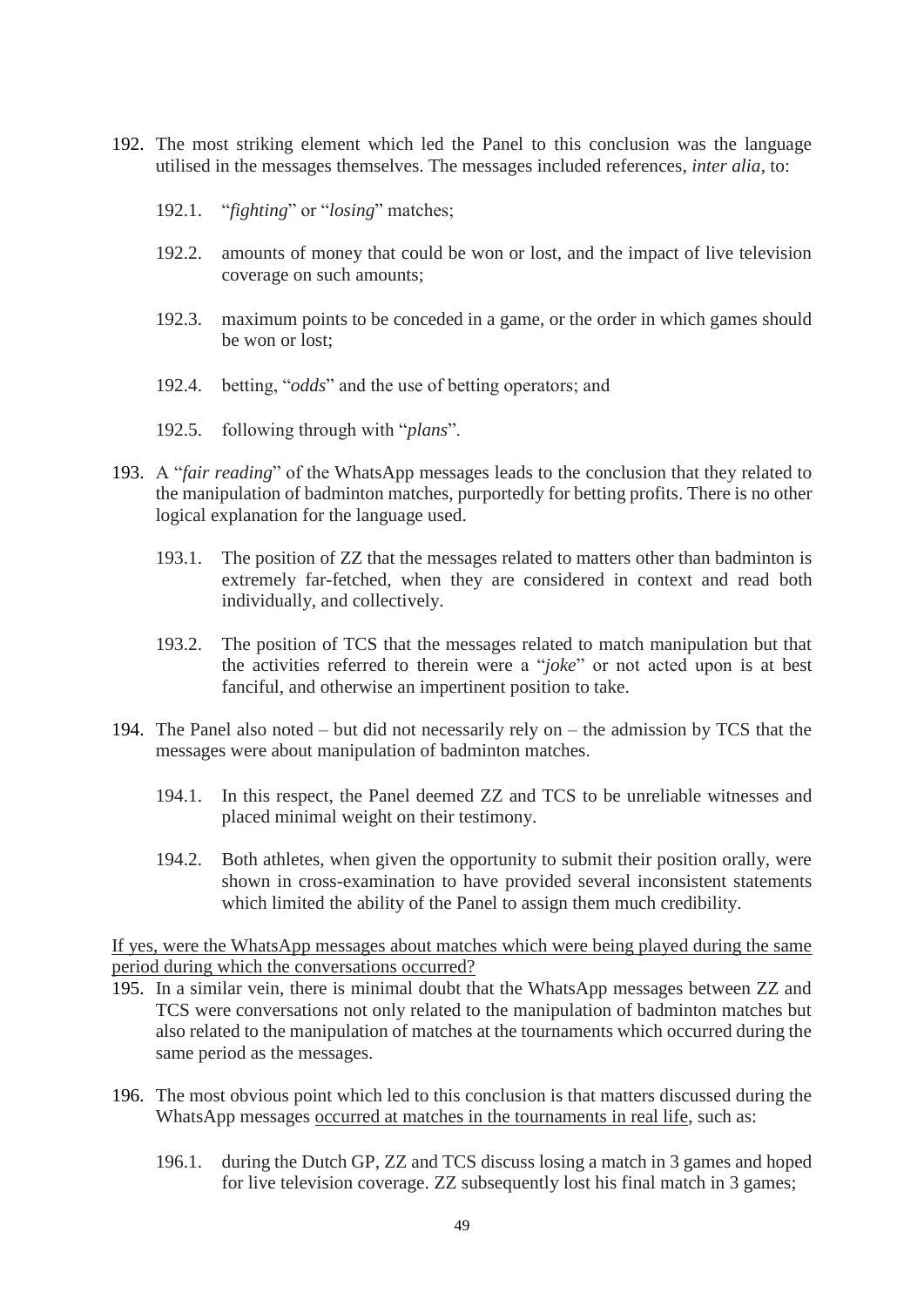- 196.2. during the Korea GP, ZZ and TCS discussed the scores required to make the betting successful and confirmed that if the scores were not attainable that ZZ should retire. In his first match, ZZ obtained the required scores. In his second match, ZZ retired from the match when the score was not attainable; and
- 196.3. during the Macau GP, ZZ states "*I think I want to lose*" and a discussion followed. ZZ subsequently lost the match in question.
- 197. Other aspects of the WhatsApp messages were telling. Aside from those already described at the first threshold question above, matters specific to the tournaments were discussed such as: references to location; the identity of opponents; timing of matches; provision of television coverage; and contextual matters (e.g. ZZ being nervous during the same period which the BWF issued a press release against corruption).
- 198. When considered against what occurred during the relevant tournaments, it is clear and obvious to the Panel that ZZ and TCS had engaged in a conspiracy to manipulate matches at various tournaments.

#### Charges against ZZ

199. As discussed above, ZZ was charged with violations of the 2012 Code and 2016 Code through meeting the definition of a "*Covered Person*" within those rules. ZZ did not contend that he was not a "*Covered Person*".

#### *Charges 1 (a)-(e) - match against Han Ki Hoon in the Korea GP*

- 200. The first set of charges against ZZ alleged, with respect to his match against Han Ki Hoon at the Korea GP, that he:
	- 200.1. failed to complete a match in progress when he was not reasonably unable to do so in violation of Article 3.2.1 of the 2012 Code; and/or
	- 200.2. failed to use his best efforts to win a match in violation of Article 3.2.2 of the 2012 Code; and/or
	- 200.3. failed for reward, to perform to his abilities in violation of Article 3.2.4 of the 2012 Code; and/or
	- 200.4. manipulated the result of a match in violation of Article 3.2.4; and/or
	- 200.5. ensured the occurrence of a particular incident which is the subject of a bet and for which he expected to receive or has received any reward in violation of Article 3.2.7 of the 2012 Code.
- 201. The definition of "*manipulation of sports results/match-fixing*" in the 2012 Code is "*influencing the course or the result of a sports event in order to obtain advantage for oneself or for others and to remove all part of the uncertainty normally associated with the results of competition*".
- 202. The Panel held that it was more probable than not that ZZ had committed the violations alleged. In making this determination, the Panel referred to: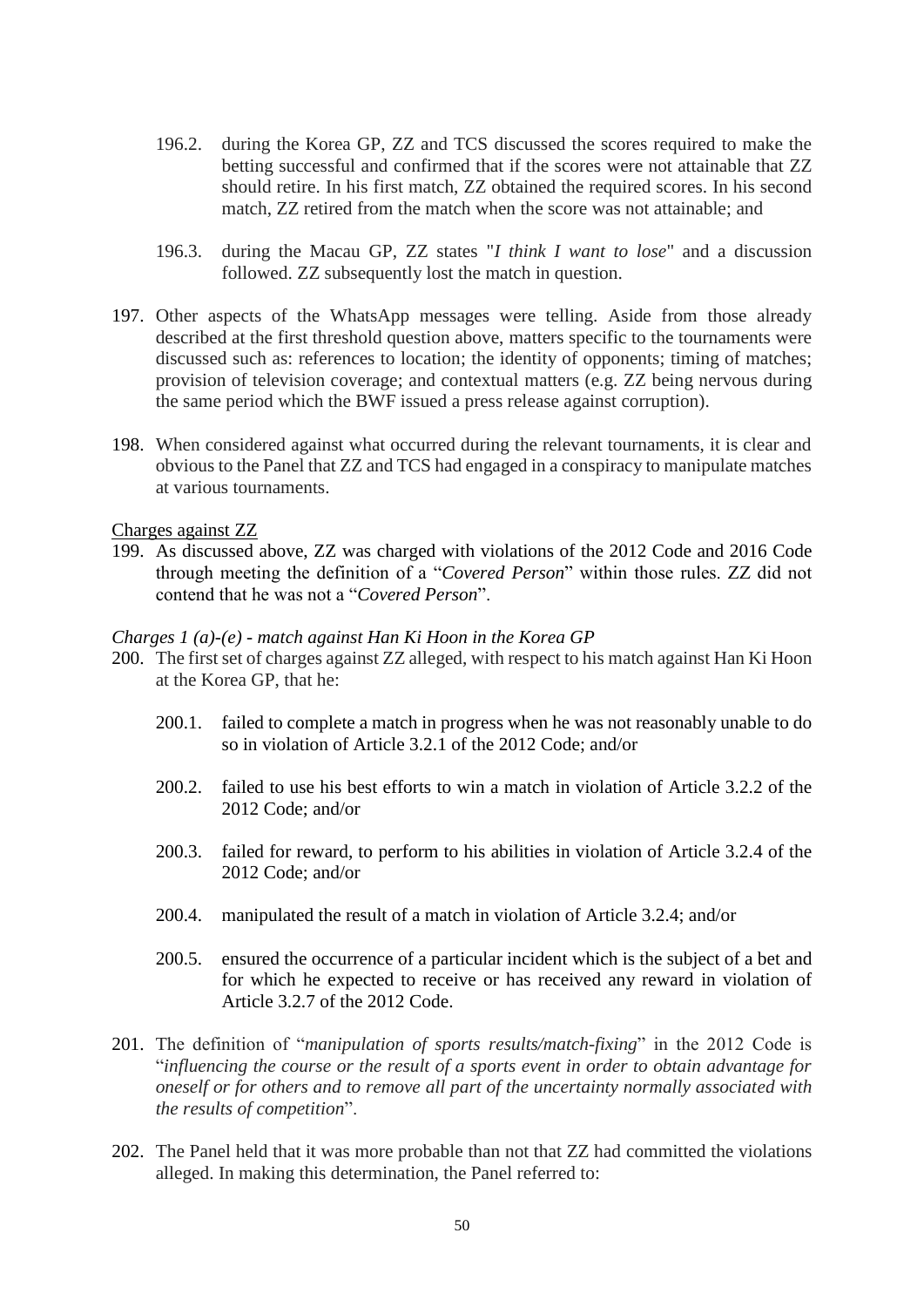- 202.1. its finding that the WhatsApp messages between ZZ and TCS related to the manipulation of badminton matches, and to matches which took place during the same period in which the messages were sent;
- 202.2. the specific WhatsApp conversation whereby ZZ agreed that he would "*do a walkover*" if he could not achieve "*18 and 18*". ZZ had earlier received "*2K*" from TCS, purportedly to achieve the score;
- 202.3. ZZ retiring from the match when the score could not be achieved; and
- 202.4. Paterson's evidence that the result of a walkover on the betting market is that all bets are voided.
- 203. These facts led the Panel to determine that ZZ had deliberately retired from the match after he failed to achieve the points score discussed with TCS. Given its finding as to the credibility of ZZ as a witness, the Panel placed no weight on his defence that he had retired due to the bias of the appointed officials.
- 204. Accordingly, the Panel held that ZZ had violated Articles 3.2.1, 3.2.2, 3.2.4, and 3.2.7 of the 2012 Code when he retired from his match against Han Ki Hoon at the Korea GP.

#### *Charge 2 (a)-(d) – participation in London GP*

- 205. The second set of charges alleged the following violations of the 2012 Code with respect to ZZ's participation at the London GP:
	- 205.1. participated in any form of or supported betting or gambling related to his matches or the competition in violation of Article 3.2.1 of the 2012 Code; and/or
	- 205.2. manipulated the results of a match in violation of Article 3.2.4 of the 2012 Code; and/or
	- 205.3. encouraged or facilitated another to bet in violation of Article 3.2.5 of the 2012 Code; and/or
	- 205.4. engaged in any form of corruption and in particular soliciting or accepting a gift or payment or item of value that is reasonably to be expected to influence his effort or the result of any match or to bring himself or the sport into disrepute in violation of Article 3.2.8 of the 2012 Code.
- 206. The specific evidence with respect to the London GP was limited to a brief message exchange whereby TCS offered "*profits*" to ZZ and asked whether ZZ wanted to "*fight the games*". There was no evidence proffered which directly linked the messages to any matches contested by ZZ or TCS at the London GP.
- 207. Nonetheless, given its earlier finding that the WhatsApp messages were:
	- 207.1. related to the manipulation of badminton matches; and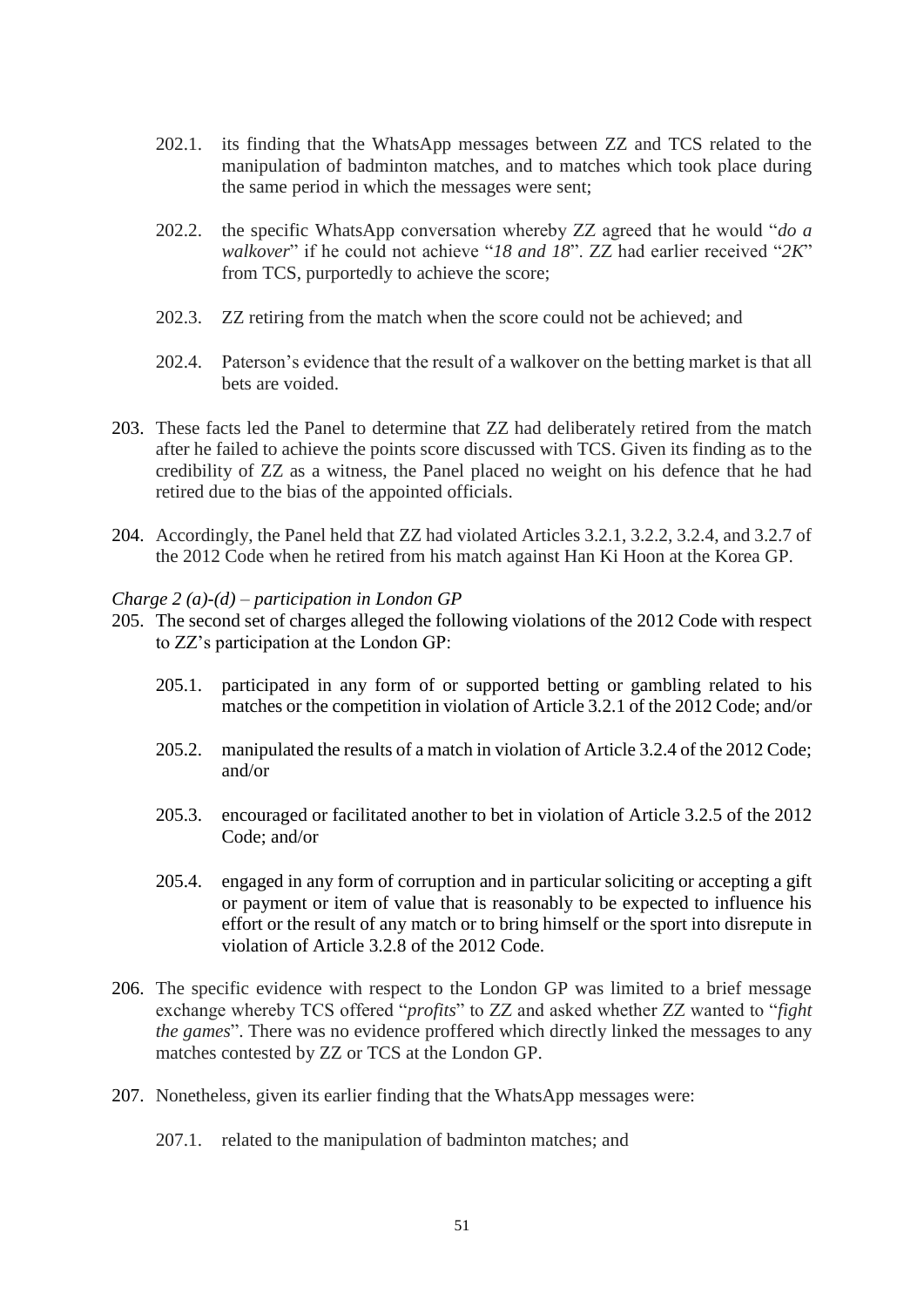207.2. referred to matches within tournaments which occurred during the same period of time which the messages were sent,

the Panel held that it was more probable than not that ZZ had:

- 207.3. supported betting or gambling related to the London GP;
- 207.4. facilitated TCS or a third-party to bet on the London GP; and
- 207.5. engaged in a form of corruption that would reasonably be expected to influence his effort or the result of a match or bring himself or badminton into disrepute.
- 208. The Panel dismissed the charge relating to match manipulation, there being no specific direct or indirect evidence that ZZ influenced the course or result of any match at the London GP.
- 209. Given its finding as to the credibility of ZZ as a witness, the Panel placed no weight on his explanation that the WhatsApp messages referred to gambling on a football match.
- 210. Accordingly, the Panel held that ZZ had violated Articles 3.2.1, 3.2.5, and 3.2.8 of the 2012 Code with respect to his participation at the London GP.

#### *Charge 3 (a)-(d) – participation in Dutch GP*

- 211. The third set of charges alleged identical violations of the 2012 Code with respect to ZZ's participation at the Dutch GP.
- 212. The Panel held that it was more probable than not that ZZ had committed the violations alleged. In making this determination, the Panel referred to:
	- 212.1. its finding that the WhatsApp messages between ZZ and TCS related to the manipulation of badminton matches, and to matches which took place during the same period in which the messages were sent;
	- 212.2. the specific WhatsApp conversation whereby ZZ and TCS discussed "*not proceeding*" with the "*plan*" as it had been "*cancelled*";
	- 212.3. the subsequent retraction in the WhatsApp conversation and confirmation that ZZ had arranged to receive "*15K"* for 3 games, and "*10K*" if he "*only made points*". TCS then instructs ZZ to offer to [withheld] to just do the "*3 sets only*", and to hope for "*live coverage*";
	- 212.4. ZZ subsequently lost his final match in 3 games, as the messages suggested; and
	- 212.5. Paterson's evidence that profits for bettors are higher when there is live coverage of a match on television as there will be more betting operators and bookmakers will offer higher limits, given they can monitor the matches.
- 213. These facts led the Panel to determine that ZZ had deliberately manipulated the score of his final match at the Dutch GP to secure betting profits for a third-party. Given its finding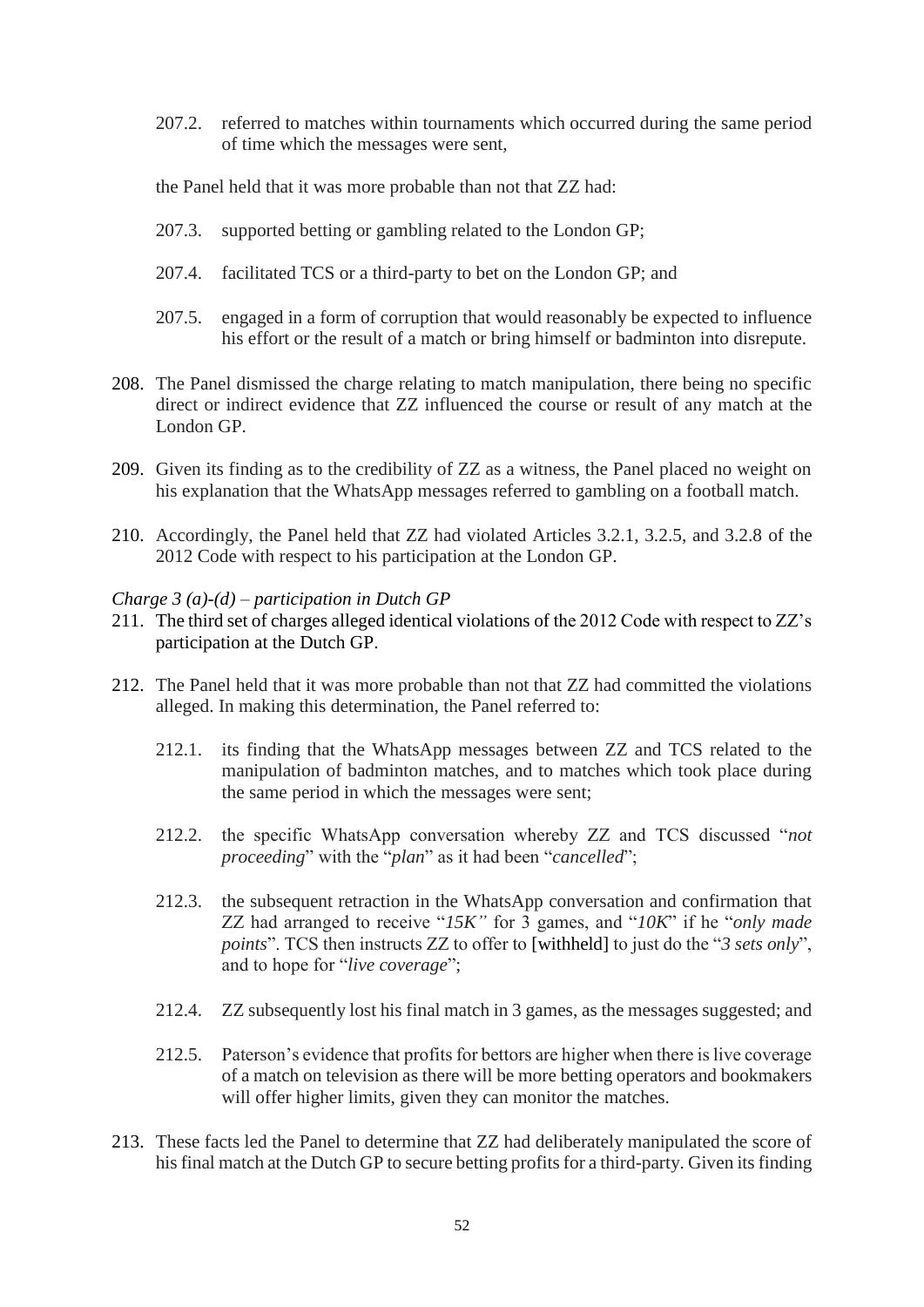as to the credibility of ZZ as a witness, the Panel placed no weight on his defence that references to "*jackpot*" and financial amounts were to a visit to a nearby casino.

214. Accordingly, the Panel held that ZZ had violated Articles 3.2.1, 3.2.4, 3.2.5, and 3.2.8 of the 2012 Code with respect to his participation at the Dutch GP.

#### *Charge 4 (a)-(d) – participation in Korea GP*

- 215. The fourth set of charges alleged identical violations of the 2012 Code with respect to ZZ's participation at the Korea GP.
- 216. The Panel held that it was more probable than not that ZZ had committed the violations alleged. In making this determination, the Panel referred to:
	- 216.1. its finding that the WhatsApp messages between ZZ and TCS related to the manipulation of badminton matches, and to matches which took place during the same period in which the messages were sent;
	- 216.2. its finding that ZZ had violated the 2012 Code with respect to his second match at the Korea GP;
	- 216.3. the specific WhatsApp conversation whereby ZZ agreed that he would "*do a walkover*" if he could not achieve "*18 and 18*". ZZ had earlier received "*2K*" from TCS, purportedly to achieve the score;
	- 216.4. the specific WhatsApp conversation whereby ZZ appeared to have facilitated TCS and [withheld] making bets on his match(es) and appeared to have accepted payments from TCS and [withheld] to manipulate matches.

Examples included ZZ stating that [withheld] had asked him "*to do points*" and would "*expect something*" having "*sponsored*" ZZ, and if ZZ did not do as asked, [withheld] may "*do it with you*" (TCS) and "*tell everyone*", meaning ZZ will be "*dead*", "*suspended*" and his "*career will be over*"; and

- 216.5. ZZ winning his first-round match and achieving the "*18 and 18*", as instructed.
- 217. These facts led the Panel to determine that ZZ had deliberately manipulated the score of his first match at the Korea GP to secure betting profits for a third-party. Given its finding as to the credibility of ZZ as a witness, the Panel placed no weight on his defence that the sums of money referred to in the messages sent during the Korea GP were references to a loan provided by [withheld].
- 218. Accordingly, the Panel held that ZZ had violated Articles 3.2.1, 3.2.4, 3.2.5, and 3.2.8 of the 2012 Code with respect to his participation at the Korea GP.

#### *Charge 5 (a)-(d) – participation in Macau GP*

- 219. The fifth set of charges alleged identical violations of the 2012 Code with respect to ZZ's participation at the Macau GP. They also alleged that ZZ had:
	- 219.1. disclosed inside information for betting purposes in violation of Article 3.2.9 of the 2012 Code.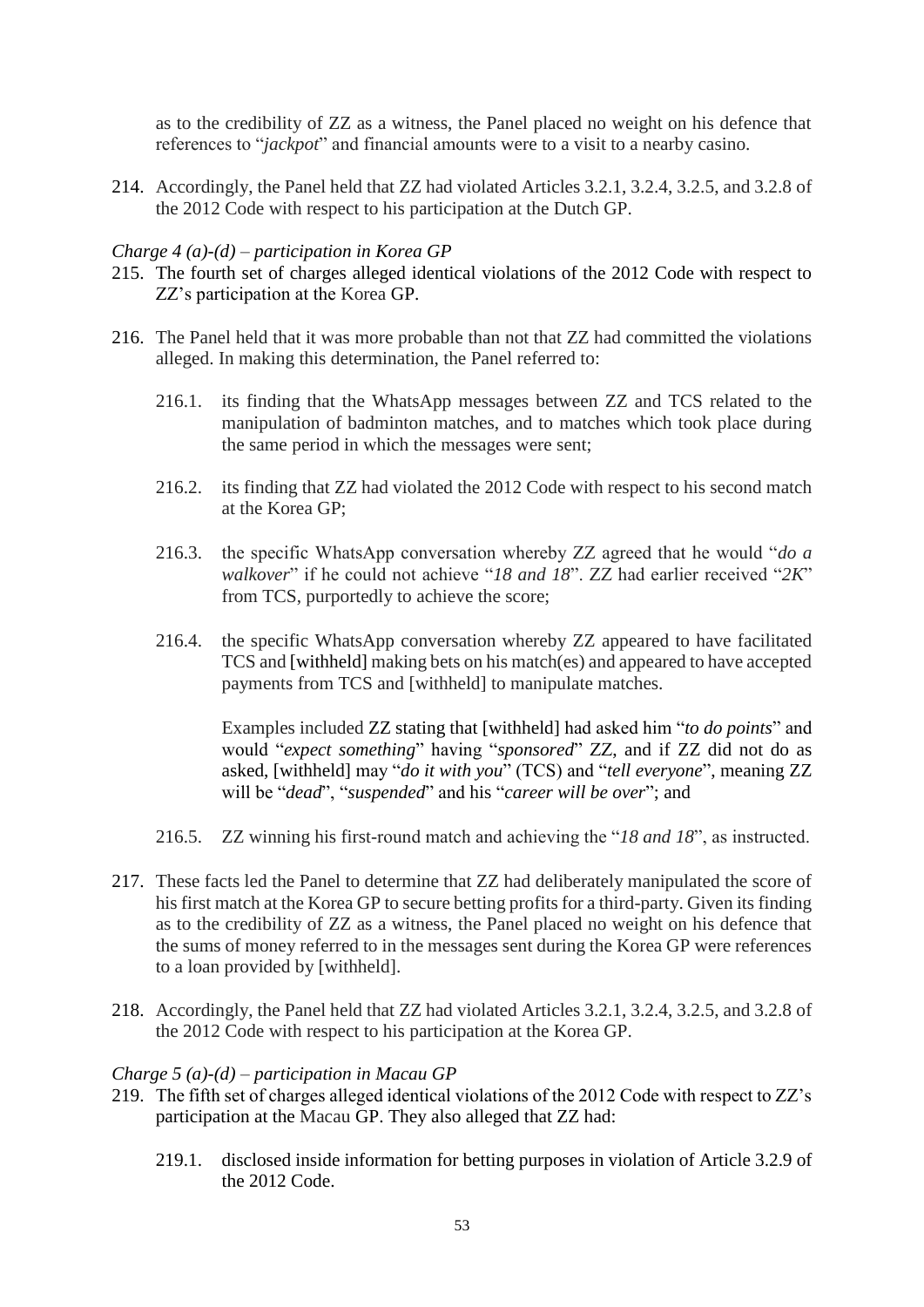- 220. The definition of "*inside information*" in the 2012 Code is "*information about the likely participation or likely performance of a Player in an Event or concerning any other aspect of an Event which is known by a Covered Person and is not information in the public domain*".
- 221. The Panel held that it was more probable than not that ZZ had committed the violations alleged. In making this determination, the Panel referred to:
	- 221.1. its finding that the WhatsApp messages between ZZ and TCS related to the manipulation of badminton matches, and to matches which took place during the same period in which the messages were sent;
	- 221.2. the specific WhatsApp conversation whereby ZZ and TCS discussed using SBO or Bet365 to do "*balls*", ZZ subsequently states "*I think I want to lose*" and TCS references having "*30K*" and being able to bet through "*2 partners*"; and
	- 221.3. ZZ subsequently lost the match in question.
- 222. These facts led the Panel to determine that ZZ had deliberately manipulated the score of a match at the Macau GP to secure betting profits for a third-party. Furthermore, the disclosure by ZZ to TCS that he was going to lose the match, and the stated desire of TCS to bet on that loss, was a clear delivery of "*inside information*".
- 223. Given its finding as to the credibility of ZZ as a witness, the Panel placed no weight on his defence that his express desire to lose was due to him not being a native English speaker and misrepresenting himself to TCS.
	- 223.1. In this respect, the Panel noted that the relevant WhatsApp message was a direct translation from Malay, so the English proficiency of ZZ was irrelevant to the words expressed.
- 224. Accordingly, the Panel held that ZZ had violated Articles 3.2.1, 3.2.4, 3.2.5, 3.2.8 and 3.2.9 of the 2012 Code with respect to his participation at the Macau GP.

### *Charge 6 (a) – participation in K&D GP*

- 225. The sixth set of charges alleged with respect to ZZ's participation at the K&D GP that ZZ had engaged in any form of corruption, and in particular soliciting or accepting a gift or payment or item of value that is reasonably to be expected to influence his effort or the result of any match, or to bring himself or the sport into disrepute, in violation of Article 3.2.8 of the 2012 Code.
- 226. The Panel held that it was more probable than not that ZZ had committed the violation alleged. In making this determination, the Panel referred to:
	- 226.1. its finding that the WhatsApp messages between ZZ and TCS related to the manipulation of badminton matches, and to matches which took place during the same period in which the messages were sent;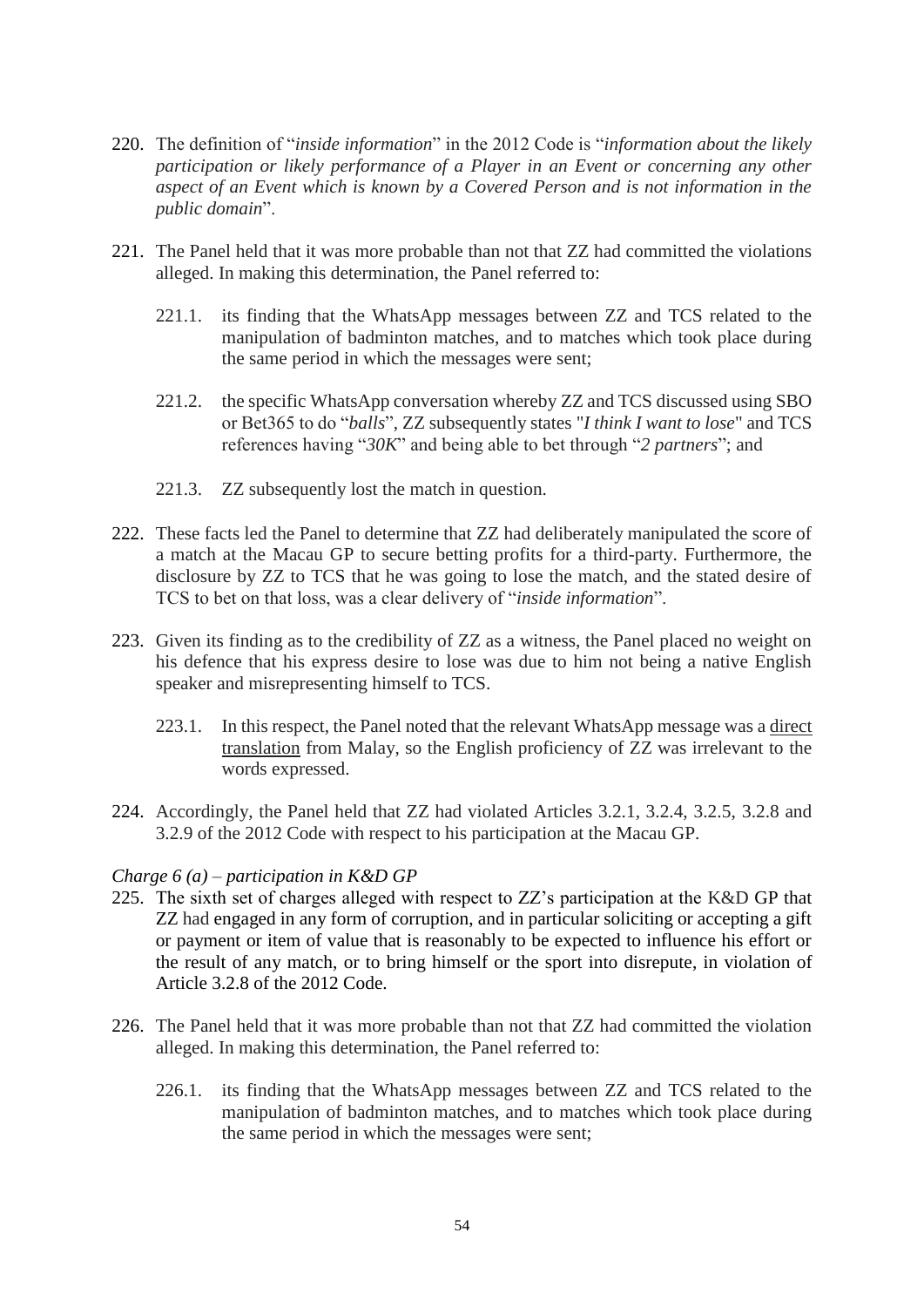- 226.2. the specific WhatsApp conversation whereby TCS offered "*8000*" for ZZ's brothers to "*do this*", and ZZ asked "*win or lose?"* and stated "*my brother's opponent is the favourite*"; and
- *226.3.* ZZ's brothers lost their subsequent match 4-21, 15-21.
- 227. These facts led the Panel to determine that ZZ had solicited or accepted payment from TCS, allegedly on behalf of his brothers to lose their first-round match, a payment that influenced the result of a match and brought himself and the sport into disrepute.
	- 227.1. There was no evidence before the Panel that ZZ's brothers were aware of the solicitation or acceptance of payment; nor is it in the scope of this Panel's reasons to make a finding on that point.
	- 227.2. The knowledge of ZZ's brothers of the solicitation or acceptance of payment is not necessary to satisfy the charge.
- 228. Given its finding as to the credibility of ZZ as a witness, the Panel placed no weight on his defence that it was common for players of a higher ranking to lose to players of a lower ranking and noted its irrelevance as to what was charged.
- 229. Accordingly, the Panel held that ZZ had violated Article 3.2.8 of the 2012 Code with respect to his participation at the K&D GP.

#### *Charge 7 – failure to report to BWF*

- 230. The seventh set of charges alleged, with respect to the five (5) tournaments set out above, that ZZ had failed to disclose to the BWF without delay any approach or invitation to engage in conduct that would amount to a breach of rules related to betting in violation of Article 3.2.10 of the 2012 Code.
- 231. Given the findings with respect to the above sets of charges, it follows that ZZ had on several occasions failed to report approaches and invitations by (at least) TCS and [withheld] to engage in conduct that would amount to a breach of rules related to betting.
- 232. Accordingly, the Panel held that ZZ had violated Article 3.2.10 of the 2012 Code.

#### *Charge 8 (a)-(d) – relating to the Brazil GP*

- 233. The eighth set of charges alleged the following violations of the 2016 Code with respect to ZZ's participation at the Brazil GP:
	- 233.1. offered money, benefit or consideration with the intention of negatively influencing the best efforts of a match in violation of Article 3.2.10 of the 2016 Code; and/or
	- 233.2. solicited the provision of inside information in violation of Article 3.2.12 of the 2016 Code; and/or
	- 233.3. contrived or attempted to contrive the outcome or any other aspect of a match in violation of Article 3.2.15 of the 2016 Code; and/or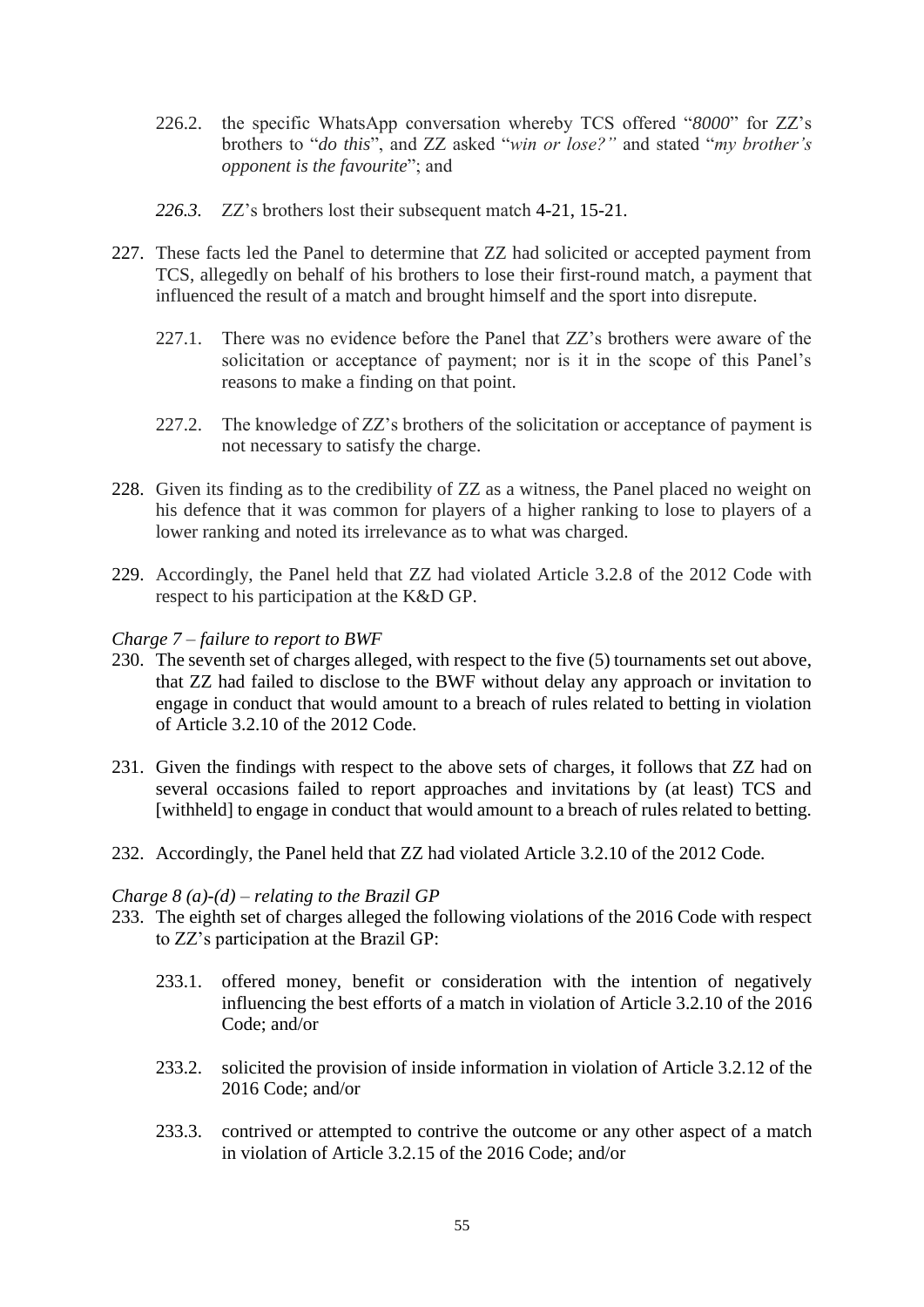- 233.4. failed to report to the BWF an approach by a person who provides any type of money, benefit or consideration to either influence the outcome of a match and/or to provide inside information in relation to a match in violation of Article 3.2.17 of the 2016 Code.
- 234. The definition of "*inside information*" in the 2016 Code is identical to the 2012 Code.
- 235. The Panel noted that:
	- 235.1. ZZ participated in the Brazilian GP and made the Final, which took place with all other finals on 4 September 2016;
	- 235.2. on a date in September 2016, ZZ sent a series of WhatsApp messages to the Whistleblower. At 5:16pm, he sent the message:

"*Just wanna ask* [withheld]*. Actually I scared to ask u. Haha. Erm, one of my friend asked me to talk to u because he knw I quite close with u. he asked me to ask u whether tmr ur frind* [withheld] *want to do anything? I mean my friend offer ur* [withheld] *friends. I'm sorry, I really scared to ask u. But I ask cause I trust u bro [emoji]*';

235.3. when the Whistleblower failed to respond, ZZ sent further messages stating:

"*I'm sorry* [withheld] *[emoji][emoji]"*

and

"*Sorry* [withheld]*, don't be mad at me shouldn't ask u that kind of question. My friend asked me for help only. Cause he knew I'm ok with you Sorry2*";

- 235.4. the Whistleblower showed the message to the Second Whistleblower, and they reported the matter to Valdez, who reported it to the BWF;
- 235.5. ZZ in his interview:
	- 235.5.1. accepted sending the WhatsApp messages to the Whistleblower and agreed they could be read as if ZZ wanted to fix the match;
	- 235.5.2. contended that they were sent on behalf of CKW, a badminton player who played with ZZ as a junior and was about 3 years younger than him. CKW wanted to know the likely result of the match so that he could have one hundred percent (100%) certainty on betting;
	- 235.5.3. stated that he sent the WhatsApp messages out of a compulsion to help his friend;
	- 235.5.4. stated that he apologised when the Whistleblower did not respond because he felt he should not have asked; and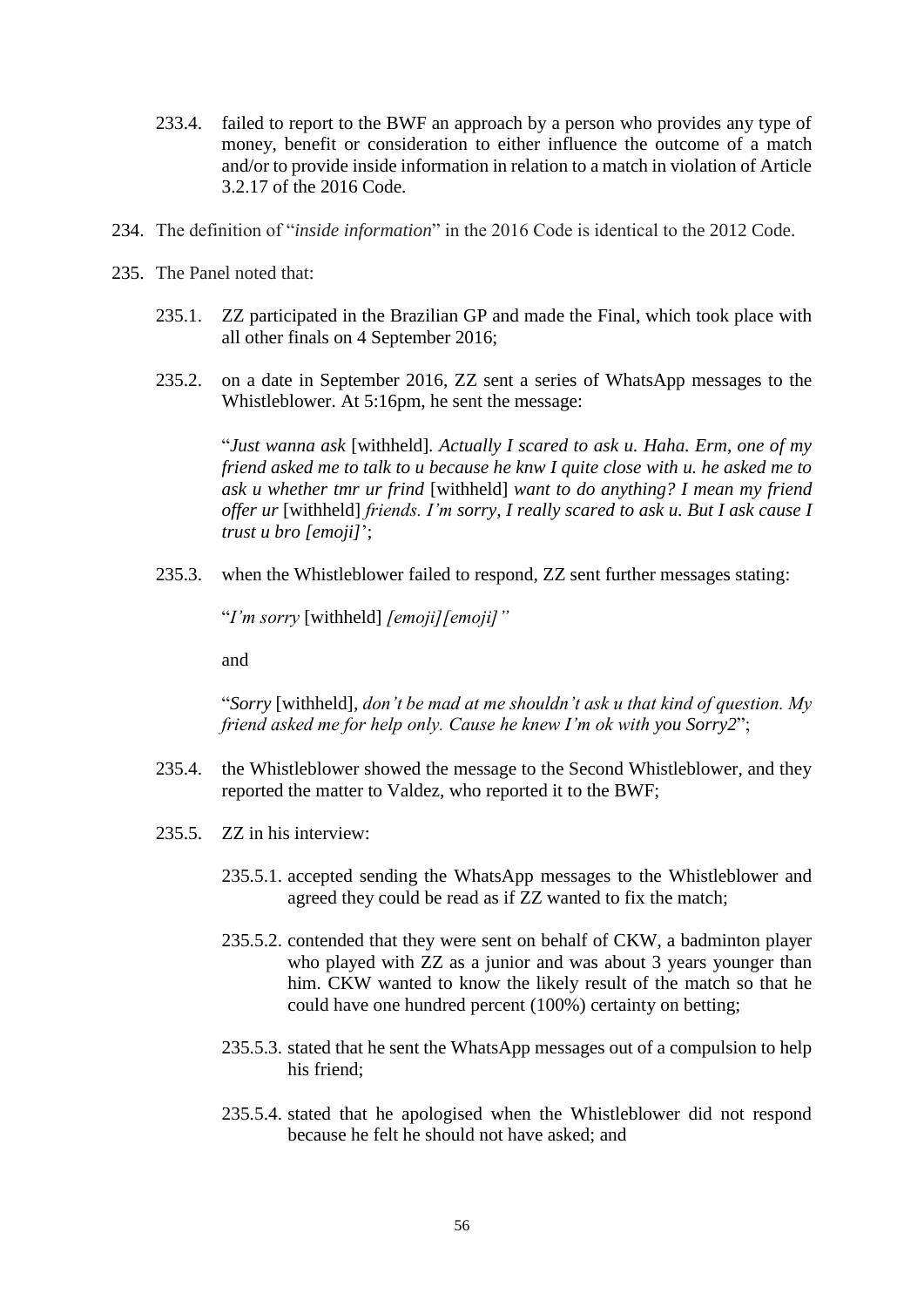- 235.5.5. stated that he did not report the request from CKW to the BWF because whilst he knew passing inside information was against the rules, he was not match-fixing, rather merely seeing if a match had been fixed;
- 235.6. Hines-Randle stated that he discovered that CKW was a junior Malaysian player ranked with the BWF, a Facebook friend with ZZ, and had played with ZZ. He contacted ZZ's father to request contact details for CKW. In response, ZZ's father stated that the person referred to at interview was 'Chia Kok Wei' (despite the spelling and description provided at interview). Hines-Randle was unable to find any person called 'Chia Kok Wei' associated with ZZ or registered as a badminton player;
- 235.7. CKW confirms that he knows ZZ and that he was a player at the same time as ZZ, but denies any involvement in trying to find out if a match was fixed; and
- 235.8. under cross-examination, ZZ stated that he apologised because he was afraid that the Whistleblower might get angry because ZZ had intended to give the Whistleblower's phone number to a Brazilian friend who wanted to know about the match. ZZ stated that his change in explanation between his interview and oral testimony at hearing was because during the interview he was nervous, had panicked, and the name CWK came to his mind.
- 236. The Panel determined that the WhatsApp message sent to the Whistleblower clearly demonstrates an attempt to manipulate a match in that:
	- 236.1. the message has a clear meaning. The "*do anything*" for a friend who had something to "*offer*" was not set in any social or other innocent context. This is admitted by ZZ;
	- 236.2. the apology and subsequent silence by ZZ show that there was something to apologise for and that he did not want to discuss the matter;
	- 236.3. ZZ lied to conceal the purpose of his message at interview and provided a different explanation under cross-examination. His father was untruthful in the information provided to Hines-Randle; and
	- 236.4. Paterson stated that the market shows no unusual betting movements.
- 237. As such, the Panel held that it was more probable than not that ZZ had committed the regulatory violations alleged in that he:
	- 237.1. offered a benefit to the Whistleblower and/or the Whistleblower's friends with the intention of negatively influencing the best efforts of the Whistleblower's friends in the match in question;
	- 237.2. attempted to solicit the provision of "*inside information*" (i.e. whether the Whistleblower's friends were willing to "*do anything*");
	- 237.3. contrived or attempted to contrive the outcome or any other aspect of the match in question; and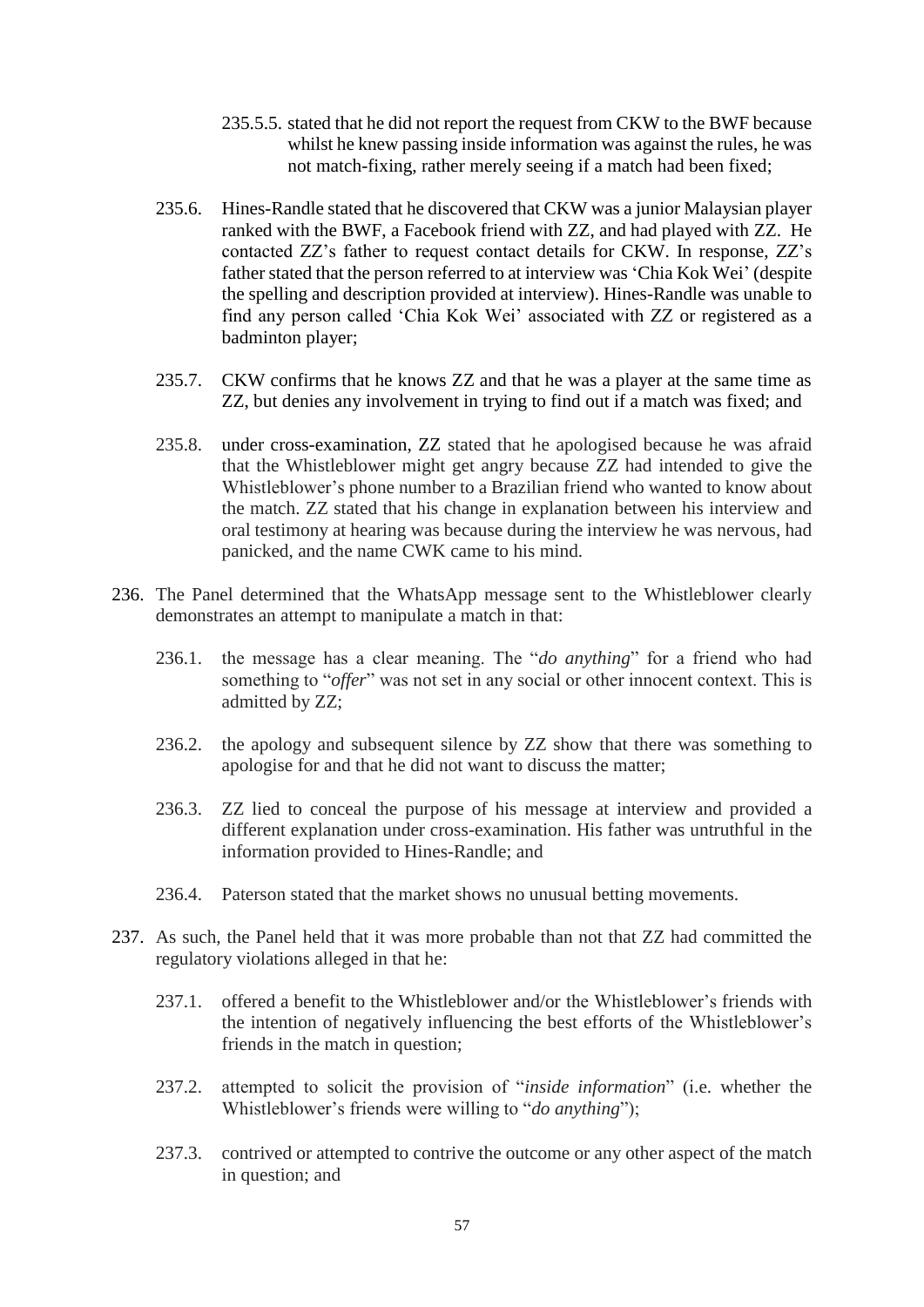- 237.4. failed to report an illegitimate approach to the BWF, in that he was acting on behalf of a "*friend*" when approaching the Whistleblower.
- 238. Given its finding as to the credibility of ZZ as a witness, the Panel placed no weight on his explanation that the WhatsApp messages were misinterpreted and if the Whistleblower had properly clarified them, he could have explained their meaning. ZZ's incoherent explanation in oral evidence that "*what I meant here is that I would ask my friend to ask on behalf for to speak to the referee, if the friend can ask to the referee or speak to the referee because he is from Brazil, if he can help out*" is illustrative of his inconsistency.
- 239. Accordingly, the Panel held that ZZ had violated Articles 3.2.10, 3.2.12, 3.2.15 and 3.2.17 of the 2016 Code with respect to his participation at Brazil GP.

#### *Conclusion*

240. As such, of the thirty-two (32) charges against ZZ, thirty-one (31) were found to be proven, with the exception of that part of the charge that he had manipulated the result of a match or the competition at the London GP.

Charges against TCS

- 241. The charges against TCS allege in respect of the London GP, Dutch GP, Korea GP, Macau GP, and K&D GP (first three charges only) that he:
	- 241.1. instructed, induced or encouraged ZZ to act in the manner identified in the charges against ZZ in violation of Article 3.2.6 of the 2012 Code;
	- 241.2. was complicit in ZZ acting in the manner identified in the charges against ZZ in violation of Article 3.2.12 of the 2012 Code;
	- 241.3. offered a reward, payment or item of value to ZZ to act in the manner identified in the charges against him that might have been expected to influence ZZ and/or to bring the sport into disrepute in violation of Article 3.2.8 of the 2012 Code;
	- 241.4. used inside information for or in relation to betting in respect of ZZ's likely performance in violation of Article 3.2.9 of the 2012 Code; and
	- 241.5. instructed, encouraged, and/or facilitated another person to bet on the outcome of matches involving ZZ in violation of Article 3.2.5 of the 2012 Code.
- 242. The Panel held that it was more probable than not that TCS had committed the violations alleged. In making this determination, the Panel referred to:
	- 242.1. its finding that the WhatsApp messages between ZZ and TCS related to the manipulation of badminton matches, and to matches which took place during the same period in which the messages were sent; and
	- 242.2. its findings with respect to the charges against ZZ.
- 243. Accordingly, the Panel held that TCS had violated: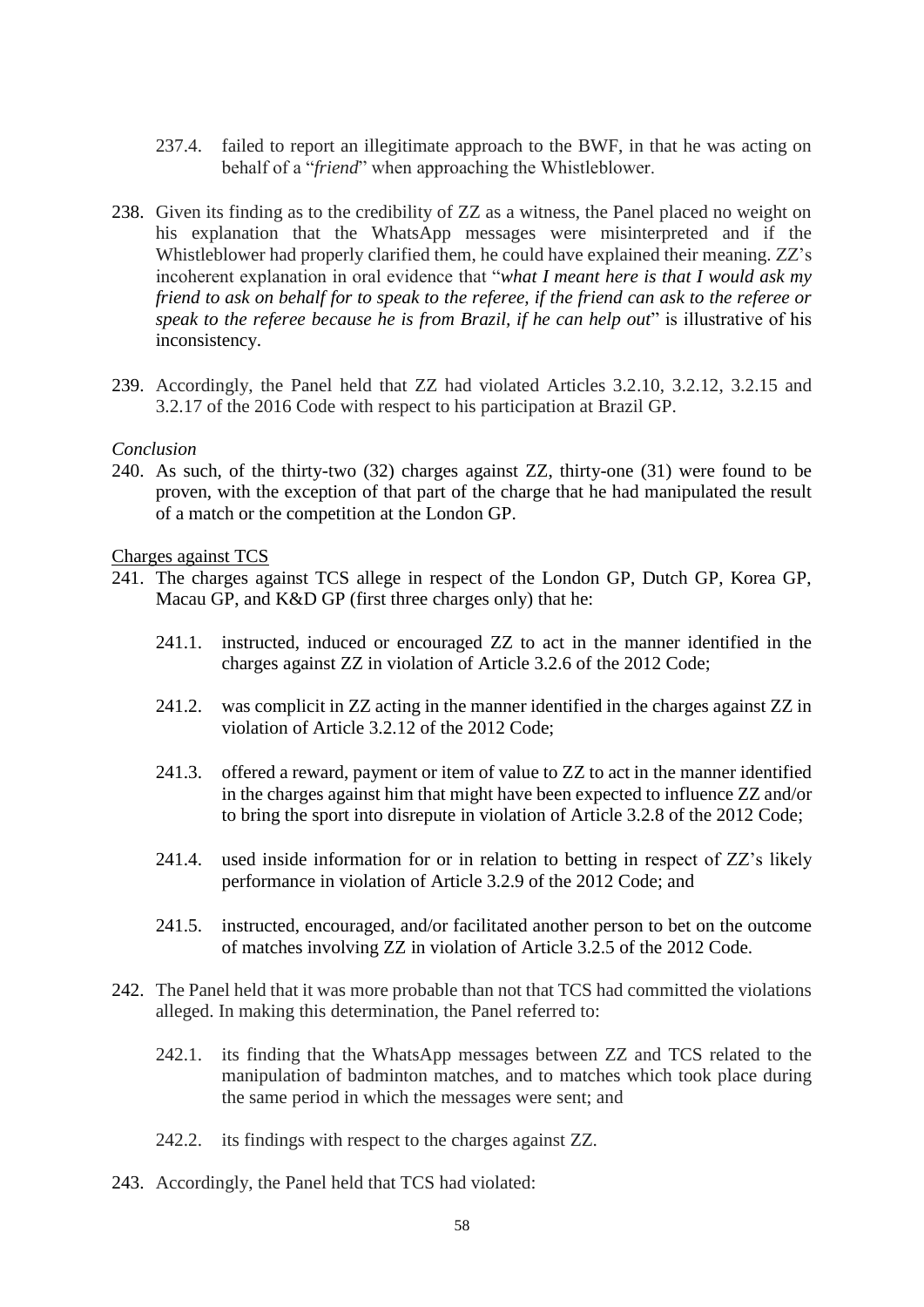- 243.1. Articles 3.2.6, 3.2.8, and 3.2.12 of the 2012 Code with respect to the match between ZZ and Han Ki Hoon at the Korea GP;
- 243.2. Articles 3.2.5, 3.2.6, 3.2.8, 3.2.9, and 3.2.12 of the 2012 Code with respect to the London GP, the Dutch GP, the Korea GP, and the Macau GP; and
- 243.3. Articles 3.2.6, 3.2.8, and 3.2.12 of the 2012 Code with respect to the K&D GP.

#### *Conclusion*

244. As such, all twenty-six (26) charges against TCS were found to be proven

#### **Sanction**

- 245. Neither the 2012 Code nor the 2016 Code prescribe exact sanctions for the violations charged by the BWF. Rather, they make generic, broad-based references to sanctioning principles to be applied by disciplinary bodies.
- 246. The Procedures are instructive for the Panel. Article 16 expressly stipulates the penalties which may be imposed by an Ethics Hearing Panel if an individual is found to have committed regulatory violations:
	- *"16.1 The following penalties can be imposed by a Hearing Panels of the BWF:* 
		- *16.1.1 Reprimand;*
		- *16.1.2 Exclusion or suspension;*
		- *16.1.3 Disqualification;*
		- *16.1.4 Ban from competition or from performing a function;*
		- *16.1.5 Removal of ranking points;*
		- *16.1.6 Return of awarded prizes;*
		- *16.1.7 Withdrawal of sanction;*
		- *16.1.8 Fine;*

*…*

*16.1.9 Any combination of these penalties, including a combination of an Administrative Fine or other appropriate measure agreed by the Council.* 

*16.3 Any suspension is from all competitive events for such time as is seen fit, including possibly for life."*

- 247. None of those penalties were defined, save for Article 16.3 which defines a "*suspension*".
- 248. It was noted that this was the first instance where an Ethics Hearing Panel had been referred a case which was not an anti-doping rule violation. As such, the Panel did not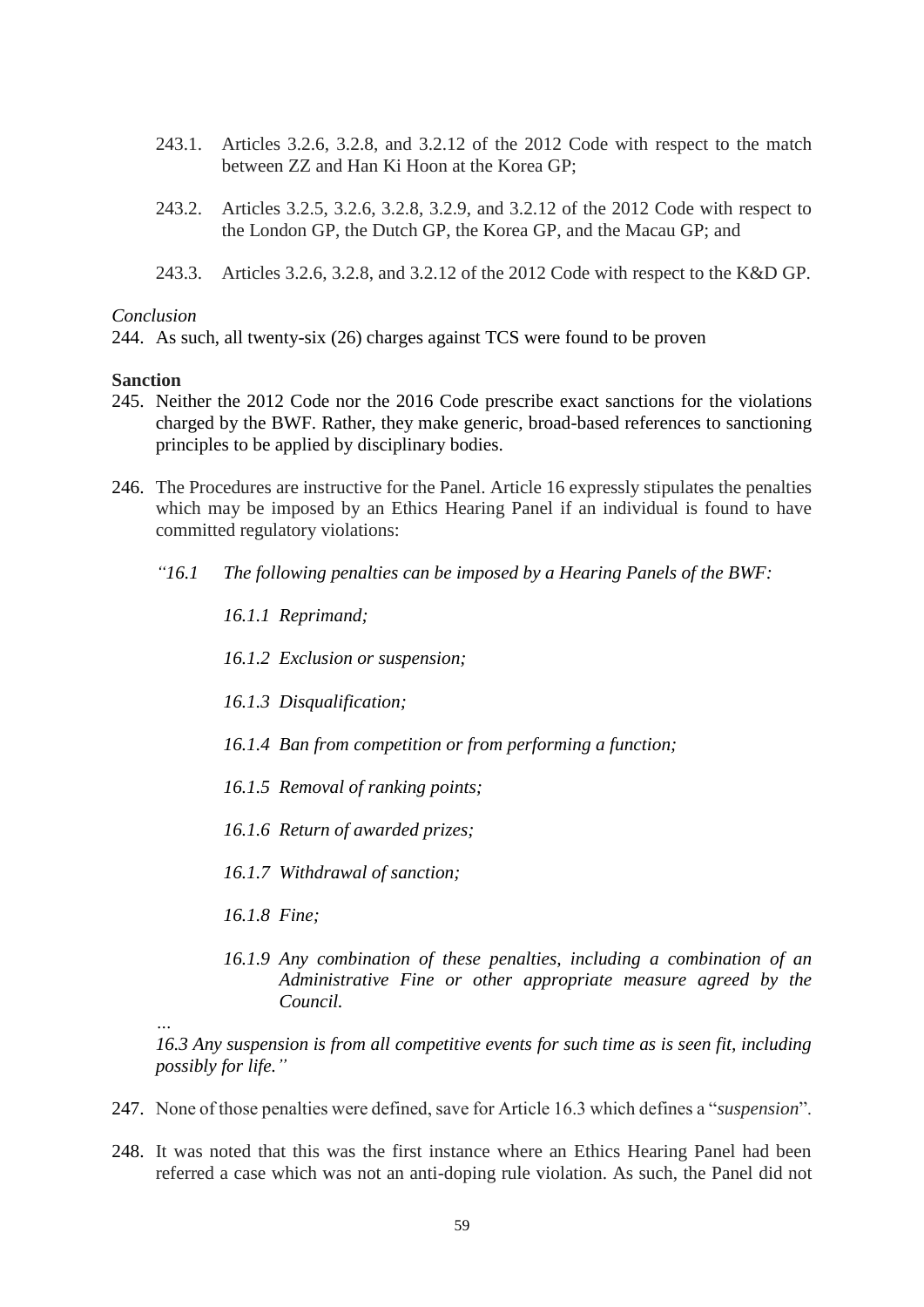have the benefit of drawing upon the jurisprudence of decisions made by its peers when determining the appropriate sanction.

- 249. However, the Procedures do not prevent the Panel from drawing inspiration from the decisions of similarly-constituted sporting tribunals nor from the pronouncements made by the BWF.
	- 249.1. In this respect, the Panel noted that the BWF, ZZ, and TCS had all relied upon the jurisprudence of CAS and other state courts when submitting on both the merits and sanction.
- 250. In its press release dated 25 November 2014, the BWF made its stance on corruption offences clear:

*"We are pleased to join with IOC and other international federations in the fight against corruption in sport. We expect IBIS to have a positive impact and we look forward to benefiting from it…This is a significant ideal to which we all subscribe-that sport must be played in an environment devoid of illegal betting, match-fixing or any other forms of corruption or manipulation-and BWF will continue to do its utmost to uphold this and to spread this philosophy among its global membership."*

251. Similarly, the Panel took note of several statements made by the CAS in cases involving similar types of misconduct (**emphasis added**):

*"match-fixing, money-laundering, kickbacks, extortion, bribery and the like are a growing concern, indeed a cancer, in many major sports, football included, and must be eradicated. The very essence of sport is that competition is fair; its attraction to spectators is the unpredictability of the outcome…it is therefore essential in the Panel's view for sporting regulators to demonstrate zero-tolerance against all kinds of corruption and to impose sanctions sufficient to serve as an effective deterrent to people who might otherwise be tempted through greed or fear to consider involvement in such criminal activities. Match officials are an obvious target for those who wish to make illicit profit through gambling on match results (or indeed on the occurrence of incidents within matches);"* (CAS 2010/A/2172 *Oleg Oriekhov v. UEFA*).

*"Still, the Panel is convinced that match-fixing touches at the very essence of the principle of loyalty, integrity and sportsmanship because it has an unsporting impact on the result of the game by inducing players not to perform according to their real sporting capacities and because they get rewarded for their misconduct. Match-fixing is cheating and constitutes a clear violation of the basic principles under which sporting competitions shall be carried out;"*

(CAS 2009/A/1920 *FK Pobeda et al v. UEFA*).

*"the Panel emphasizes that it fully supports the fight against match-fixing/result manipulation/corruption, which is a major threat to sport, and <i>considers that such fight must be conducted relentlessly by the various sports bodies, at national and international level."*

(CAS 2014/A/3832 *Vanessa Vanakorn v. FIS*).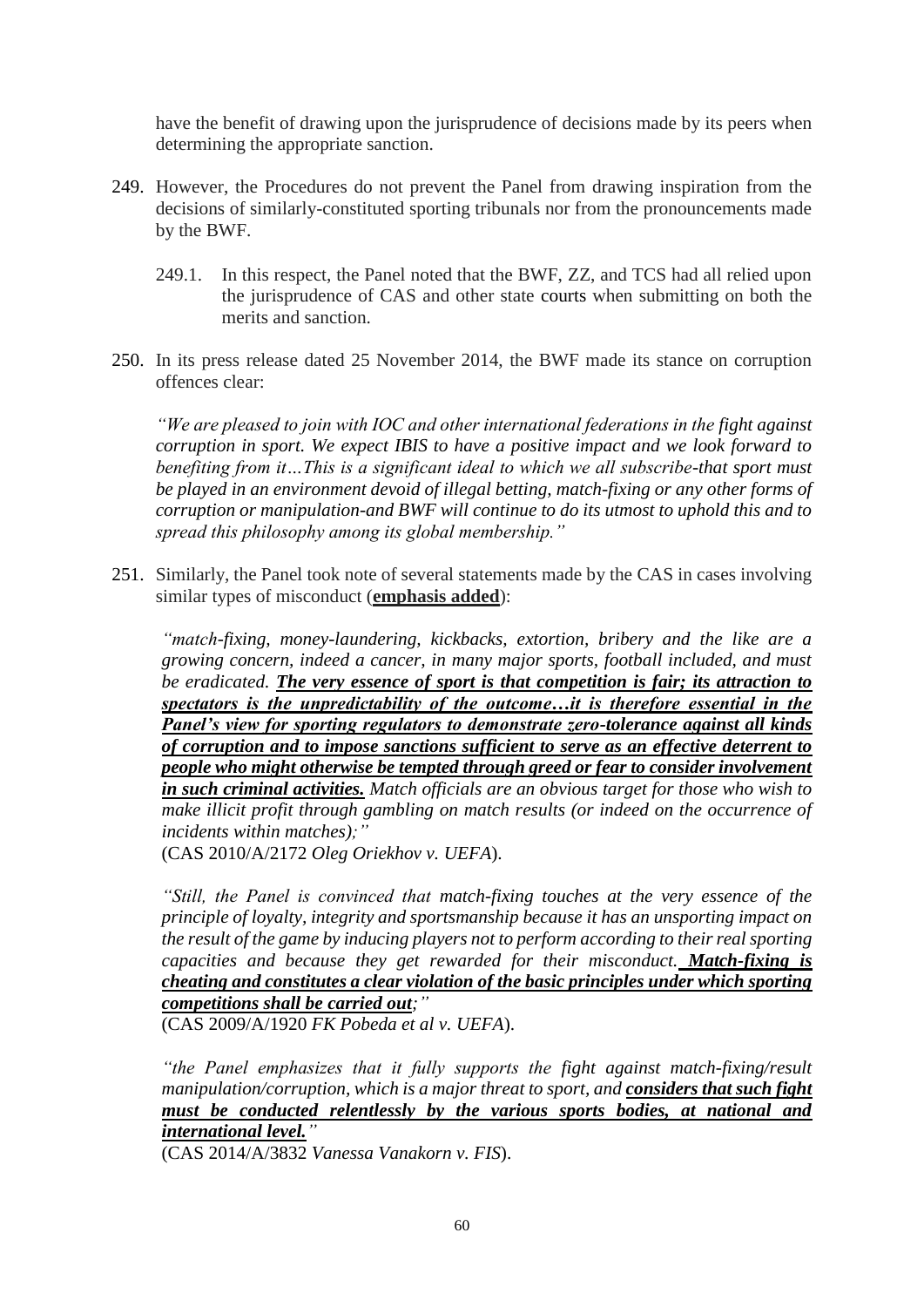252. The Panel was also guided by CAS jurisprudence regarding the principle of proportionality in disciplinary sanctions, which was recently described as follows:

*"The principle of proportionality implies that there must be a reasonable balance between the nature of the misconduct and the sanction. In order to be respected, the principle of proportionality requires that (i) the measure taken by the governing body is capable of achieving the envisaged goal, (ii) the measure taken by the governing body is necessary to reach the envisaged goal, and (iii) the constraints which the affected person will suffer as a consequence of the measure are justified by the overall interest to achieve the envisaged goal. In other words, to be proportionate a measure must not exceed what is reasonably required in the search of the justifiable aim."*  (CAS 2016/O/4684 *ROC & Lyukman Adams et al. v. IAAF*)

- 253. The Procedures provide no guidance as to how an Ethics Hearing Panel should sanction an individual that has committed multiple regulatory violations, i.e. whether each charge should be sanctioned separately, and the sanctions accumulated; whether a sanction should only be issued for the rule considered the *lex specialis*; or whether all charges be sanctioned cumulatively.
	- 253.1. Having the freedom to decide, the Panel deemed it sensible to cumulatively consider all charges that were proven when determine the sanction.
- 254. In this respect, the Panel took note of several cases involving match manipulation and spot-fixing decided by the CAS. A summary is set out in the following table:

| <b>Decision</b> | <b>Basic Facts</b>                                                                                                                                   | <b>Sanction</b>                                                      |
|-----------------|------------------------------------------------------------------------------------------------------------------------------------------------------|----------------------------------------------------------------------|
| CAS 2009/A/1920 | A club President was found to have<br>manipulated a match in a continental<br>football competition.                                                  | Banned for life<br>from<br>football activity.                        |
| CAS 2010/A/2172 | A referee was found to have failed to<br>report an approach to manipulate a match<br>in a continental football competition.                          | Banned for life<br>from<br>football activity.                        |
| CAS 2011/A/2490 | A player was found to have separately<br>approached 3 other players to manipulate<br>tennis matches.                                                 | Banned for life<br>from<br>tennis activity.                          |
| CAS 2011/A/2621 | A player was found to have approached<br>another player to manipulate tennis<br>matches on multiple occasions.                                       | Banned for life<br>from<br>tennis activity.                          |
| CAS 2011/A/2362 | A player was found to have deliberately<br>bowled 2<br>'no-balls'<br>during<br>an<br>international cricket match upon request<br>from a third-party. | Banned for 7 years from<br>cricket activity (2 years)<br>suspended). |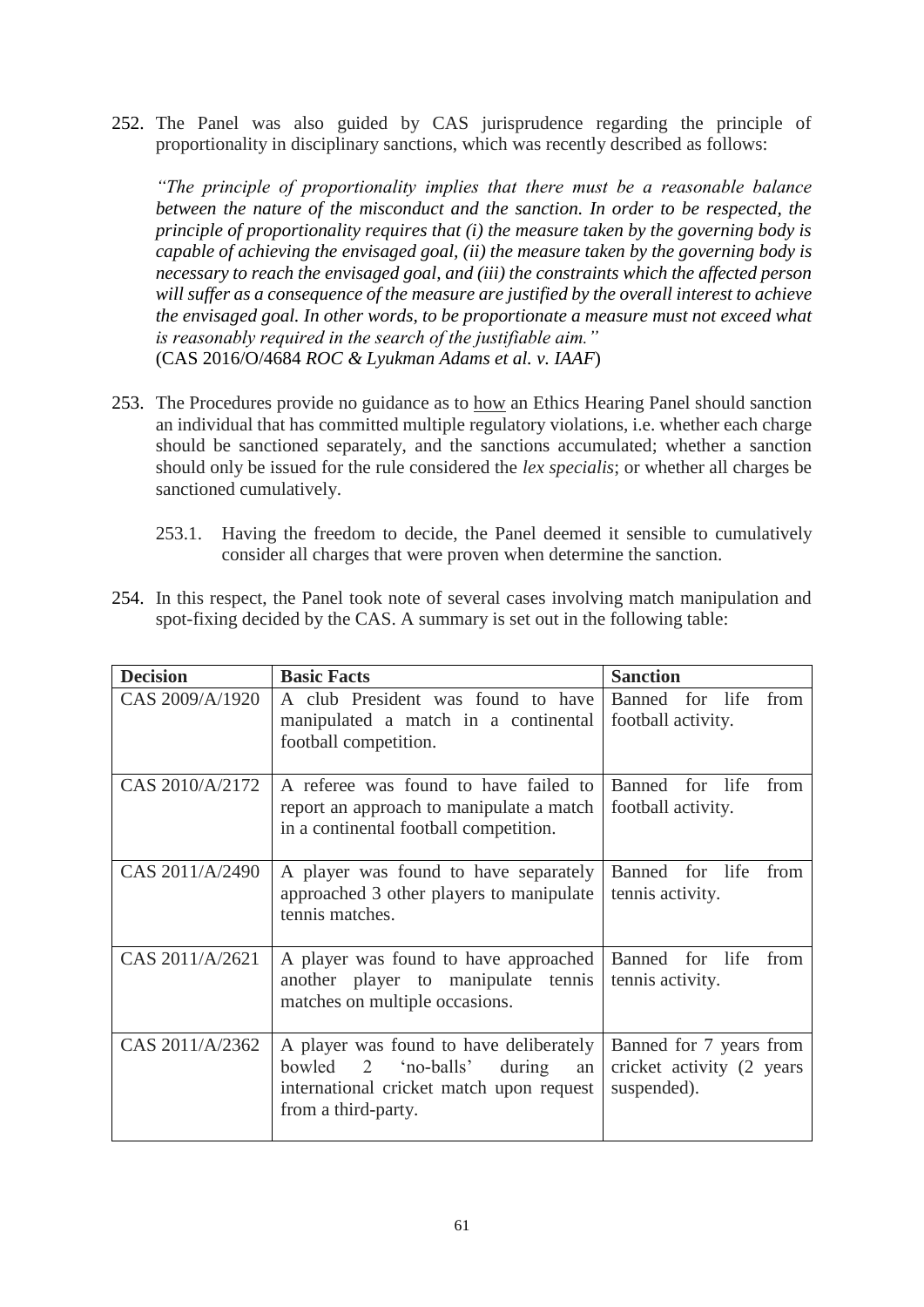| CAS 2011/A/2364 | A player was found to have been a party to<br>the deliberate bowling of 3 'no-balls'<br>during an international cricket match upon<br>request from a third-party.<br>The player was also found to have failed<br>to report an approach to manipulate a<br>different international cricket match. | Banned for 10 years from<br>cricket activity (5 years)<br>suspended). |
|-----------------|--------------------------------------------------------------------------------------------------------------------------------------------------------------------------------------------------------------------------------------------------------------------------------------------------|-----------------------------------------------------------------------|
| CAS 2013/A/3062 | A player was found to have manipulated a<br>international football<br>match in<br>an<br>competition.                                                                                                                                                                                             | Banned for 10 years from<br>football activity.                        |
| CAS 2017/A/4856 | A tennis player was found to have<br>deliberately lost an international tennis<br>match.                                                                                                                                                                                                         | Banned for 7 years from<br>tennis activity and fined<br>USD35,000.    |
| CAS 2017/A/5173 | A referee was found to have manipulated<br>match in an international football<br>a<br>competition.                                                                                                                                                                                               | Banned for life<br>from<br>football activity.                         |

- 255. The jurisprudence demonstrates that it is paramount, where an individual has undertaken corrupt behaviour or behaviour which directly strikes at the heart and essence of sporting competition, that a significant sanction must be issued: both as a strong deterrent to future offenders, but also and primarily to demonstrate the seriousness of the violation and the zero-tolerance to be shown to such behaviour.
- 256. The Panel also noted the statement at [90] in CAS 2017/A/4856 that "*[a] life ban may be an appropriate sanction in any case involving match-fixing, based on the totality of the facts and circumstances*".
- 257. In consideration of the above, the onus was therefore on the Panel to determine an appropriate and proportionate sanction, taking into consideration "*the totality of the facts and circumstances*".
- 258. Given that the definition of "*suspension*" only refers to "*competitive events*", the Panel referred to Article 16.1.9 of the Procedures and exercised its discretion to order ZZ and TCS to serve a combination of:
	- 258.1. a suspension ("*from all competitive events*"); and
	- 258.2. a ban on performing "*any function*" in badminton. Such ban covers, *inter alia*, any administrative, coaching, officiating or developmental functions.
- 259. The Panel noted the following when determining sanction:
	- 259.1. ZZ and TCS engaged in corruption offences over a significant period and significant number of tournaments: ZZ in six (6) separate tournaments spanning 2013 to 2016, and TCS in five (5) separate tournaments spanning 2013 to 2014;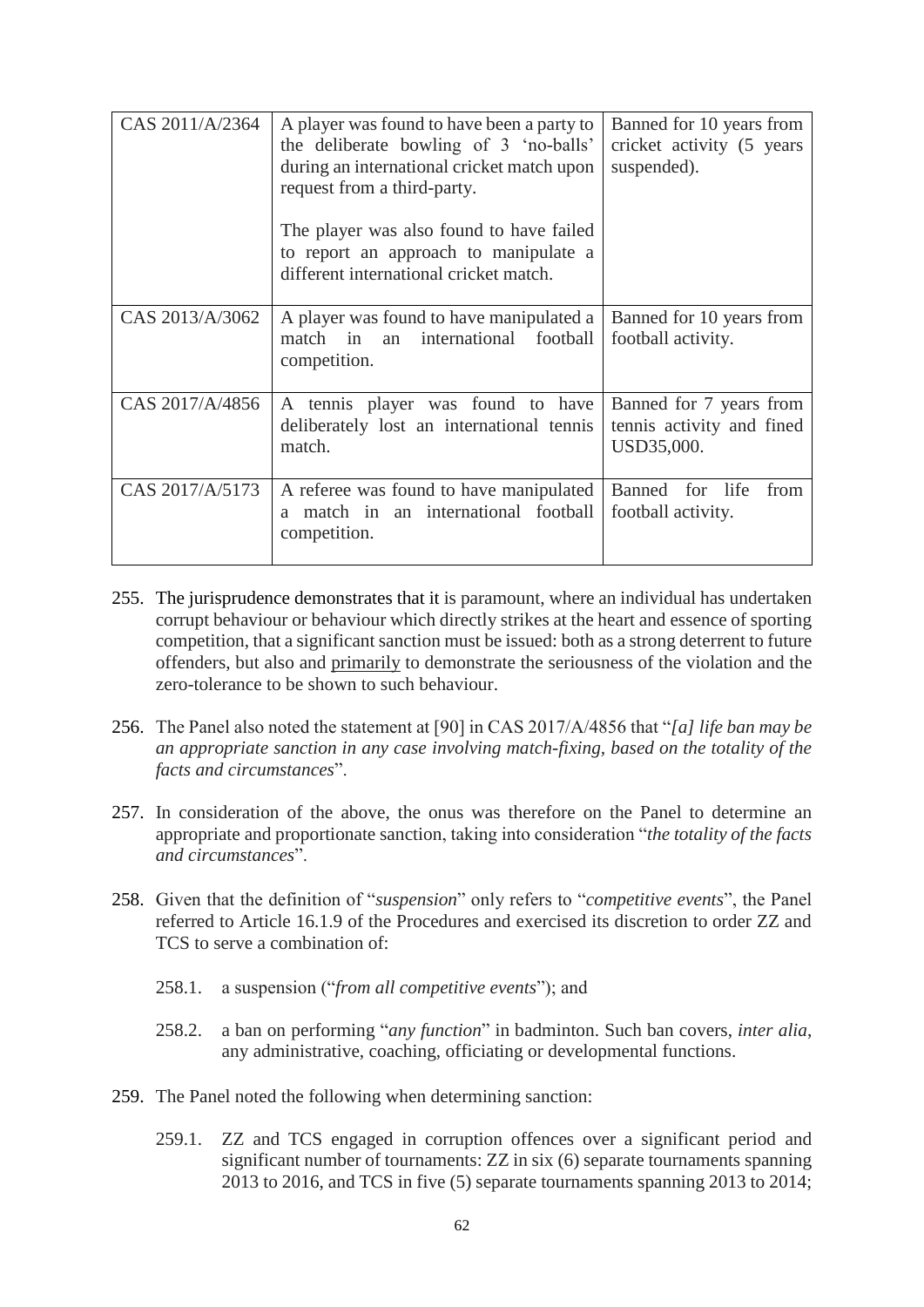- 259.2. ZZ committed thirty-one (31) regulatory violations during this period, having engaged in **actual manipulation** of matches in at least three (3) tournaments and in at least four (4) matches;
- 259.3. TCS committed twenty-six (26) regulatory violations during this period;
- 259.4. the Panel had no way of determining how much ZZ and TCS had corruptly earned from direct betting profits or from third-parties for their illicit activities;
- 259.5. the violations involved the inducement and attempted inducement of thirdparties: ZZ had attempted to induce the Whistleblower, while TCS had purportedly induced ZZ; and
- 259.6. there were no mitigating circumstances which could give rise to a reduction in sanction. Both ZZ and TCS had lied to investigators and to the Panel when given the opportunity to explain their actions.
- 260. The Panel subsequently ordered that ZZ is:
	- 260.1. suspended (*"from all competitive events*") for a period of twenty (20) years; and
	- 260.2. banned from performing any function in badminton for a period of twenty (20) years. Such ban covers, *inter alia*, any administrative, coaching, officiating, or developmental functions; and
	- 260.3. ordered to pay a fine of USD25,000.
- 261. In this respect, it was noted that ZZ had:
	- 261.1. committed more violations over a longer timeframe then TCS;
	- 261.2. been proven to have manipulated the results of four (4) matches;
	- 261.3. attempted to manipulate a match separately from TCS;
	- 261.4. on a "*fair reading*" of the WhatsApp messages, there are also instances where ZZ appears to have instigated corrupt activity and was not merely led by TCS.
- 262. The Panel subsequently ordered that TCS is:
	- 262.1. suspended (*"from all competitive events*") for a period of fifteen (15) years; and
	- 262.2. banned from performing any function in badminton for a period of fifteen (15) years. Such ban covers, *inter alia*, any administrative, coaching, officiating, or developmental functions; and
	- 262.3. ordered to pay a fine of USD15,000.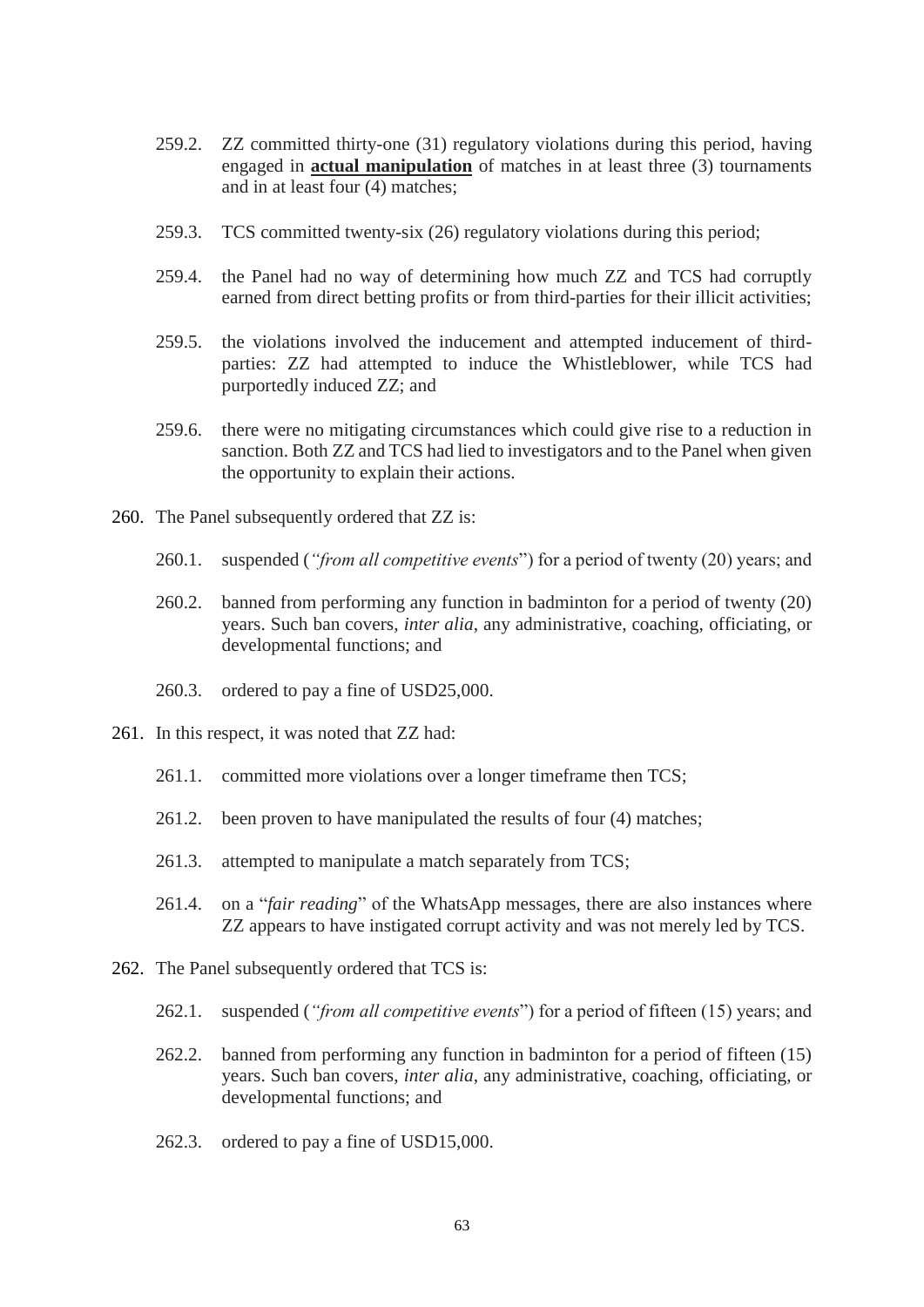263. The suspensions shall commence from 12 January 2018, the date upon which ZZ and TCS were provisionally suspended by the Referral Officer.

# **Costs**

264. Having heard no submissions on costs, the Panel ordered that the parties are to bear their own legal and other costs in relation to the proceedings.